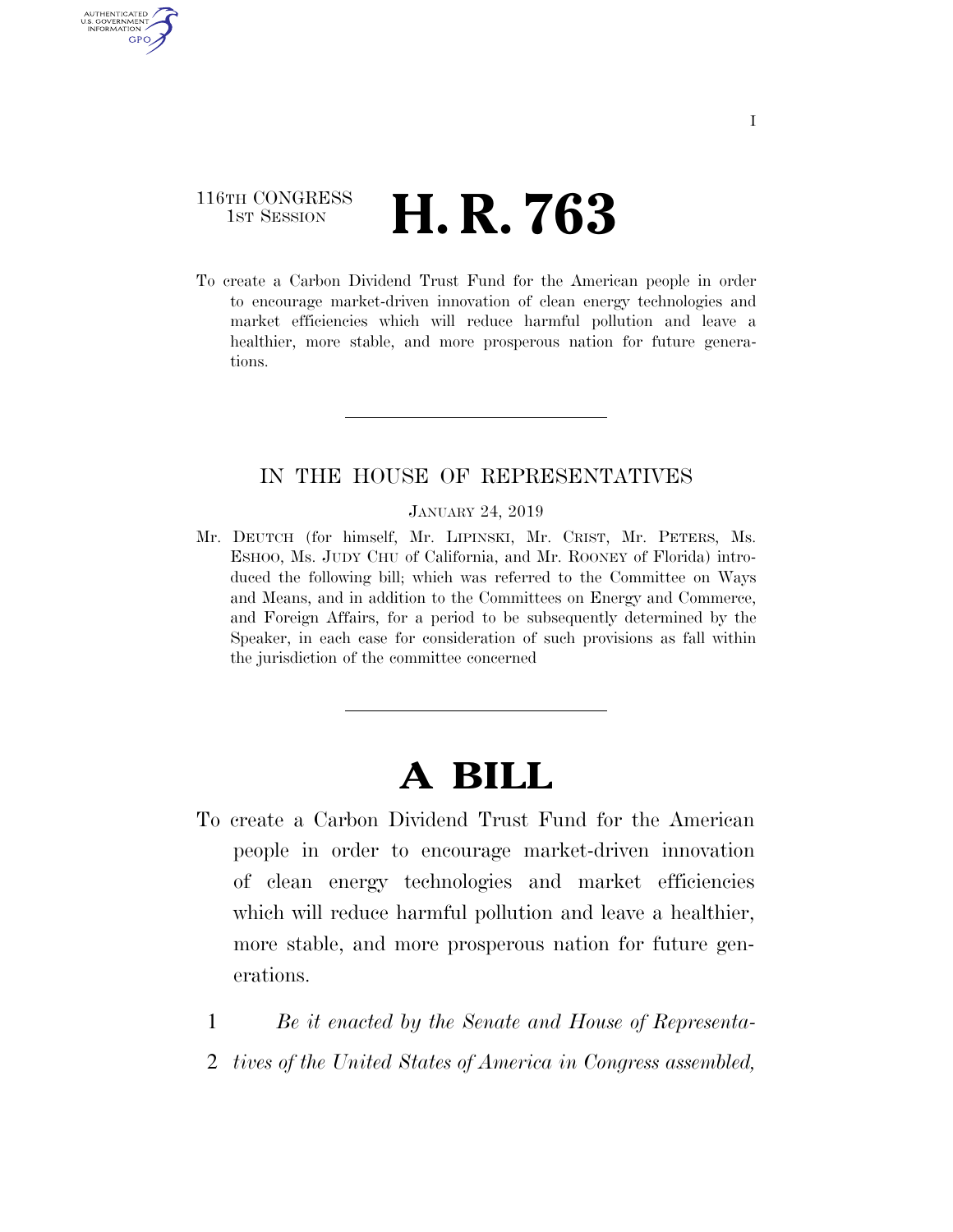#### **SECTION 1. SHORT TITLE.**

 This Act may be cited as the ''Energy Innovation and Carbon Dividend Act of 2019''.

#### **SEC. 2. FINDINGS.**

The Congress finds that—

 (1) efficient markets strengthen our economy and benefit our Nation by encouraging competition, innovation, and technological progress;

 (2) efficient markets should reflect all costs of goods to ensure that they advance America's pros-perity and national interests;

 (3) emissions of carbon pollution and other harmful pollutants into our Nation's air impose sub- stantial costs on all Americans and on future gen-erations; and

 (4) creation of a Carbon Dividend Trust Fund, to be distributed to the American people, will make markets more efficient, create jobs, and stimulate competition, innovation, and technological progress that benefit all Americans and future generations.

#### **SEC. 3. CARBON DIVIDENDS AND CARBON FEE.**

 (a) IN GENERAL.—The Internal Revenue Code of 1986 is amended by adding at the end the following new subtitle:

#### $\mathfrak{D}$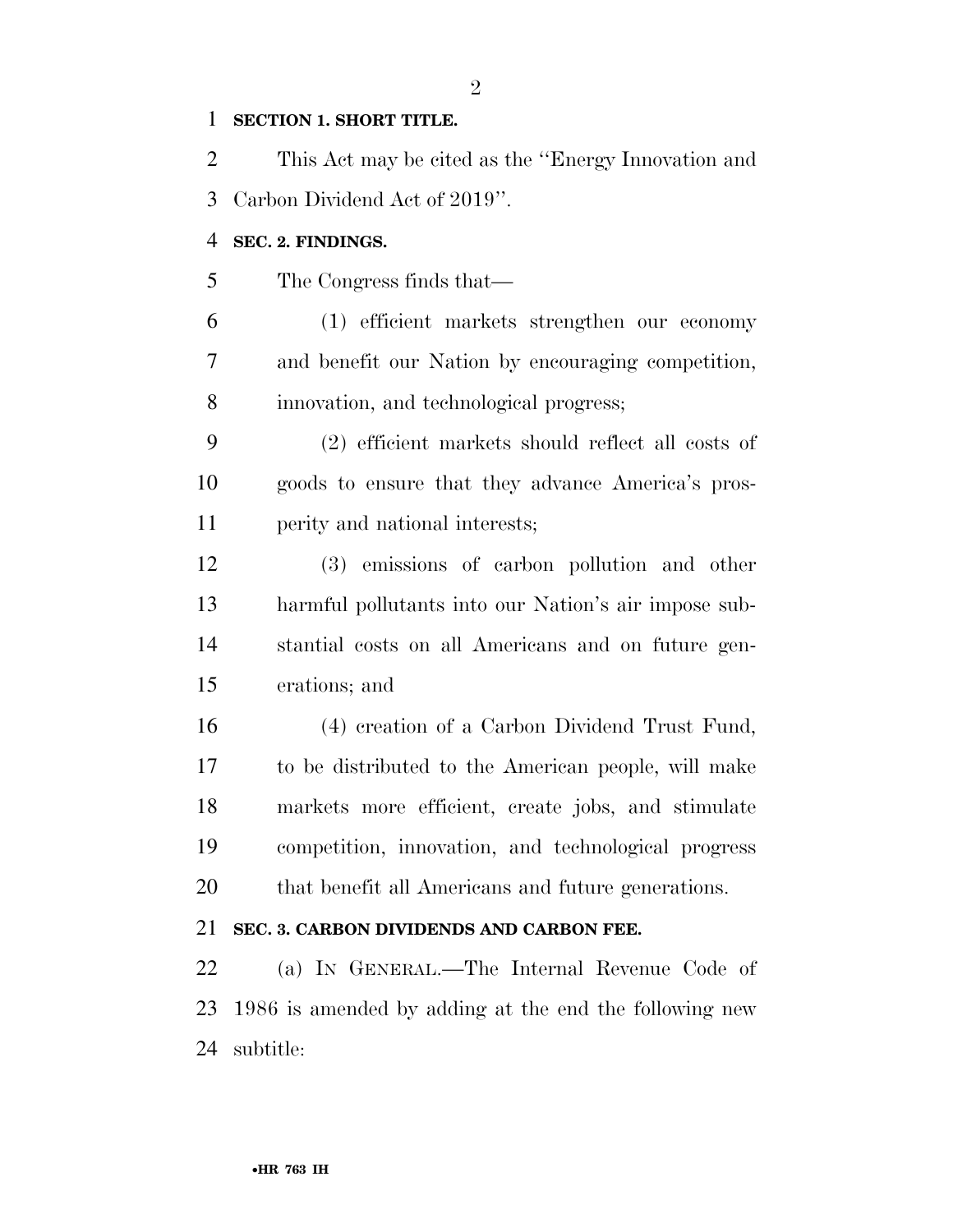# 1 **''Subtitle L—CARBON DIVIDENDS**  2 **AND CARBON FEE**

''CHAPTER 101. CARBON FEES.

''CHAPTER 102. CARBON BORDER FEE ADJUSTMENT.

## 3 **''CHAPTER 101—CARBON FEES**

''Sec. 9901. Definitions.

''Sec. 9902. Carbon fee.

''Sec. 9903. Emissions reduction schedule.

''Sec. 9904. Fee on fluorinated greenhouse gases.

''Sec. 9905. Decommissioning of Carbon Administration.

''Sec. 9906. Carbon Capture and Sequestration.

''Sec. 9907. Administrative authority.

#### 4 **''SEC. 9901. DEFINITIONS.**

5 ''For purposes of this subtitle:

6 ''(a) ADMINISTRATOR.—The term 'Administrator' 7 means the Administrator of the Environmental Protection 8 Agency.

 $\cdot$  "(b) CARBON DIOXIDE EQUIVALENT OR  $CO_2$ -E. 10 The term 'carbon dioxide equivalent' or ' $CO<sub>2</sub>$ -e' means the number of metric tons of carbon dioxide emissions with the same global warming potential as one metric ton of another greenhouse gas.

14 ''(c) CARBON-INTENSIVE PRODUCT.—The term 'car-15 bon-intensive product' means, as identified by the Sec-16 retary by rule—

17  $\frac{1}{2}$  (1) any manufactured or agricultural product 18 which the Secretary in consultation with the Admin-19 istrator determines is emissions-intensive and trade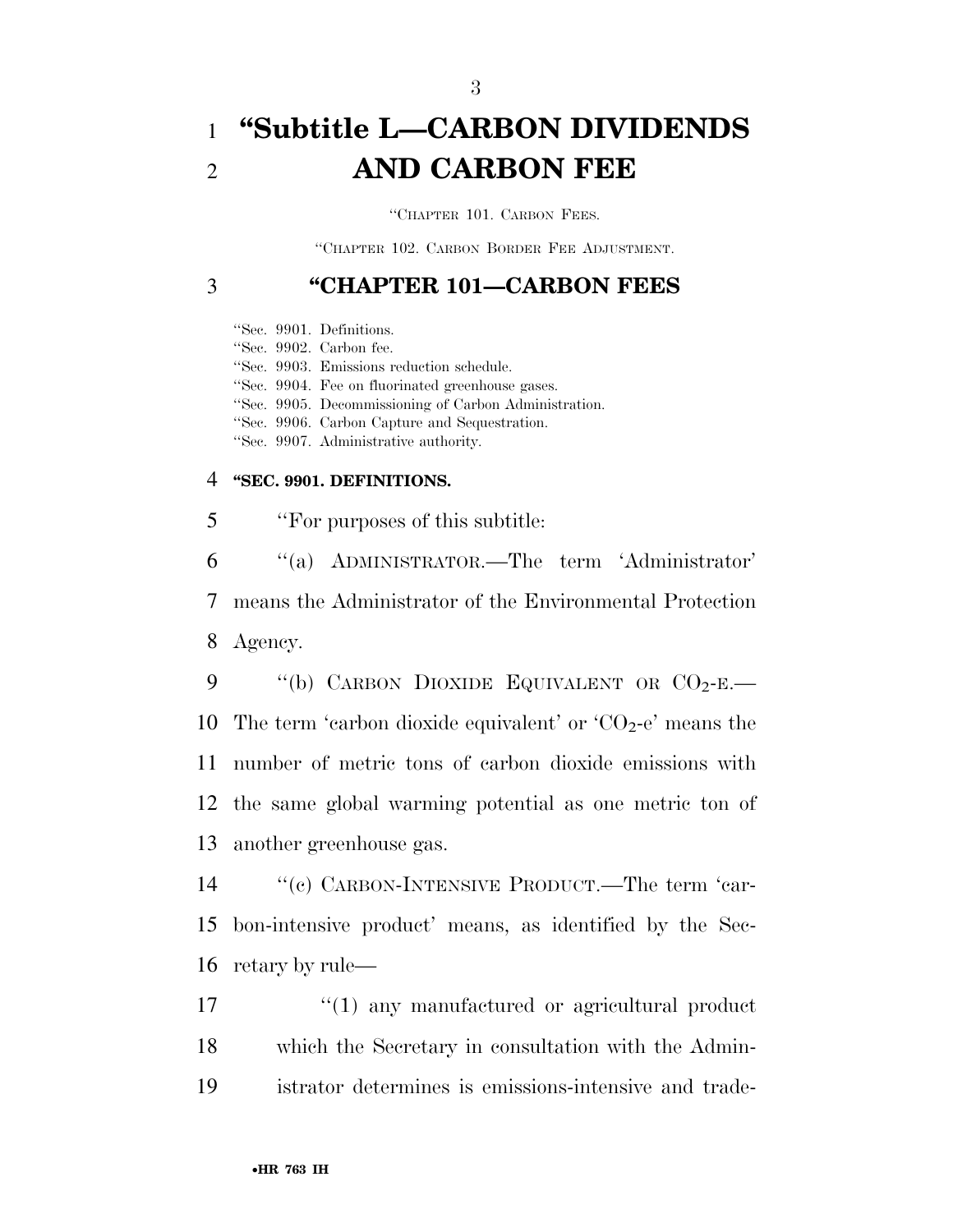exposed, except that no covered fuel is a carbon-in-tensive product, and

3 ''(2) until such time that the Secretary promul- gates rules identifying carbon-intensive products, the following shall be considered carbon-intensive prod- ucts: iron, steel, steel mill products (including pipe and tube), aluminum, cement, glass (including flat, container, and specialty glass and fiberglass), pulp, paper, chemicals, or industrial ceramics.

 ''(d) CARBON LEAKAGE.—The term 'carbon leakage' means an increase of global greenhouse gas emissions which are substantially due to the relocation of greenhouse gas sources from the United States to jurisdictions which lack comparable controls upon greenhouse gas emissions. ''(e) COST OF CARBON OR CARBON COSTS.—The term 'cost of carbon' or 'carbon costs' means a national or sub-national government policy which explicitly places a price on greenhouse gas pollution and shall be limited to either a tax on greenhouse gases or a system of cap- and-trade. The cost of carbon is expressed as the price 21 per metric ton of  $CO<sub>2</sub>$ -e.

 ''(f) COVERED ENTITY.—The term 'covered entity' means—

24  $\frac{1}{2}$   $\frac{1}{2}$  in the case of crude oil—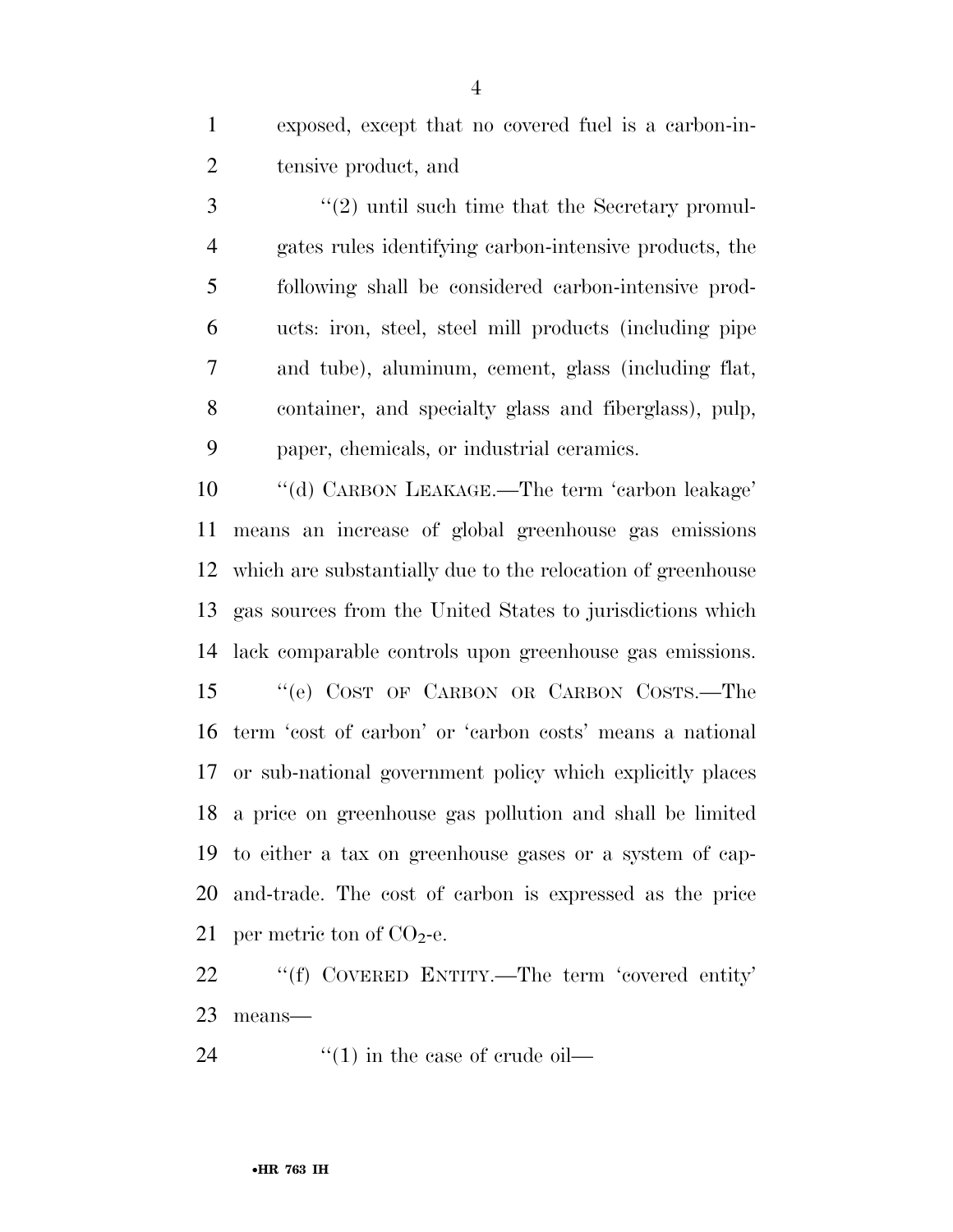| $\mathbf{1}$   | $\lq\lq$ a refinery operating in the United                    |
|----------------|----------------------------------------------------------------|
| $\overline{2}$ | States, and                                                    |
| 3              | "(B) any importer of any petroleum or pe-                      |
| $\overline{4}$ | troleum product into the United States,                        |
| 5              | $\cdot\cdot(2)$ in the case of coal—                           |
| 6              | $\lq\lq$ any coal mining operation in the                      |
| 7              | United States, and                                             |
| 8              | $\lq\lq (B)$ any importer of coal into the United              |
| 9              | States,                                                        |
| 10             | $\cdot\cdot$ (3) in the case of natural gas—                   |
| 11             | "(A) any entity entering pipeline quality                      |
| 12             | natural gas into the natural gas transmission                  |
| 13             | system, and                                                    |
| 14             | "(B) any importer of natural gas into the                      |
| 15             | United States,                                                 |
| 16             | $f''(4)$ in the case of fluorinated gases any entity           |
| 17             | required to report the emission of a fluorinated gas           |
| 18             | under part 98 of title 40, Code of Federal Regula-             |
| 19             | tions, and                                                     |
| 20             | $\cdot\cdot$ (5) any entity or class of entities which, as de- |
| 21             | termined by the Secretary, is transporting, selling,           |
| 22             | or otherwise using a covered fuel in a manner which            |
| 23             | emits a greenhouse gas to the atmosphere and which             |
| 24             | not been covered by the carbon fee, the<br>has                 |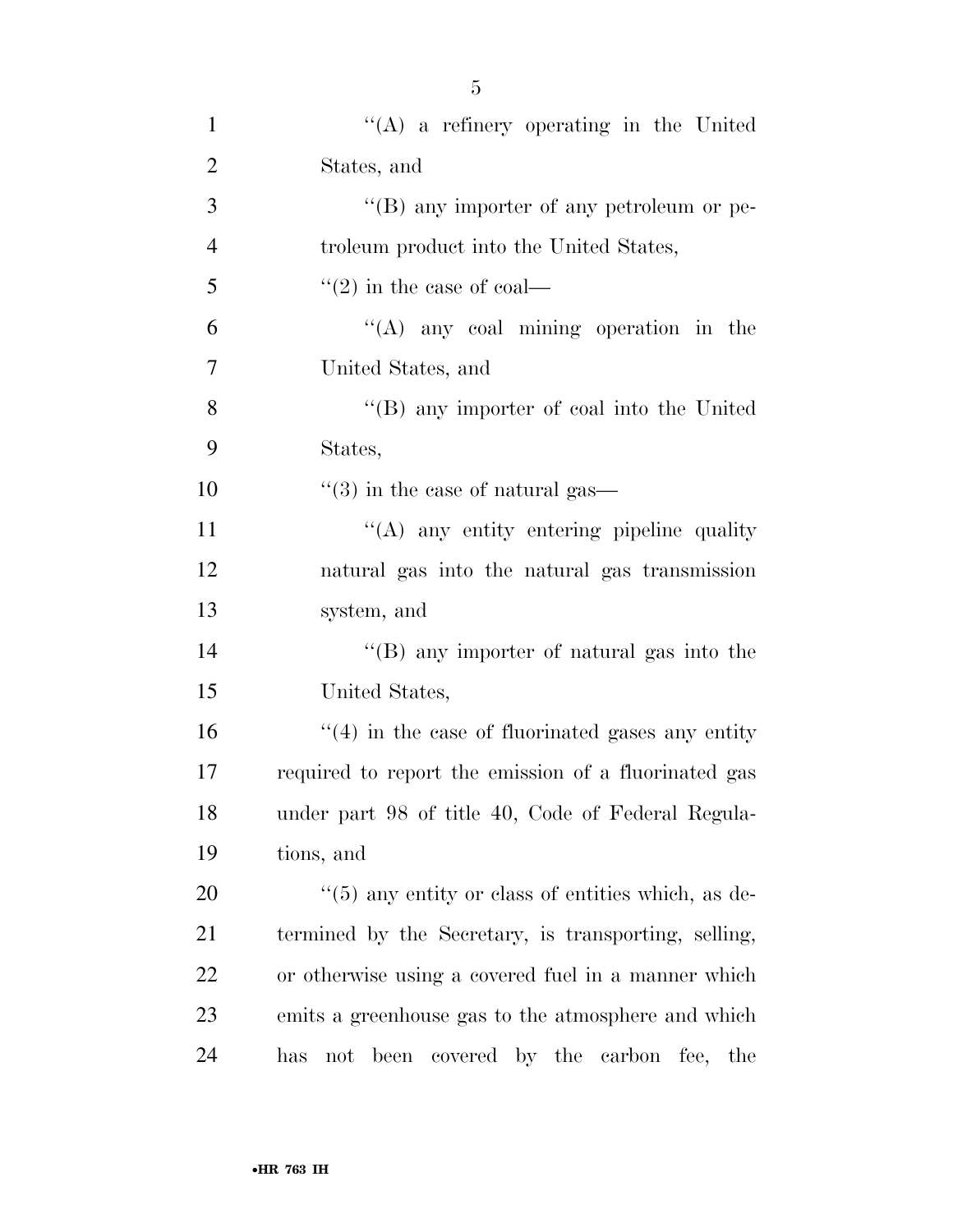fluorinated greenhouse gas fee, or the carbon border fee adjustment.

 ''(g) COVERED FUEL.—The term 'covered fuel' means crude oil, natural gas, coal, or any other product derived from crude oil, natural gas, or coal which shall be used so as to emit greenhouse gases to the atmosphere. ''(h) CRUDE OIL.—The term 'crude oil' means unrefined petroleum.

 ''(i) EXPORT.—The term 'export' means to transport a product from within the jurisdiction of the United States to persons outside the United States.

 ''(j) FLUORINATED GREENHOUSE GAS.—The term 'fluorinated greenhouse gas' means sulfur hexafluoride 14 ( $SF<sub>6</sub>$ ), nitrogen trifluoride (NF<sub>3</sub>), and any fluorocarbon except for controlled substances as defined in subpart A of part 82 of title 40, Code of Federal Regulation, and substances with vapor pressures of less than 1 mm of Hg absolute at 25 degrees. With these exceptions, 'fluorinated greenhouse gas' includes but is not limited to any hydrofluorocarbon, any perfluorocarbon, any fully fluorinated linear, branched or cyclic alkane, ether, ter- tiary amine or aminoether, any perfluoropolyether, and any hydrofluoropolyether.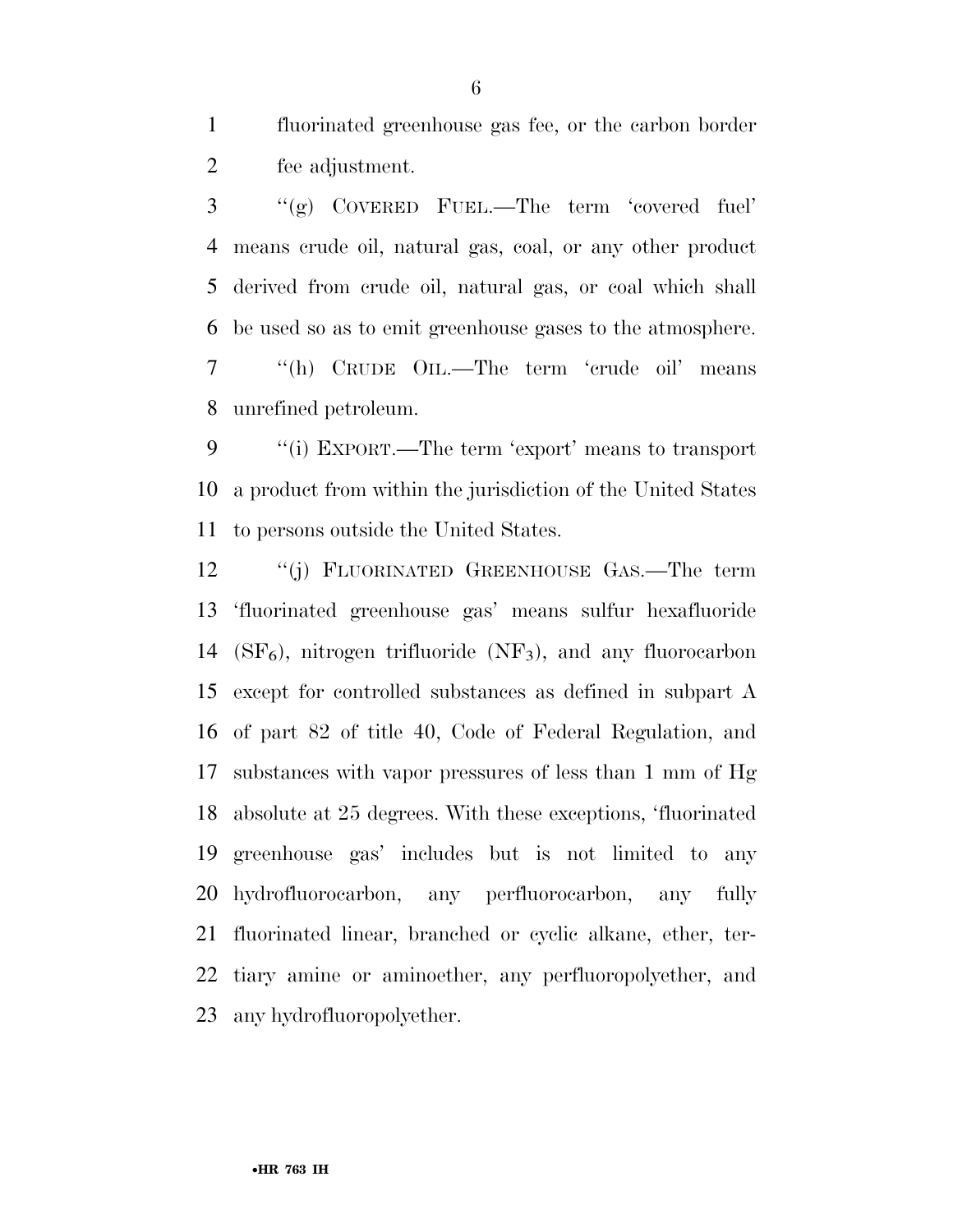''(k) FOSSIL FUEL.—The term 'fossil fuel' means coal, coal products, petroleum, petroleum products, or nat-ural gas.

4 "(1) FULL FUEL CYCLE GREENHOUSE GAS EMIS- SIONS.—The term 'full fuel cycle greenhouse gas emis- sions' means the greenhouse gas content of a covered fuel plus that covered fuel's upstream greenhouse gas emis-sions.

 ''(m) GLOBAL WARMING POTENTIAL.—The term 'global warming potential' means the ratio of the time- integrated radiative forcing from the instantaneous release of one kilogram of a trace substance relative to that of one kilogram of carbon dioxide.

14  $\qquad$  "(n) GREENHOUSE GAS.—The term 'greenhouse gas' 15 means carbon dioxide  $(CO_2)$ , methane  $(CH_4)$ , nitrous 16 oxide  $(N_2O)$ , sulfur hexafluoride  $(SF_6)$ , hydrofluorocarbons (HFCs), perfluorocarbon (PFCs), and other gases as defined by rule of the Administrator.

 ''(o) GREENHOUSE GAS CONTENT.—The term 'greenhouse gas content' means the amount of greenhouse 21 gases, expressed in metric tons of  $CO<sub>2</sub>$ -e, which would be emitted to the atmosphere by the use of a covered fuel and shall include, nonexclusively, emissions of carbon diox-24 ide  $(CO_2)$ , nitrous oxide  $(N_2O)$ , methane  $(CH_4)$ , and other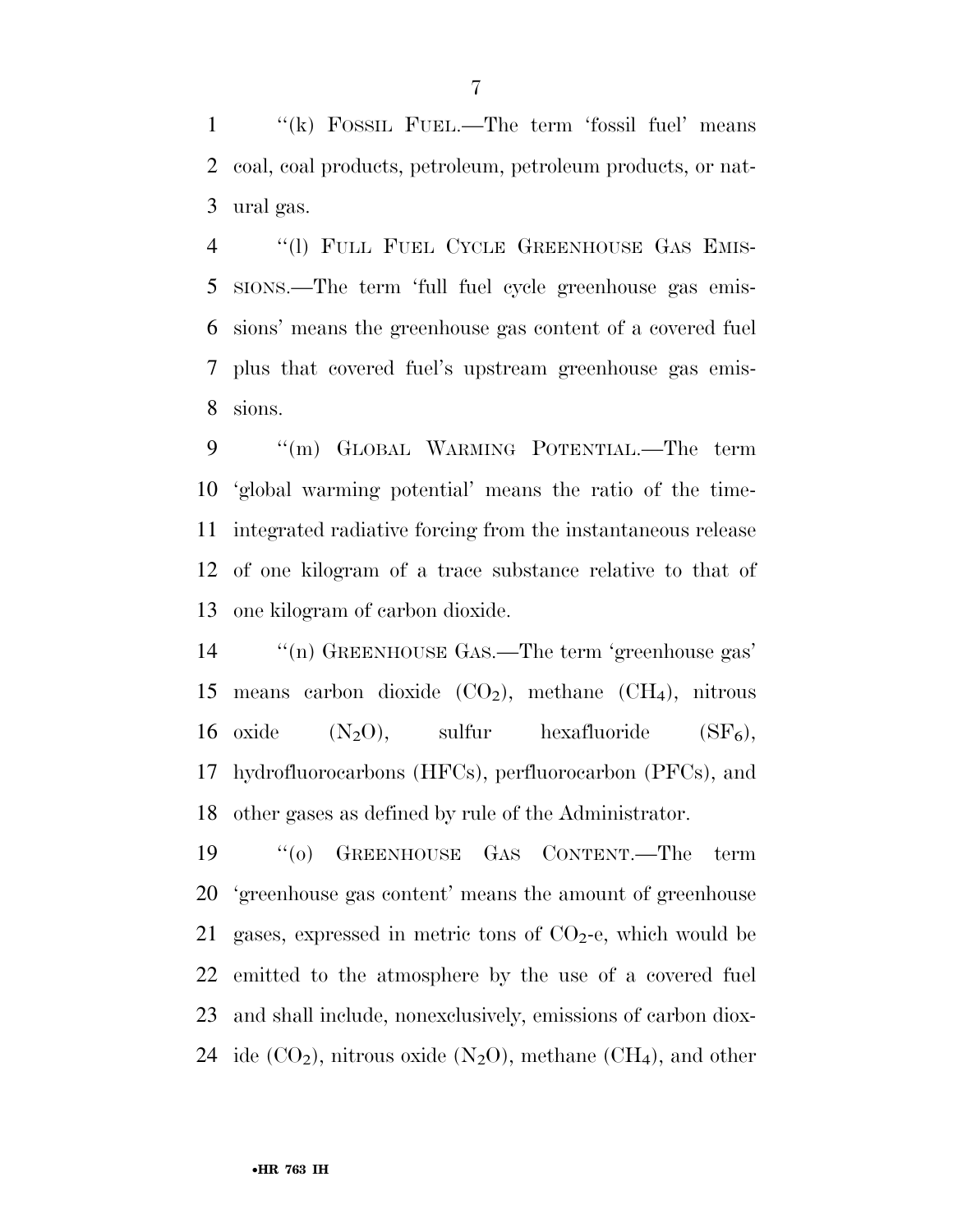greenhouse gases as identified by rule of the Adminis-trator.

 ''(p) GREENHOUSE GAS EFFECT.—The term 'green- house gas effect' means the adverse effects of greenhouse gases on health or welfare caused by the greenhouse gas's heat-trapping potential or its effect on ocean acidification. ''(q) IMPORT.—Irrespective of any other definition in

 law or treaty, the term 'import' means to land on, bring into, or introduce into any place subject to the jurisdiction of the United States.

 ''(r) PETROLEUM.—The term 'petroleum' means oil removed from the earth or the oil derived from tar sands or shale.

14 "(s) PRODUCTION GREENHOUSE GAS EMISSIONS.— The term 'production greenhouse gas emissions' means the quantity of greenhouse gases, expressed in metric tons 17 of  $CO<sub>2</sub>$ -e, emitted to the atmosphere resulting from, non- exclusively, the production, manufacture, assembly, trans-portation, or financing of a product.

20 "(t) UPSTREAM GREENHOUSE GAS EMISSIONS.— The term 'upstream greenhouse gas emissions' means the quantity of greenhouse gases, expressed in metric tons of  $CO<sub>2</sub>$ -e, emitted to the atmosphere resulting from, non- exclusively, the extraction, processing, transportation, fi-nancing, or other preparation of a covered fuel for use.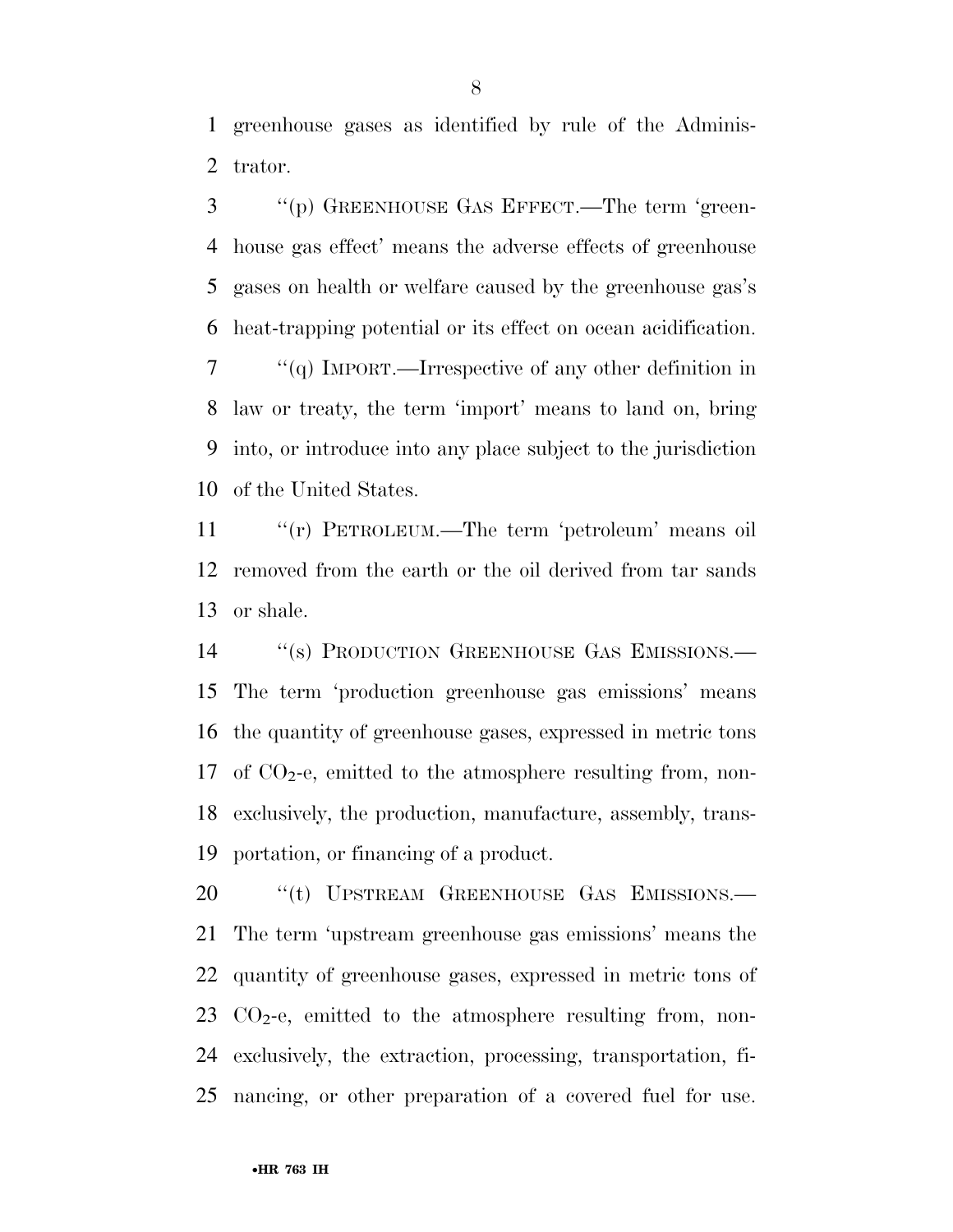## **''SEC. 9902. CARBON FEE.**

| $\overline{2}$ | "(a) CARBON FEE.—There is hereby imposed a car-          |
|----------------|----------------------------------------------------------|
| 3              | bon fee on any covered entity's emitting use, or sale or |
| $\overline{4}$ | transfer for an emitting use, of any covered fuel.       |
| 5              | "(b) AMOUNT OF THE CARBON FEE.—The carbon                |
| 6              | fee imposed by this section is an amount equal to—       |
| $\tau$         | $\cdot$ (1) the greenhouse gas content of the covered    |
| 8              | fuel, multiplied by                                      |
| 9              | $(2)$ the carbon fee rate.                               |
| 10             | "(c) CARBON FEE RATE.—For purposes of this sec-          |
| 11             | tion-                                                    |
| 12             | " $(1)$ IN GENERAL.—The carbon fee rate, with            |
| 13             | respect to any use, sale, or transfer during a cal-      |
| 14             | endar year, shall be—                                    |
| 15             | "(A) in the case of calendar year 2019,                  |
| 16             | \$15, and                                                |
| 17             | "(B) except as provided in paragraph $(2)$ ,             |
| 18             | in the case of any calendar year thereafter—             |
| 19             | "(i) the carbon fee rate in effect                       |
| 20             | under this subsection for the preceding cal-             |
| 21             | endar year, plus                                         |
| 22             | ``(ii) \$10.                                             |
| 23             | $``(2)$ EXCEPTIONS.—                                     |
| 24             | $\lq\lq (A)$<br>INCREASED CARBON<br>FEE<br>RATE          |
| 25             | AFTER MISSED ANNUAL EMISSIONS REDUCTION                  |
| 26             | TARGET.—In the case of any year immediately              |
|                |                                                          |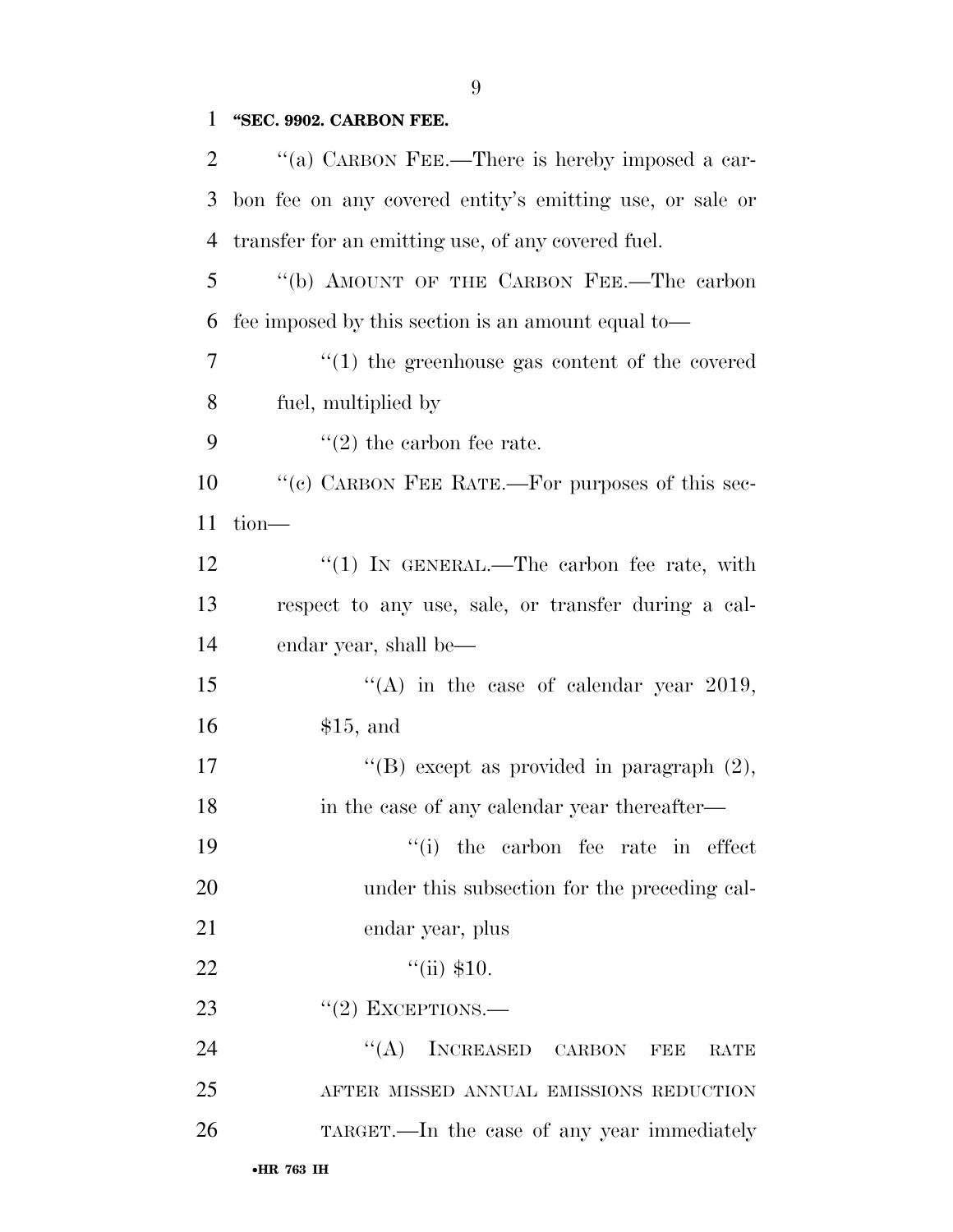following a year for which the Secretary deter- mines under 9903(b) that the actual emissions of greenhouse gases from covered fuels exceeded the emissions reduction target for the previous 5 year, paragraph  $(1)(B)(ii)$  shall be applied by substituting '\$15' for the dollar amount other- wise in effect for the calendar year under such paragraph. 9 "(B) CESSATION OF CARBON FEE RATE IN- CREASE AFTER CERTAIN EMISSION REDUCTIONS ACHIEVED.—In the case of any year imme- diately following a year for which the Secretary determines under 9903(b) that actual emissions of greenhouse gases from covered fuels is not more than 10 percent of the greenhouse gas emissions from covered fuels during the year 17 2016, paragraph  $(1)(B)(ii)$  shall be applied by substituting '\$0' for the dollar amount other- wise in effect for the calendar year under such paragraph. 21 "(3) INFLATION ADJUSTMENT.—In the case of any calendar year after 2019, each of the dollar

23 amounts in paragraphs  $(1)(A)$ ,  $(1)(B)(ii)$ , and 24  $(2)(A)$  shall be increased by an amount equal to— ''(A) such dollar amount, multiplied by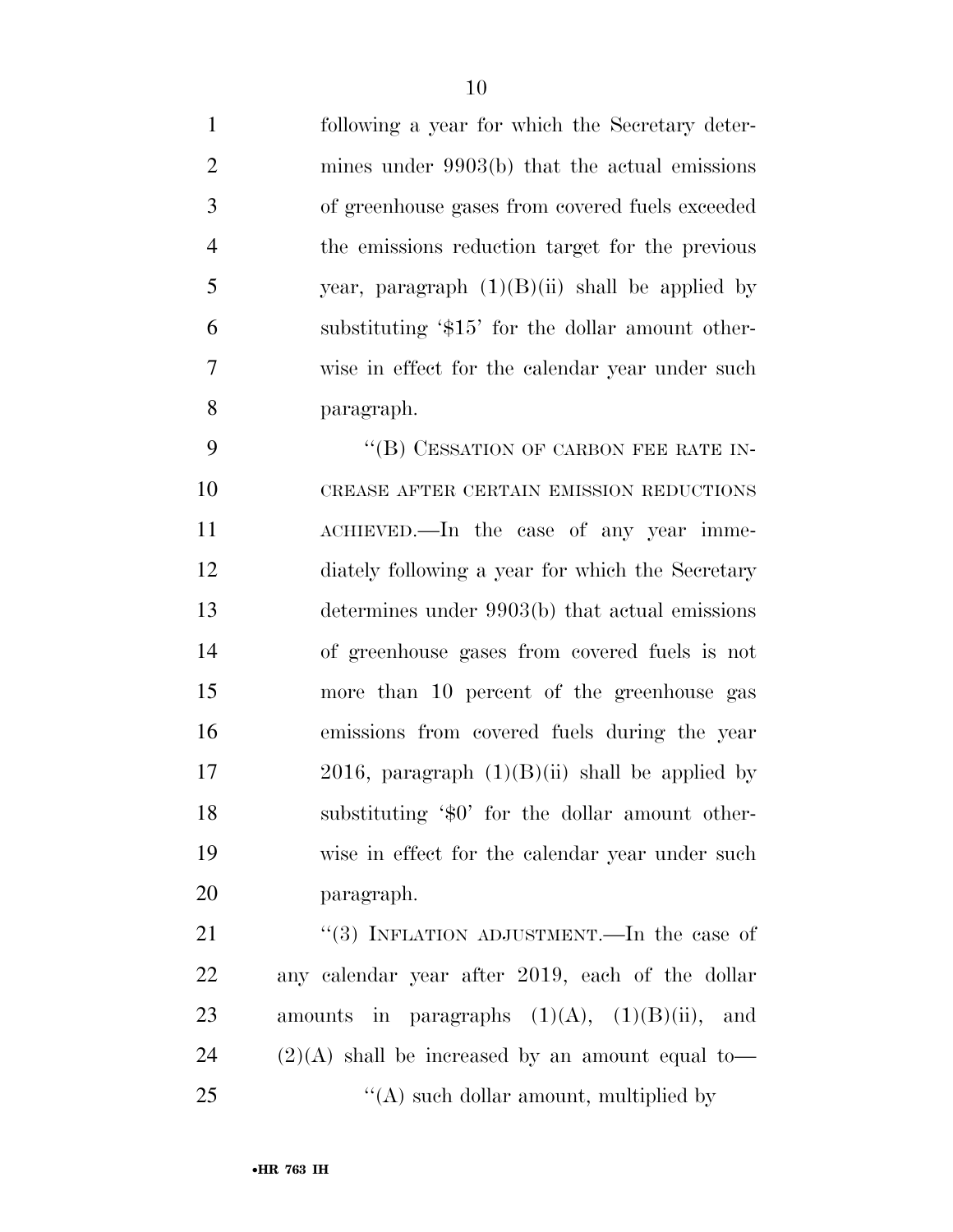1 ''(B) the cost-of-living adjustment deter- mined under section 1(f)(3) for the calendar year, determined by substituting 'calendar year 2018' for 'calendar year 2016' in subparagraph  $(A)(ii)$  thereof.

 ''(d) EXEMPTION AND REFUND.—The Secretary shall prescribe such rules as are necessary to ensure the fee imposed by this section is not imposed with respect to any nonemitting use, or any sale or transfer for a non- emitting use, including rules providing for the refund of any carbon fee paid under this section with respect to any such use, sale, or transfer.

13 "(e) EXEMPTIONS.—

14 "(1) AGRICULTURE.

15 "(A) FUEL.—If any covered fuel or its de- rivative is used on a farm for a farming pur- pose, the Secretary shall pay (without interest) to the ultimate purchaser of such covered fuel or its derivative, the total amount of carbon fees previously paid upon that covered fuel or its derivative, as specified by rule of the Sec-22 retary.

23 "(B) FARM, FARMING USE, AND FARMING PURPOSE.—The terms 'farm', 'farming use', and 'farming purpose' shall have the respective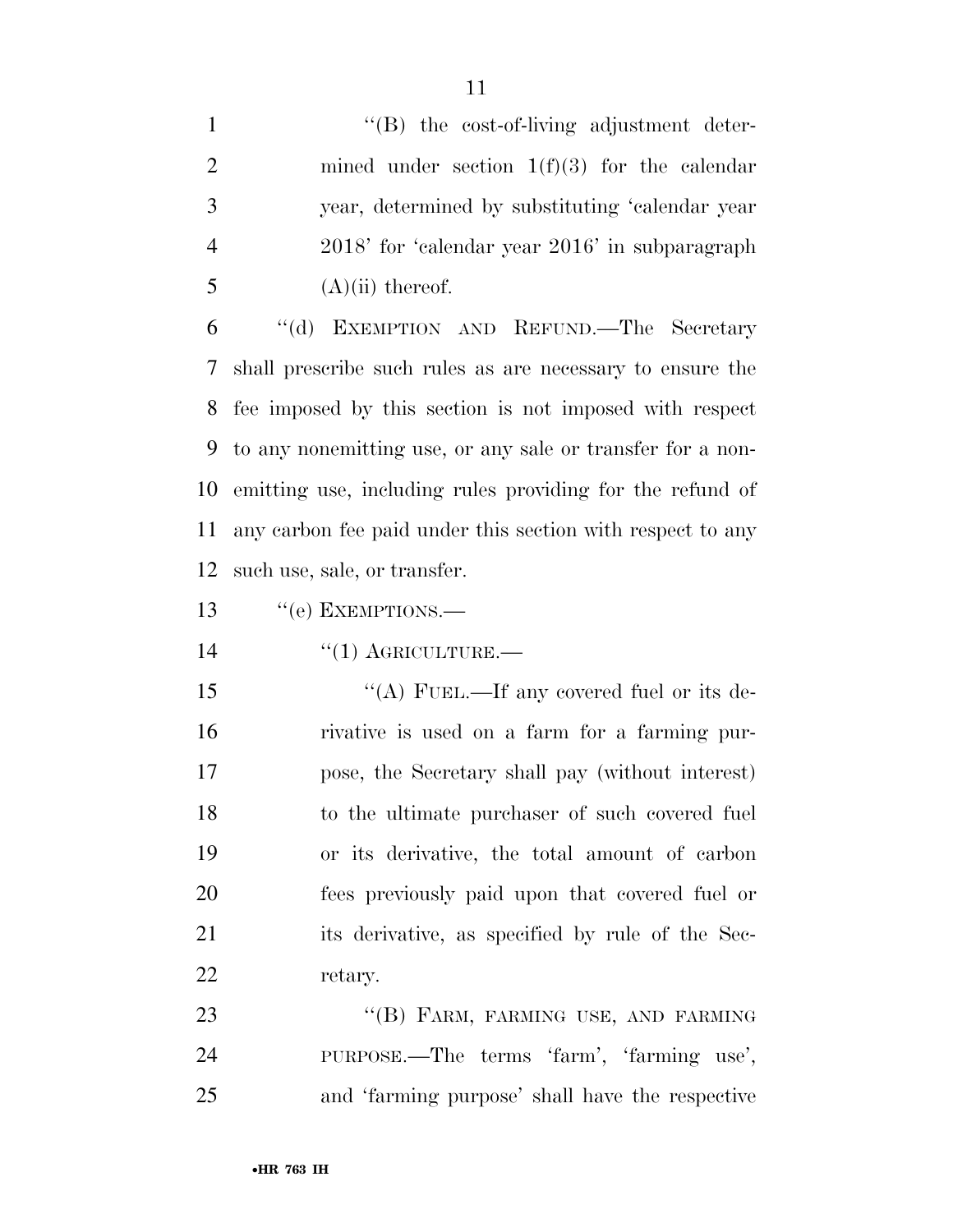meanings given such terms under section 2  $6420(c)$ .

3 "
(C) OTHER GREENHOUSE GASES EMIS- SIONS FROM AGRICULTURE.—The carbon fee shall not be levied upon non-fossil fuel green-house gas emissions which occur on a farm.

7 "(2) ARMED FORCES OF THE UNITED STATES.—If any covered fuel or its derivative is used by the Armed Forces of the United States as supplies for vessels of war, vehicles, or electrical power generation equipment, the Secretary shall pay (without interest) to the ultimate purchaser of such covered fuel or its derivative, the total amount of carbon fees previously paid upon that covered fuel or its derivative, as specified by rule of the Secretary. **''SEC. 9903. EMISSIONS REDUCTION SCHEDULE.** 

 ''(a) IN GENERAL.—An emissions reduction schedule for greenhouse gas emissions from covered fuels is hereby established, as follows:

20 "(1) REFERENCE YEAR.—The greenhouse gas emissions from covered fuels during the year 2016 shall be the reference amount of emissions and shall be determined from the 'Inventory of U.S. Green-house Gas Emissions and Sinks: 1990–2016' pub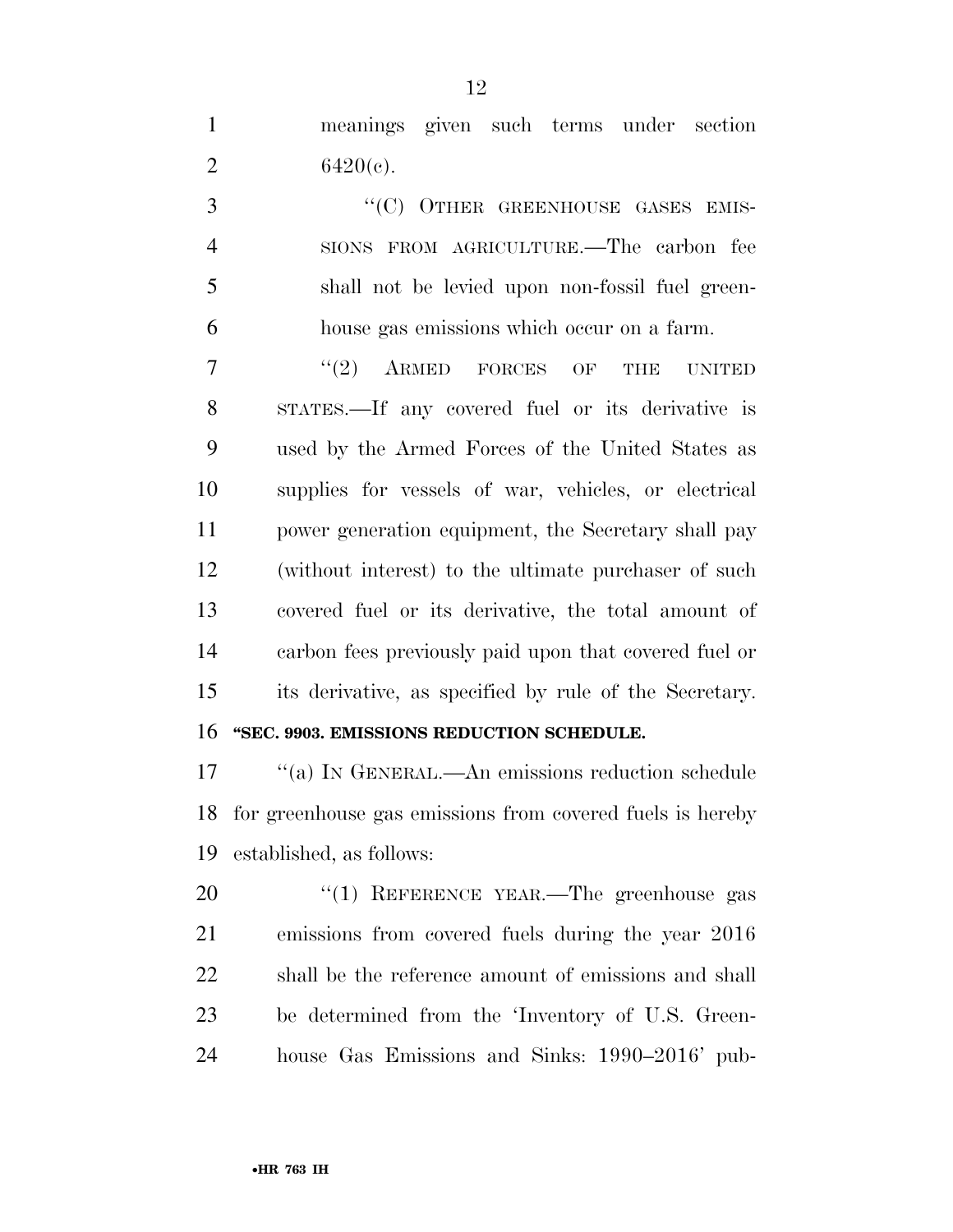lished by the Environmental Protection Agency in April of 2018.

3 "(2) EMISSIONS REDUCTION TARGET.—The first emission reduction target shall be for the year 2022. The emission target for each year thereafter shall be the previous year's target emissions minus a percentage of emissions during the reference year determined in accordance with the following table:

| <i>"</i> Year    | <b>Emissions Reduction Target</b>      |
|------------------|----------------------------------------|
| 2016             | Reference year                         |
| 2020 to 2024     | No emissions reduction target          |
| $2025$ to $2034$ | 5 percent of 2016 emissions per year   |
| 2035 to 2050     | 2.5 percent of 2016 emissions per year |

9 "(b) ADMINISTRATIVE DETERMINATION.—Not later than 60 days after the beginning of each calendar year beginning after the enactment of this section, the Sec- retary, in consultation with the Administrator, shall deter- mine whether actual emissions of greenhouse gases from covered fuels exceeded the emissions reduction target for the preceding calendar year. The Secretary shall make such determination using the same greenhouse gas ac- counting method as was used to determine the greenhouse gas emissions in the 'Inventory of U.S. Greenhouse Gas Emissions and Sinks: 1990–2016' published by the Envi-ronmental Protection Agency in April of 2018.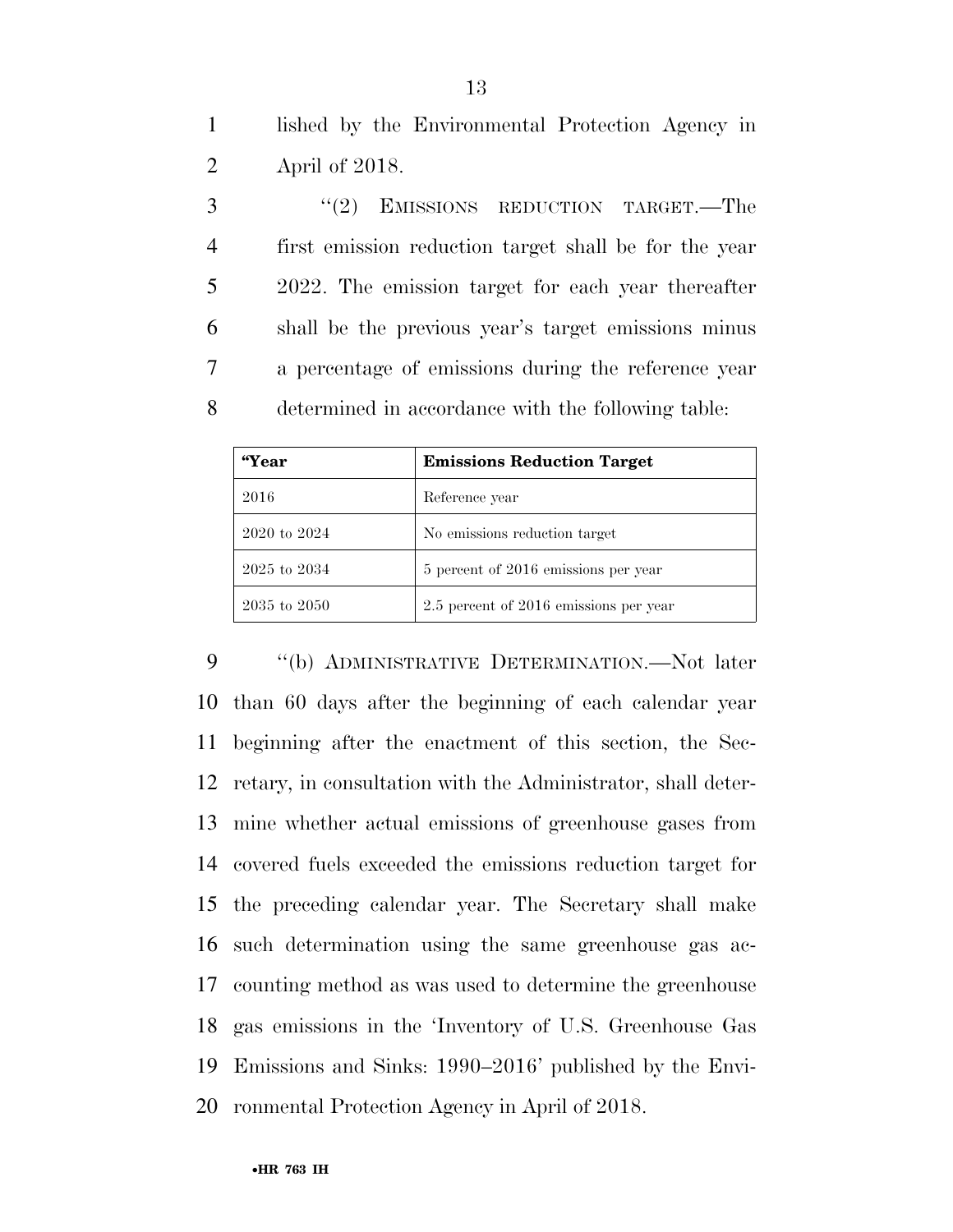#### **''SEC. 9904. FEE ON FLUORINATED GREENHOUSE GASES.**

 ''(a) FLUORINATED GAS FEE.—A fee is hereby im- posed upon any fluorinated greenhouse gas which is re- quired to be reported under part 98 of title 40, Code of Federal Regulations.

 ''(b) AMOUNT.—The fee to be paid by the covered entity required to so report shall be an amount equal to—  $\frac{1}{2}$  (1) the total amount, in metric tons of CO<sub>2</sub>- e, of emitted fluorinated greenhouse gases (or, in the case of a supplier, emissions that would result deter- mined under the rules of such part), multiplied by  $\frac{12}{2}$  ''(2) an amount equal to 10 percent of the car- bon fee rate in effect under section 9902(d)(1) for the calendar year of such emission.

#### **''SEC. 9905. DECOMMISSIONING OF CARBON FEE.**

16 "(a) In GENERAL.—At such time that—

17 '(1) the Secretary determines under 9903(b) that actual emissions of greenhouse gases from cov- ered fuels is not more than 10 percent of the green- house gas emissions from covered fuels during the year 2016, and

22  $\langle \langle 2 \rangle$  the monthly carbon dividend payable to an adult eligible individual has been less than \$20 for 3 consecutive years,

•**HR 763 IH** the Secretary shall decommission in an orderly manner all bureaus and programs associated with administering the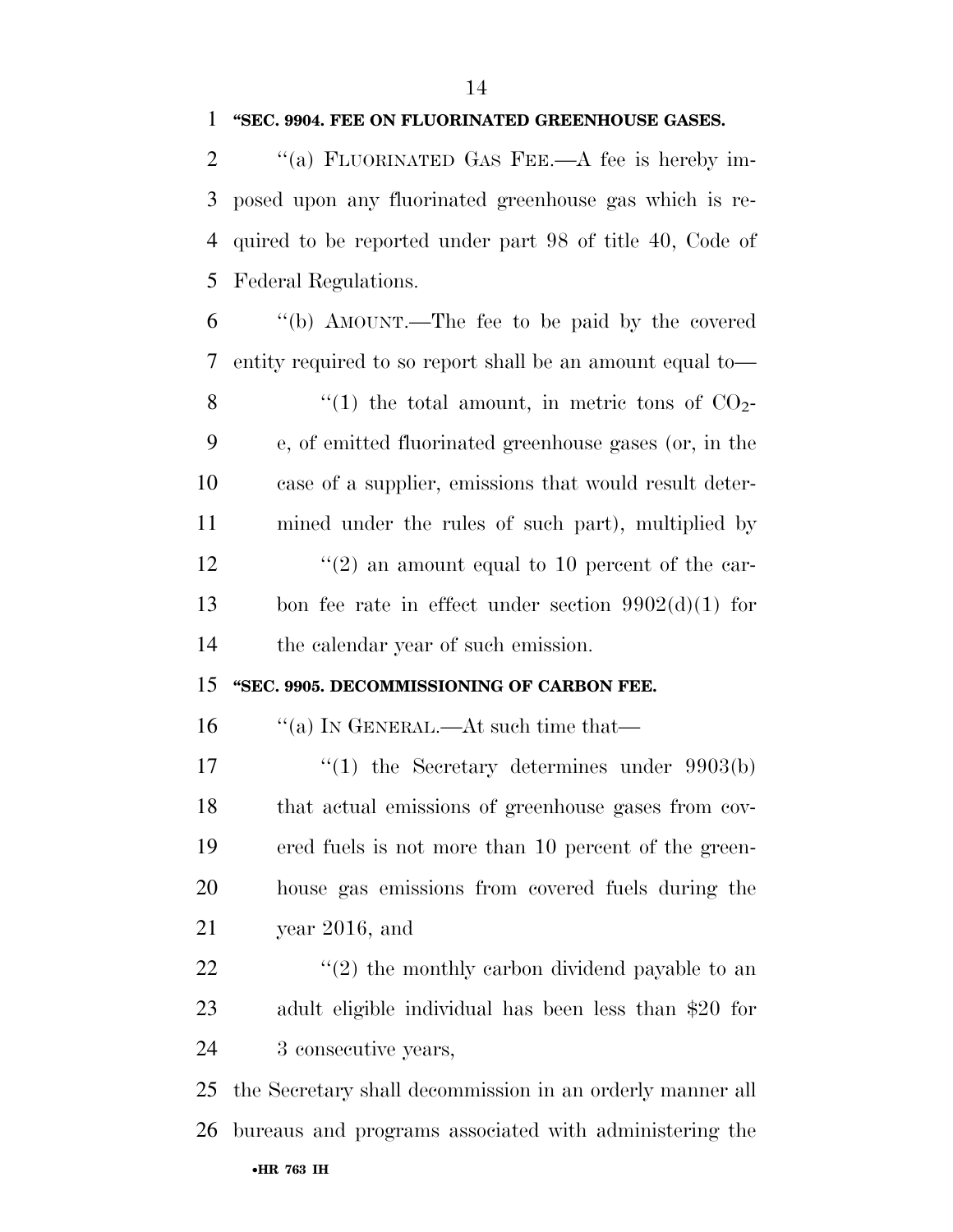1 carbon fee, the carbon border fee adjustment, and the Car-2 bon Dividend Trust Fund.

 ''(b) INFLATION ADJUSTMENT.—In the case of any calendar year after 2020, the \$20 amount under sub- section (a)(2) shall be increased by an amount equal to—  $\frac{6}{1}$  (1) such dollar amount, multiplied by

7 ''(2) cost-of-living adjustment determined under 8 section  $1(f)(3)$  for the calendar year, determined by 9 substituting 'calendar year 2017' for 'calendar year 10  $2016'$  in subparagraph  $(A)(ii)$  thereof.

### 11 **''SEC. 9906. CARBON CAPTURE AND SEQUESTRATION.**

12 "(a) IN GENERAL.—The Secretary, in consultation with the Administrator and the Secretary of Energy, shall prescribe regulations for making payments as provided in subsection (b) to qualified facilities which capture and se-quester qualified carbon dioxide.

17 <sup>"</sup>(b) PAYMENT AMOUNTS.—

18 "(1) In GENERAL.—The Secretary shall make 19 payments to a qualified facility in the same manner 20 as if such payment was a refund of an overpayment 21 of the carbon fee imposed by section 9902, in cases 22 in which such qualified facility—

23  $\text{``(A)}$  uses any covered fuel— 24 ''(i) with respect to which the carbon 25 fee has been paid, and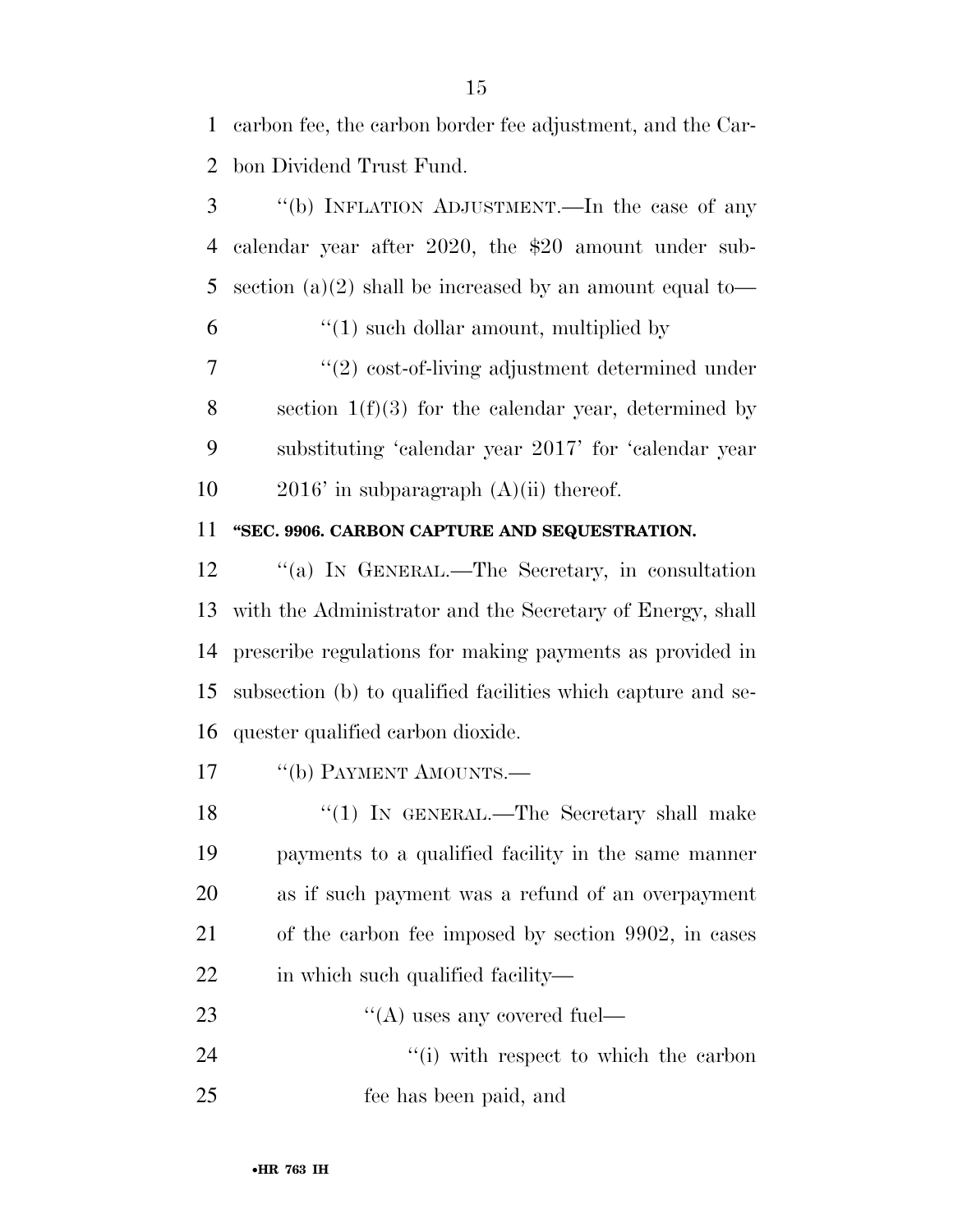| $\mathbf{1}$   | "(ii) which results in the emission of               |
|----------------|------------------------------------------------------|
| $\overline{2}$ | qualified carbon dioxide,                            |
| 3              | "(B) captures such emitted qualified car-            |
| $\overline{4}$ | bon dioxide, and                                     |
| 5              | $\lq\lq$ (C)(i) sequesters such qualified carbon di- |
| 6              | oxide in a manner which is safe, permanent,          |
| 7              | and in compliance with any applicable local,         |
| 8              | State, and Federal laws, or                          |
| 9              | "(ii) utilizes such qualified carbon dioxide         |
| 10             | in a manner provided in paragraph $(3)(C)$ .         |
| 11             | "(2) AMOUNT OF REFUND.—The payment de-               |
| 12             | termined under this section shall be an amount       |
| 13             | equal to the lesser of—                              |
| 14             | $\lq\lq(A)(i)$ the adjusted metric tons of quali-    |
| 15             | fied carbon dioxide captured and sequestered or      |
| 16             | utilized, multiplied by                              |
| 17             | "(ii) the carbon fee rate during the year in         |
| 18             | which the carbon fee was imposed by section          |
| 19             | 9902 upon the covered fuel to which such car-        |
| 20             | bon dioxide relates, or                              |
| 21             | $\lq\lq$ the amount of the carbon fee imposed        |
| 22             | by section 9902 with respect to such covered         |
| 23             | fuel.                                                |
| 24             | "(3) DEFINITIONS AND SPECIAL RULES.-For              |
| 25             | purposes of this section—                            |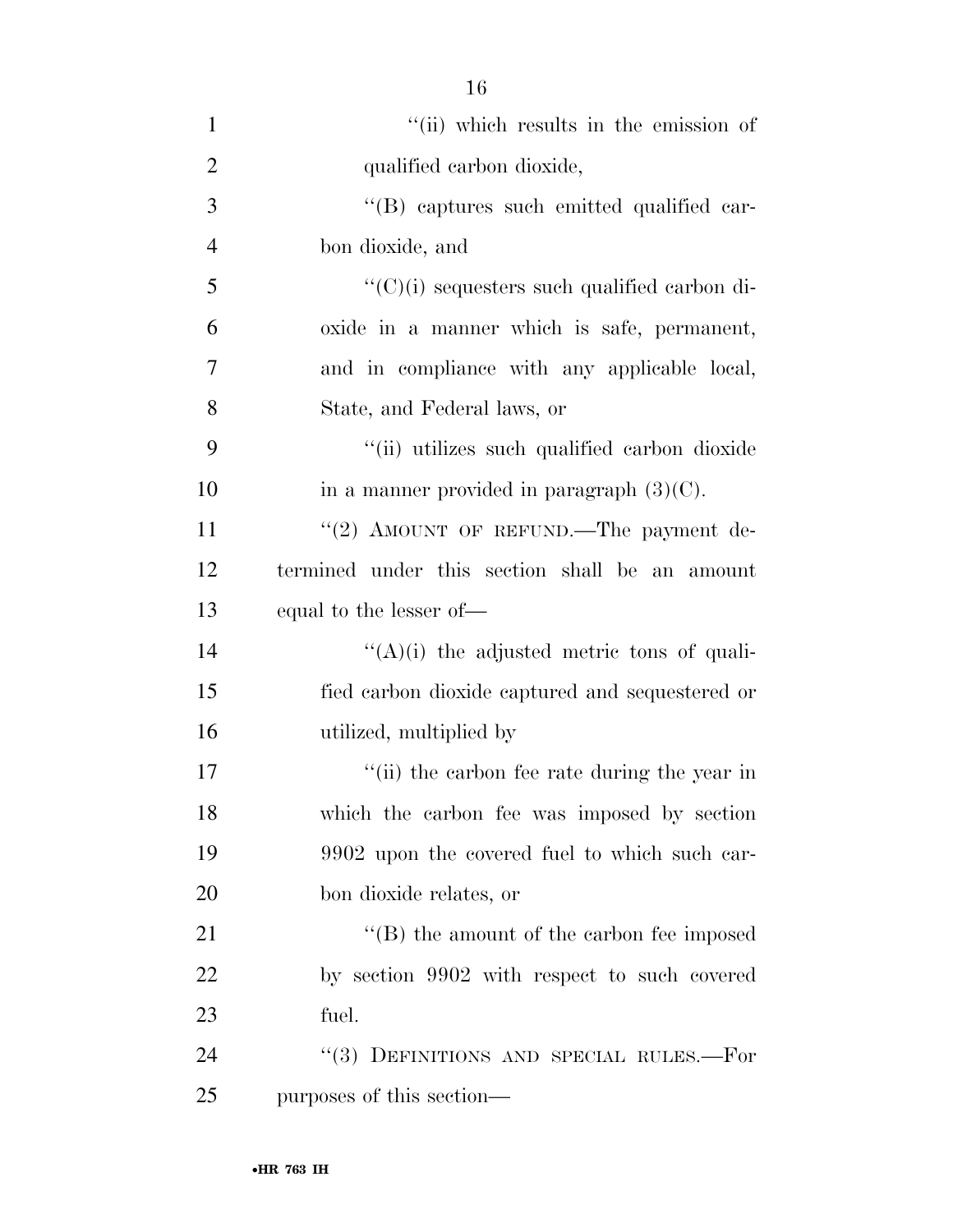| $\mathbf{1}$   | "(A) QUALIFIED CARBON DIOXIDE; QUALI-              |
|----------------|----------------------------------------------------|
| $\overline{2}$ | FIED FACILITY.-                                    |
| 3              | "(i) QUALIFIED CARBON DIOXIDE.-                    |
| $\overline{4}$ | The term 'qualified carbon dioxide' has the        |
| 5              | same meaning given such term under sec-            |
| 6              | tion $45Q(b)$ .                                    |
| 7              | "(ii) QUALIFIED FACILITY.—The term                 |
| 8              | 'qualified facility' means any industrial fa-      |
| 9              | cility at which carbon capture equipment is        |
| 10             | placed in service.                                 |
| 11             | "(B) ADJUSTED TOTAL METRIC TONS.-                  |
| 12             | The adjusted total metric tons of qualified car-   |
| 13             | bon dioxide captured and sequestered or utilized   |
| 14             | shall be the total metric tons of qualified carbon |
| 15             | dioxide captured and sequestered or utilized, re-  |
| 16             | duced by the amount of any carbon dioxide like-    |
| 17             | ly to escape and be emitted into the atmosphere    |
| 18             | due to imperfect storage technology or other-      |
| 19             | wise, as determined by the Secretary in con-       |
| 20             | sultation with the Administrator.                  |
| 21             | "(C) UTILIZATION.—The Secretary, in                |
| 22             | consultation with the Administrator, shall es-     |
| 23             | tablish regulations providing for the methods      |
| 24             | and processes by which qualified carbon dioxide    |
| 25             | may be utilized so as to remove that qualified     |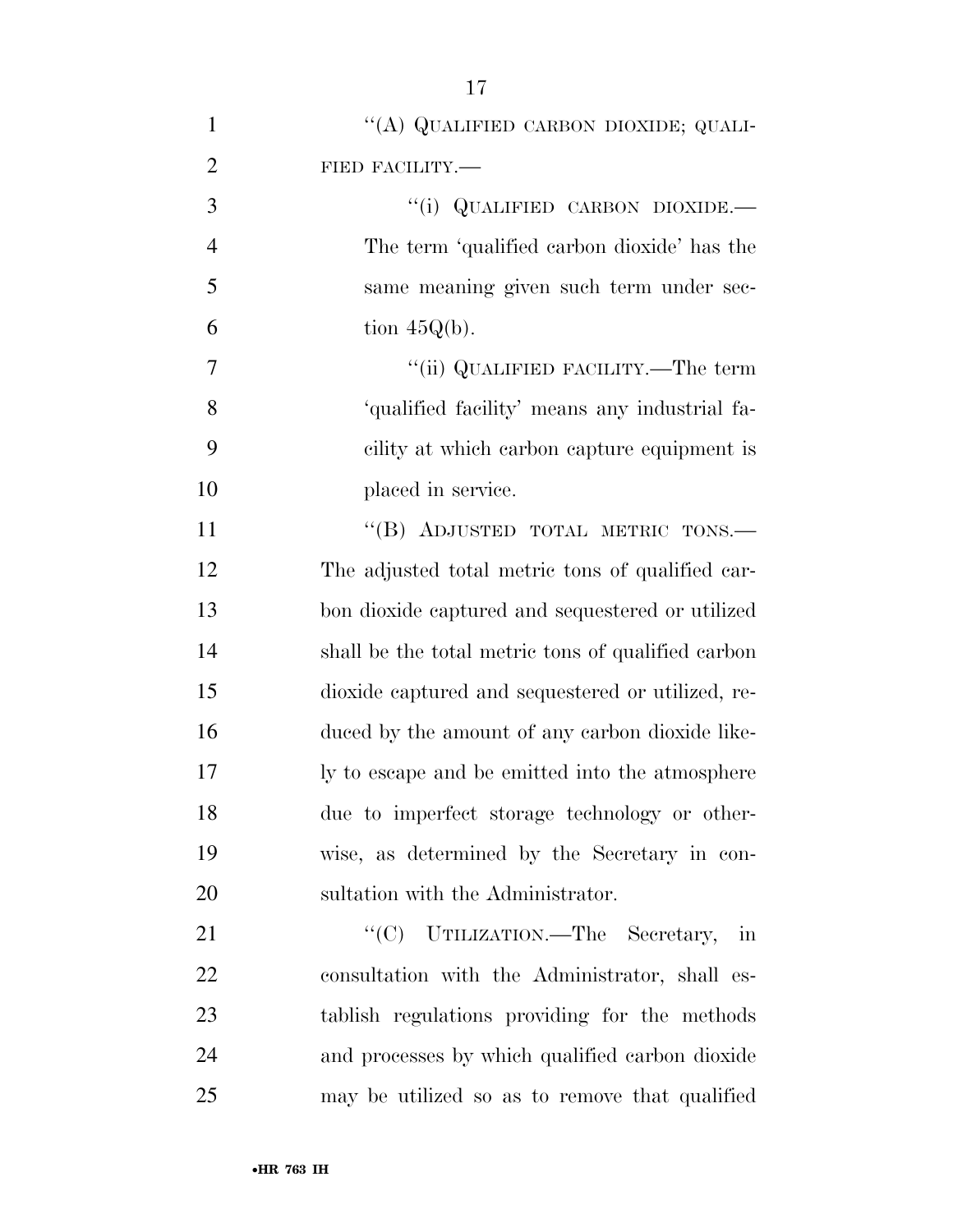dioxide safely and permanently from the atmos- phere. Utilization may include the production of substances such as but not limited to plastics and chemicals. Such regulations shall minimize the escape or further emission of the qualified carbon dioxide into the atmosphere.

 ''(D) SEQUESTRATION.—Not later 540 days after the date of the enactment of this sec- tion, the Secretary, in consultation with the Ad- ministrator, shall prescribe regulations identi- fying the conditions under which carbon dioxide may be safely and permanently sequestered.

13 "(4) COORDINATION WITH CREDIT FOR CARBON DIOXIDE SEQUESTRATION.—At such time that the Secretary prescribes regulations implementing this section, no payment under this section shall be al- lowed to a taxpayer to whom a credit has been al-18 lowed for any taxable year under section 45Q.

#### **''SEC. 9907. ADMINISTRATIVE AUTHORITY.**

 ''(a) IN GENERAL.—The Secretary in consultation with the Administrator shall prescribe such regulations, and other guidance, as may be necessary to carry out the purposes of this subtitle and assess and collect the carbon fee imposed by section 9902 and the fluorinated green-house gas fee imposed by section 9904.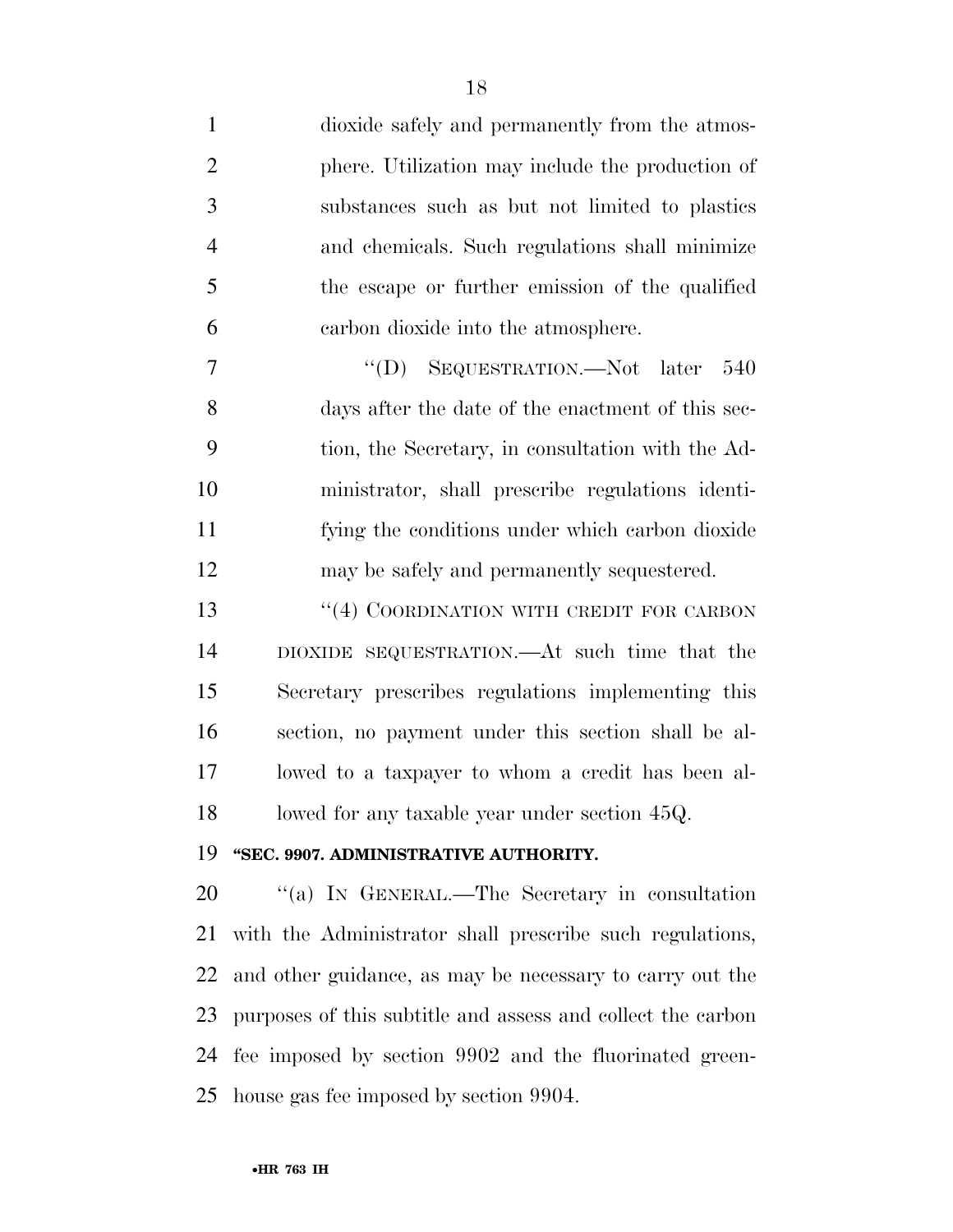''(b) SPECIFICALLY.—Such regulations and guidance shall include—

3 (1) the identification of an effective point in the production, distribution, or use of a covered fuel or fluorinated greenhouse gas for collecting such car- bon fee or fluorinated greenhouse gas fee, in such a manner so as to minimize administrative burden and maximize the extent to which full fuel cycle green- house gas emissions from covered fuels or fluorinated greenhouse gases have the carbon fee or fluorinated greenhouse gas fee levied upon them,

 $\binom{12}{2}$  the identification of covered entities which shall be liable for the payment of the carbon fee or the fluorinated greenhouse gas fee,

15 ''(3) requirements for the monthly payment of such fees,

17 ''(4) as may be necessary or convenient, rules for distinguishing between different types of covered fuels,

 $(5)$  as may be necessary or convenient, rules for distinguishing between a covered fuel's green- house gas content and its upstream greenhouse gas emissions,

24  $(6)$  rules to ensure that no covered fuel or fluorinated greenhouse gas has the carbon fee,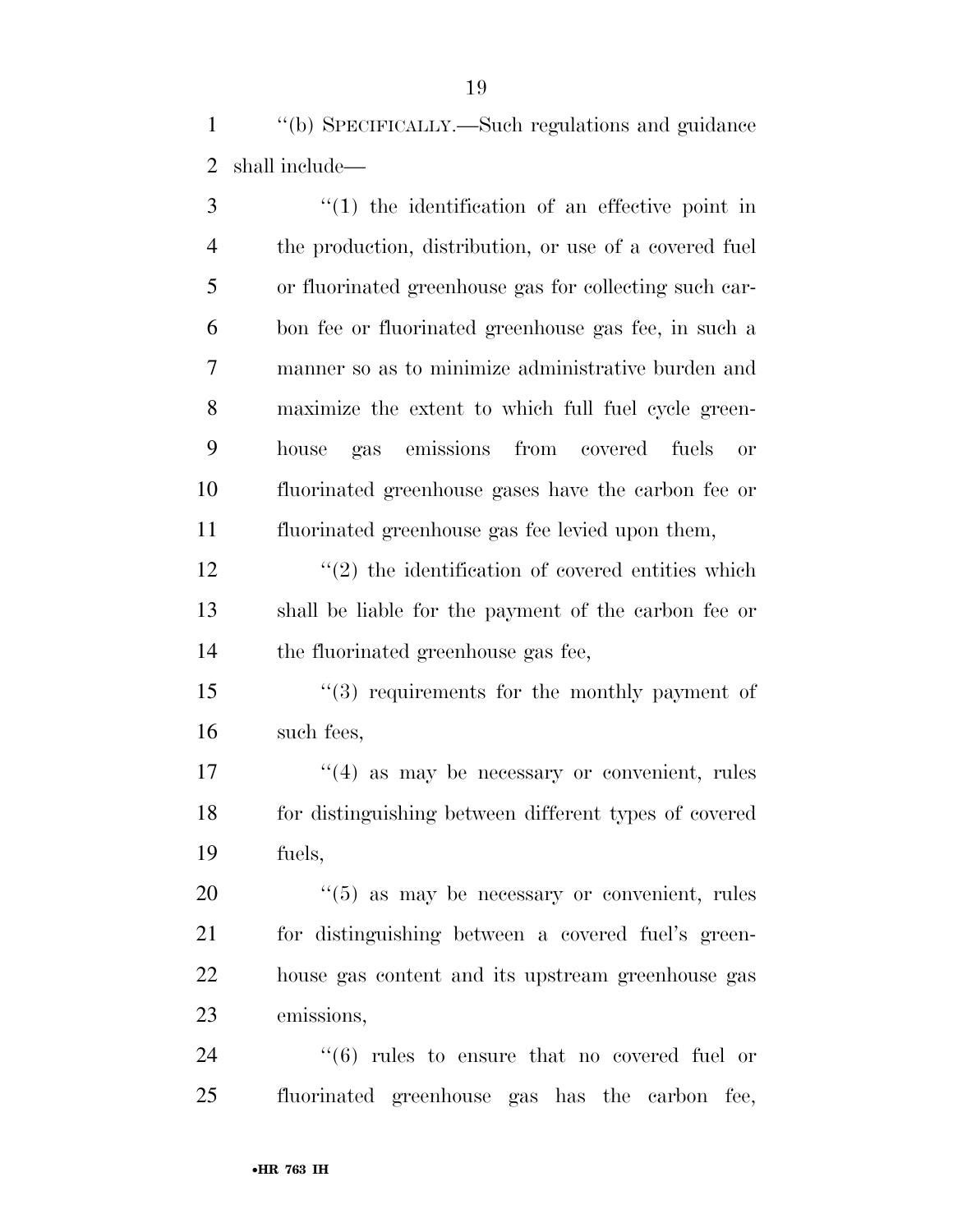| $\mathbf{1}$   | fluorinated greenhouse gas fee, or carbon border fee          |
|----------------|---------------------------------------------------------------|
| 2              | adjustment imposed upon it more than once, and                |
| 3              | $\cdot\cdot\cdot(7)$ rules to ensure that the domestic imple- |
| $\overline{4}$ | mentation of the carbon fee and the fluorinated               |
| 5              | greenhouse gas fee coordinate with the implementa-            |
| 6              | tion of the carbon border fee adjustment of chapter           |
| 7              | 102.                                                          |
|                |                                                               |

## **''CHAPTER 102—CARBON BORDER FEE ADJUSTMENT**

''Sec. 9908. Carbon border fee adjustment. ''Sec. 9909. Administration of the carbon border fee adjustment. ''Sec. 9910. Allocation of carbon border fee adjustment revenues.

#### **''SEC. 9908. CARBON BORDER FEE ADJUSTMENT.**

11 "(a) IN GENERAL.—The fees imposed by, and re- funds allowed under, this section shall be referred to as 'the carbon border fee adjustment'.

 ''(b) PURPOSE.—The purpose of the carbon border fee adjustment is to protect animal, plant, and human life and health, to conserve exhaustible natural resources by preventing carbon leakage, and to facilitate the creation of international agreements.

 ''(c) IMPORTED COVERED FUELS FEE.—In the case of any person that imports into the United States any cov- ered fuel, there shall be imposed a fee equal to the excess 22 (if any) of  $-$ 

23  $\frac{1}{2}$   $(1)$  an amount equal to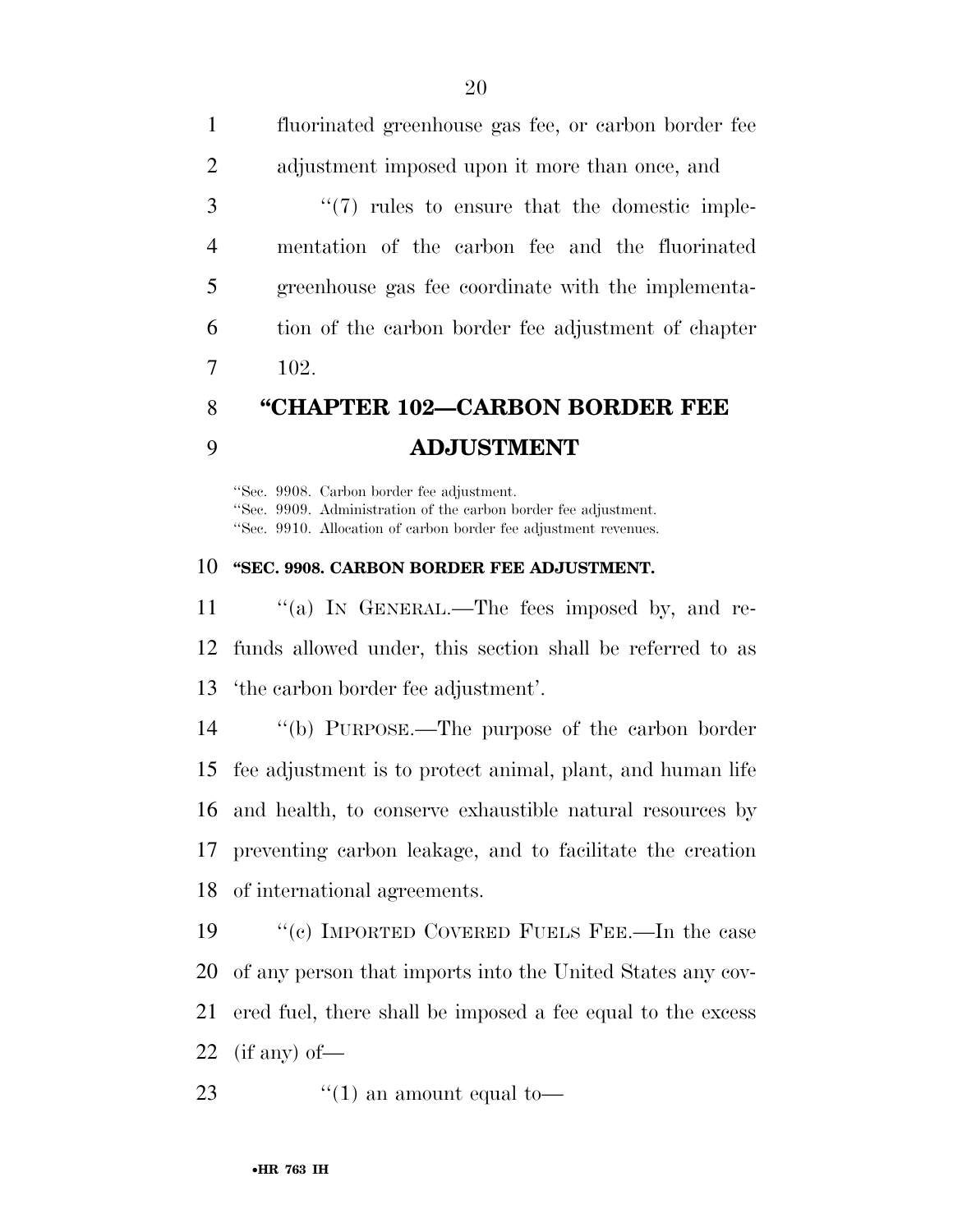| $\mathbf{1}$   | $\lq\lq$ the amount of full fuel cycle green-            |
|----------------|----------------------------------------------------------|
| $\overline{2}$ | house gas emissions of such fuel, multiplied by          |
| 3              | $\lq\lq$ the carbon fee rate in effect for the           |
| $\overline{4}$ | year in which such fuel is imported, over                |
| 5              | $(2)$ the total foreign cost of carbon carried by        |
| 6              | such fuel.                                               |
| 7              | "(d) IMPORTED CARBON-INTENSIVE PRODUCTS                  |
| 8              | FEE.—In the case of any person that imports into the     |
| 9              | United States any carbon-intensive products, there shall |
| 10             | be imposed a fee equal to the excess (if any) of—        |
| 11             | $\lq(1)$ an amount equal to-                             |
| 12             | $\lq\lq$ production greenhouse gas emissions             |
| 13             | of such product, multiplied by                           |
| 14             | $\lq\lq$ the carbon fee rate in effect for the           |
| 15             | year in which the production greenhouse gas              |
| 16             | emissions of such product were emitted into the          |
| 17             | atmosphere, over                                         |
| 18             | $"(2)$ the total foreign cost of carbon carried by       |
| 19             | such product.                                            |
| 20             | REFUND ON EXPORTS FROM UNITED<br>``(e)                   |
| 21             | STATES.-                                                 |
| 22             | $``(1)$ CARBON-INTENSIVE PRODUCTS.—Under                 |
| 23             | regulations prescribed by the Secretary, there shall     |
| 24             | be allowed a credit or refund (without interest) to      |
| 25             | exporters of carbon-intensive products manufactured      |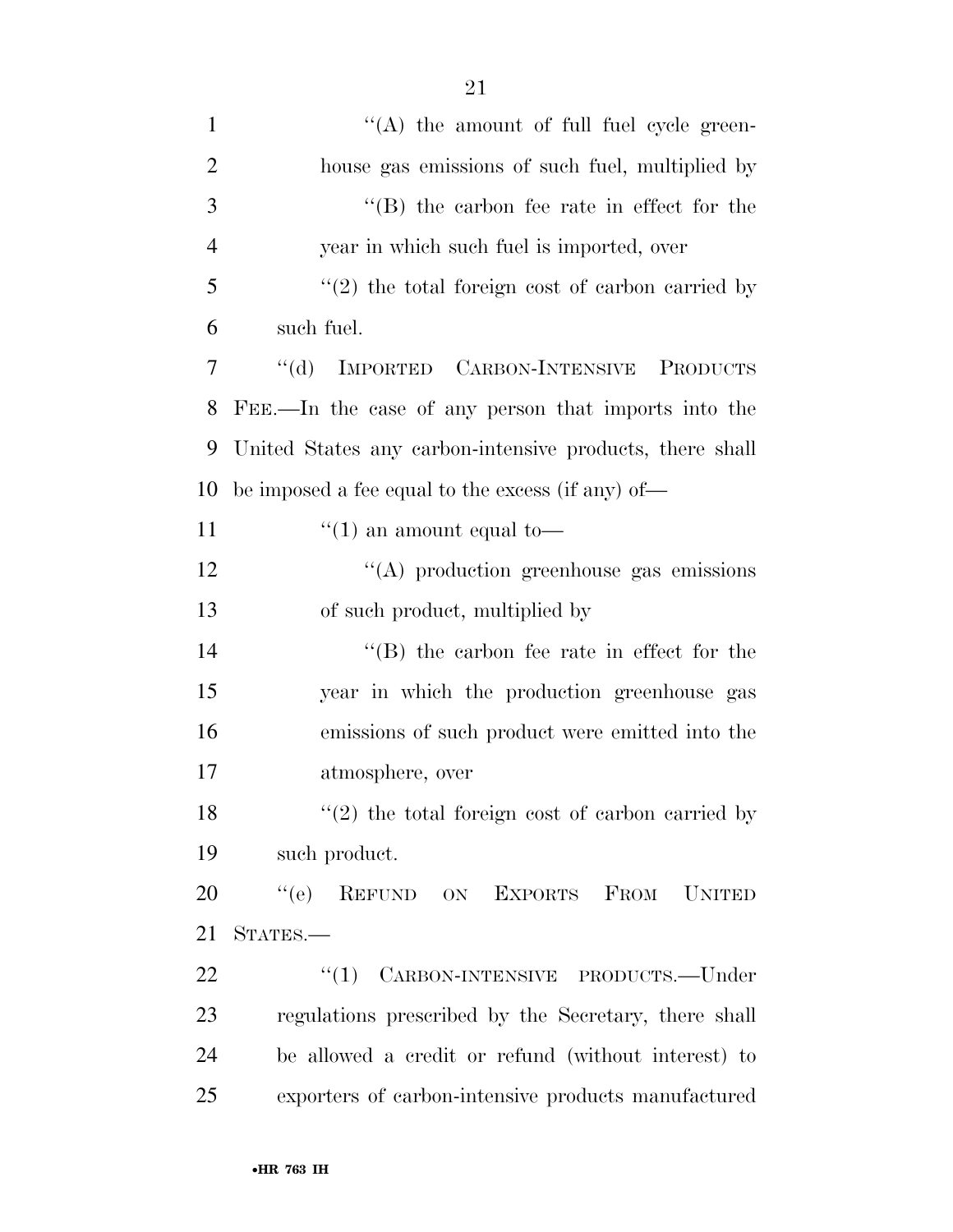| $\mathbf{1}$   | or produced in the United States an amount equal     |
|----------------|------------------------------------------------------|
| $\overline{2}$ | to the excess (if any) of—                           |
| 3              | "(A) an amount equal to-                             |
| $\overline{4}$ | "(i) the production greenhouse gas                   |
| 5              | emissions of the exported carbon-intensive           |
| 6              | product, multiplied by                               |
| 7              | "(ii) the carbon fee rate during the                 |
| 8              | year in which the carbon fee or fluorinated          |
| 9              | greenhouse gas fee was paid upon the pro-            |
| 10             | duction greenhouse gas emissions of the              |
| 11             | exported carbon-intensive product, over              |
| 12             | "(B) any total cost of carbon to be levied           |
| 13             | upon the carbon-intensive product by any juris-      |
| 14             | diction to which the carbon-intensive product is     |
| 15             | to be imported.                                      |
| 16             | Any such credit or refund shall be allowed in the    |
| 17             | same manner as if it were an overpayment of the fee  |
| 18             | imposed by section 9902 or 9904. The Secretary       |
| 19             | shall establish fair, timely, impartial, and as nec- |
| 20             | essary confidential procedures by which any exporter |
| 21             | of any product from the United States may petition   |
| 22             | the Secretary to include that exported product on    |
| 23             | the list of carbon-intensive products.               |
| 24             | "(2) COVERED FUELS.—Under regulations pre-           |
| 25             | scribed by the Secretary, in the case of a covered   |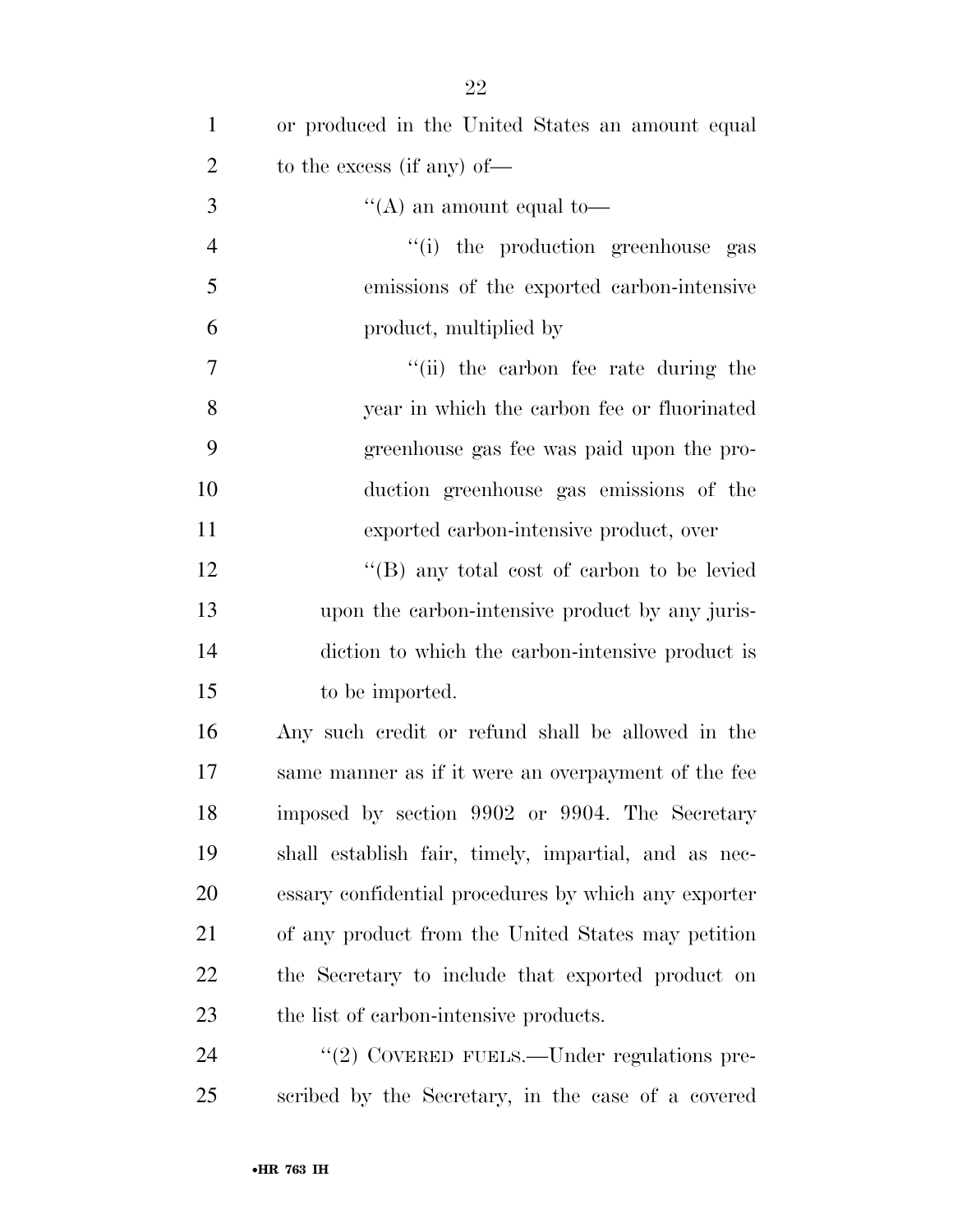| $\mathbf{1}$   | fuel produced in the United States with respect to     |
|----------------|--------------------------------------------------------|
| $\overline{2}$ | which the fee under section 9902 was paid, there       |
| 3              | shall be allowed as a credit or refund (without inter- |
| $\overline{4}$ | est) to any exporter of such covered fuels an amount   |
| 5              | equal to the excess (if any) of—                       |
| 6              | "(A) an amount equal to-                               |
| $\overline{7}$ | "(i) the full fuel cycle greenhouse gas                |
| 8              | emissions of the covered fuel, multiplied by           |
| 9              | "(ii) the carbon fee rate at the time"                 |
| 10             | the carbon fee was paid upon the full fuel             |
| 11             | cycle greenhouse gas emissions of the ex-              |
| 12             | ported covered fuel, over                              |
| 13             | $\lq\lq$ (B) any total cost of carbon to be levied     |
| 14             | upon the covered fuel by a jurisdiction to which       |
| 15             | the carbon-intensive product is to be imported.        |
| 16             | Any such credit or refund shall be allowed in the      |
| 17             | same manner as if it were an overpayment of tax        |
| 18             | imposed by section 9902.                               |
| 19             | "(f) DEFINITIONS.—For purposes of this section—        |
| 20             | "(1) FOREIGN COST OF CARBON; FOREIGN CAR-              |
| 21             | BON COSTS.—The term 'foreign cost of carbon' or        |
| 22             | 'foreign carbon cost' means the cost of any laws of    |
| 23             | a foreign jurisdiction which impose a system of cap-   |
| 24             | and-trade with respect to, or a tax or fee on, green-  |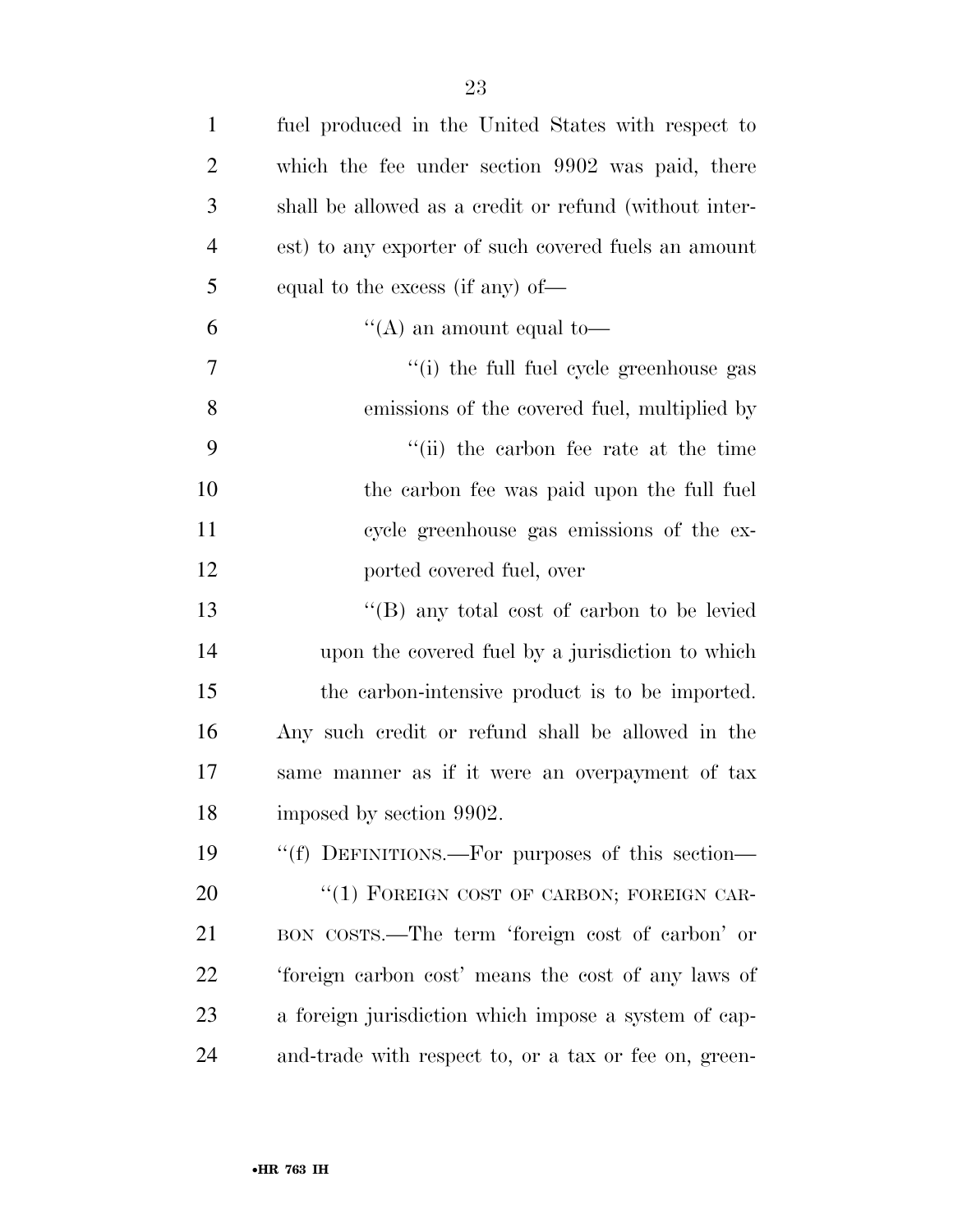| $\mathbf{1}$   | house gas. Such cost shall be determined and ex-    |
|----------------|-----------------------------------------------------|
| $\overline{2}$ | pressed as a price per metric ton of $CO2$ -e.      |
| 3              | "(2) TOTAL COST OF CARBON CARRIED.—The              |
| $\overline{4}$ | term 'total cost of carbon carried' means an amount |
| 5              | equal to-                                           |
| 6              | $\lq\lq$ the production greenhouse gas emis-        |
| 7              | sions of a carbon-intensive product or the full     |
| 8              | fuel cycle greenhouse gas emissions of a covered    |
| 9              | fuel, multiplied by                                 |
| 10             | $\lq\lq$ the cost of carbon with respect to         |
| 11             | such product or fuel, reduced by any amount         |
| 12             | refunded with respect to such product or fuel       |
| 13             | by a foreign jurisdiction.                          |
| 14             | The total cost of carbon carried shall be expressed |
| 15             | as price in United States dollars.                  |
| 16             | "(3) TOTAL FOREIGN COST OF CARBON CAR-              |
| 17             | RIED.—The term 'total foreign cost of carbon car-   |
| 18             | ried' means an amount equal to-                     |
| 19             | $\lq\lq$ the production greenhouse gas emis-        |
| 20             | sions of a carbon-intensive product, or the full    |
| 21             | fuel cycle greenhouse gas emissions of a covered    |
| 22             | fuel, multiplied by                                 |
| 23             | $\lq\lq$ the foreign cost of carbon with re-        |
| 24             | spect to such product or fuel, reduced by the       |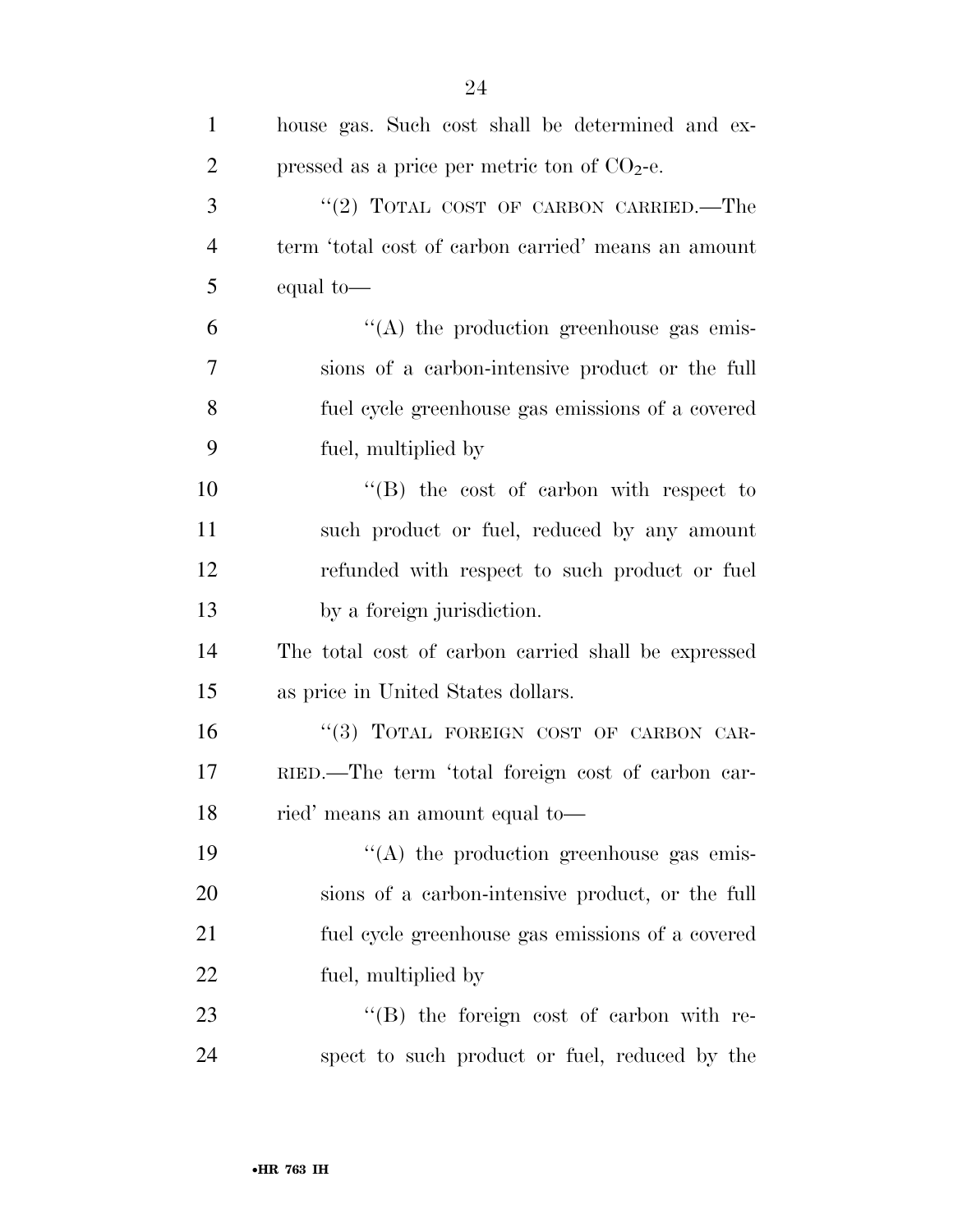| $\mathbf{1}$   | amount refunded with respect to such product             |
|----------------|----------------------------------------------------------|
| $\overline{2}$ | or fuel by a foreign jurisdiction.                       |
| 3              | The total foreign cost of carbon carried shall be ex-    |
| $\overline{4}$ | pressed as price in United States dollars.               |
| 5 <sup>1</sup> | "SEC. 9909. ADMINISTRATION OF THE CARBON BORDER          |
| 6              | FEE ADJUSTMENT.                                          |
| 7              | "(a) GENERALLY.—The Secretary in consultation            |
|                | 8 with the Administrator shall prescribe regulations and |
|                |                                                          |

 guidance which implement the carbon border fee adjust-ment under section 9908.

 ''(b) COLLABORATION.—In determining the produc- tion greenhouse gas emissions of an imported carbon-in- tensive product, the upstream greenhouse gas emissions of an imported covered fuel, the full fuel cycle greenhouse gas emissions of an imported covered fuel, or the foreign cost of carbon, or otherwise administering the carbon bor- der fee adjustment, it is the sense of Congress that the Secretary should collaborate with authorized officers of any jurisdiction, including sub-national governments, af-fected by the carbon border fee adjustment.

21 "(c) METHODOLOGY.—In determining the production greenhouse gas emissions of an imported carbon-intensive product, the upstream greenhouse gas emissions of an im- ported covered fuel, the full fuel cycle greenhouse gas emissions of an imported covered fuel, or the foreign cost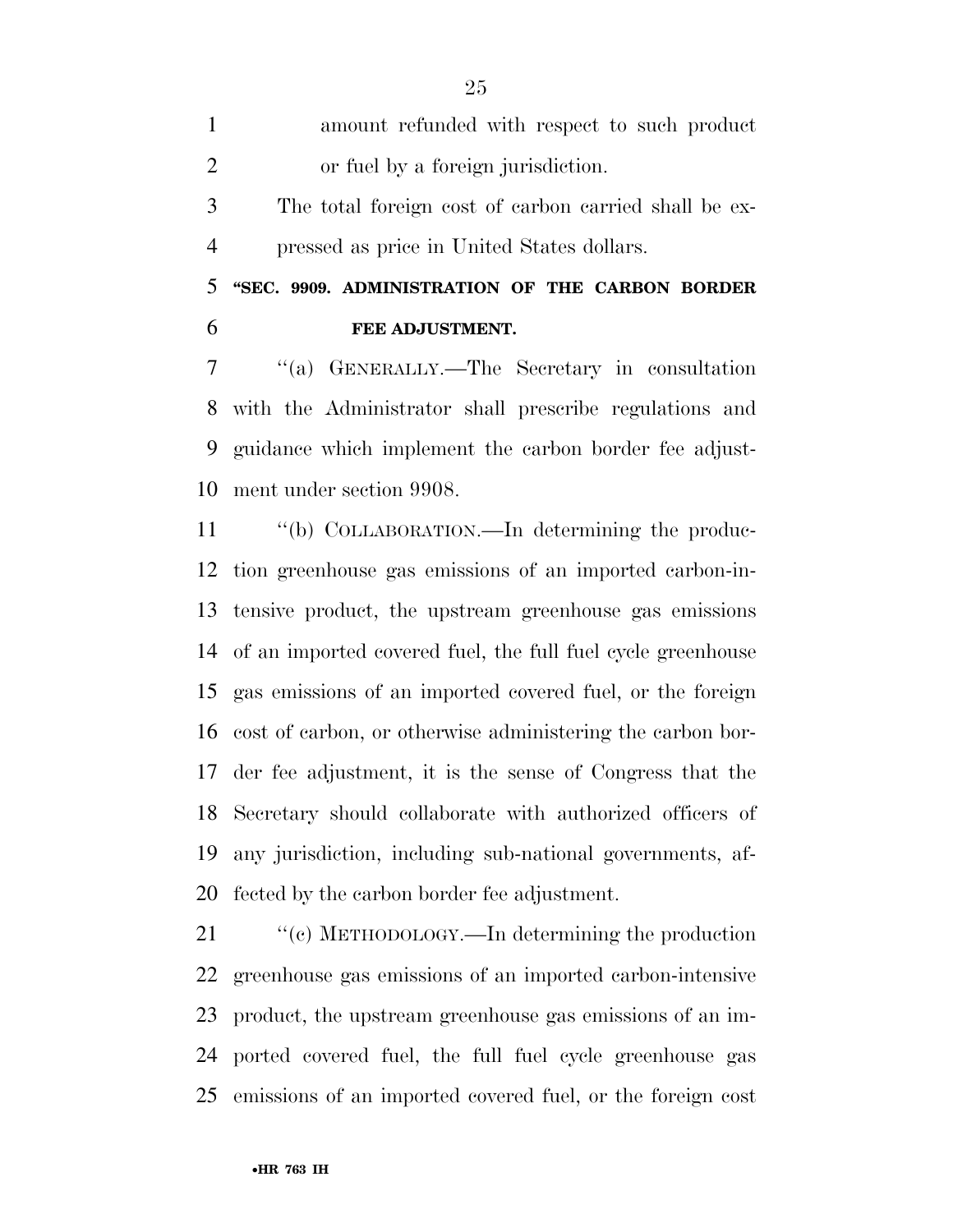of carbon, the Secretary shall use reliable methodologies, which— ''(1) as may be necessary or convenient— ''(A) distinguish between different types of covered fuels,

 ''(B) distinguish between a covered fuel's greenhouse gas content and that covered fuel's upstream greenhouse gas emissions,

 ''(C) distinguish between the different types of greenhouse gas emissions which com- pose a covered fuel's upstream greenhouse gas emissions or greenhouse gas content, as well as the various processes which produced those emissions, and

 ''(D) distinguish between the different types of greenhouse gas emissions which com- pose a carbon-intensive product's production greenhouse gas emissions, as well as the various processes which produced those emissions,

 $\frac{1}{2}$  ensure that no covered fuel, covered fluorinated greenhouse gas, or carbon-intensive prod- uct has the carbon fee, the fluorinated greenhouse gas fee, or the border fee adjustment imposed upon it more than once,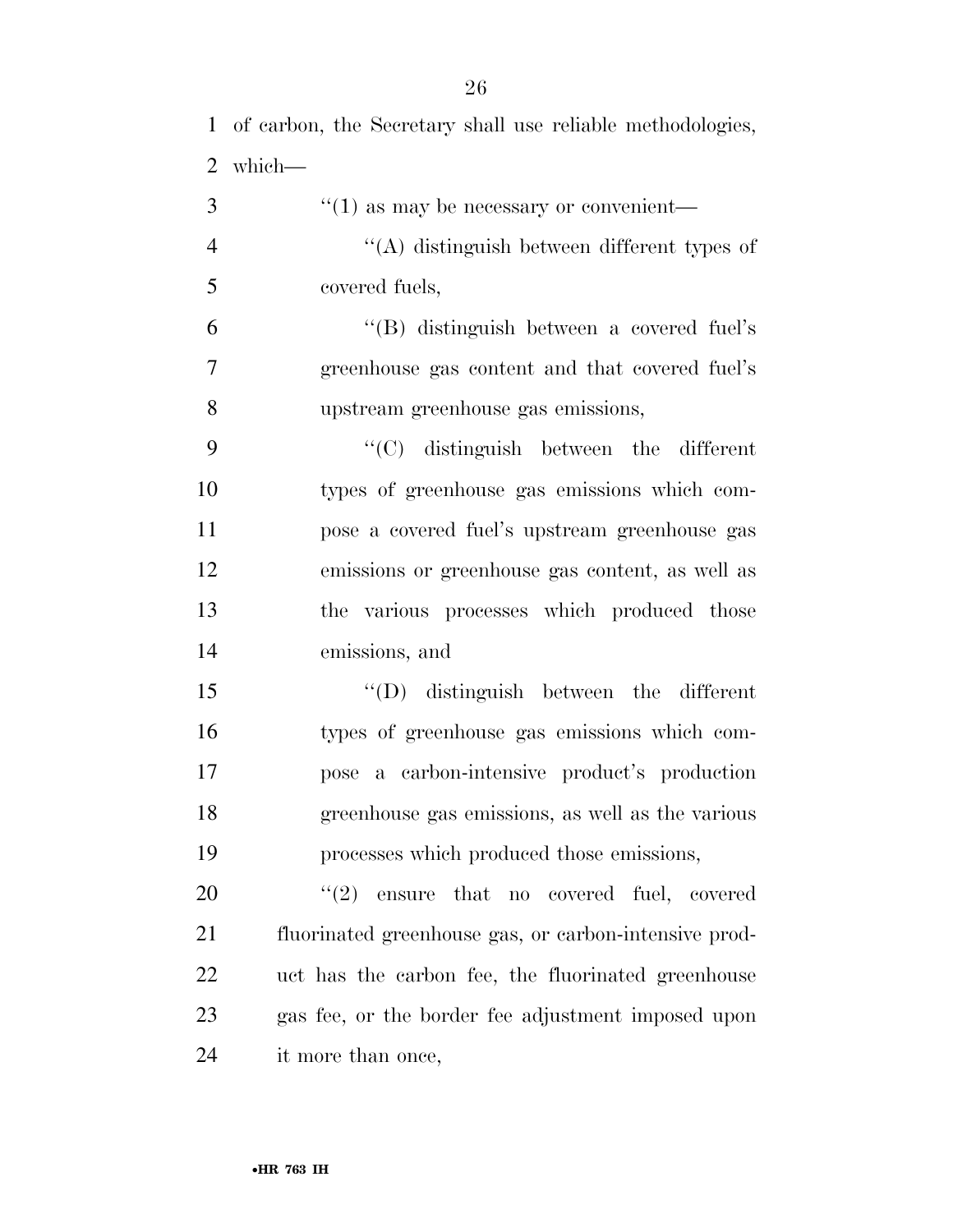| $\mathbf{1}$   | $\lq(3)$ ensure that the implementation of the bor-            |
|----------------|----------------------------------------------------------------|
| $\overline{2}$ | der carbon adjustment aligns with the carbon fee               |
| 3              | and the fluorinated gas fee,                                   |
| $\overline{4}$ | $\cdot$ (4) in the case of incomplete data, rely upon          |
| 5              | the best available methodologies for interpolating             |
| 6              | data gaps, and                                                 |
| $\overline{7}$ | $\cdot\cdot$ (5) are consistent with international treaties    |
| 8              | and agreements.                                                |
| 9              | "(d) SCHEDULE.—The Secretary shall determine—                  |
| 10             | $(1)$ not later than 3 years after the date of the             |
| 11             | enactment of this section, the production greenhouse           |
| 12             | gas emissions of imported carbon-intensive products,           |
| 13             | "(2) not later than $180$ days after the date of               |
| 14             | the enactment of this section, the full fuel cycle             |
| 15             | greenhouse gas emissions and the upstream green-               |
| 16             | house gas emissions of every imported covered fuel,            |
| 17             | and                                                            |
| 18             | $"(3)$ not later than 3 years after the date of the $"$        |
| 19             | enactment of this section, the foreign cost of carbon          |
| 20             | in all jurisdictions.                                          |
| 21             | "(e) PROCEDURE.—The Secretary shall establish                  |
| 22             | fair, timely, impartial, and as necessary confidential proce-  |
| 23             | dures by which the importer of any carbon-intensive prod-      |
| 24             | uct or any covered fuel may petition the Secretary to re-      |
|                | 25 vise the Secretary's determination of the production green- |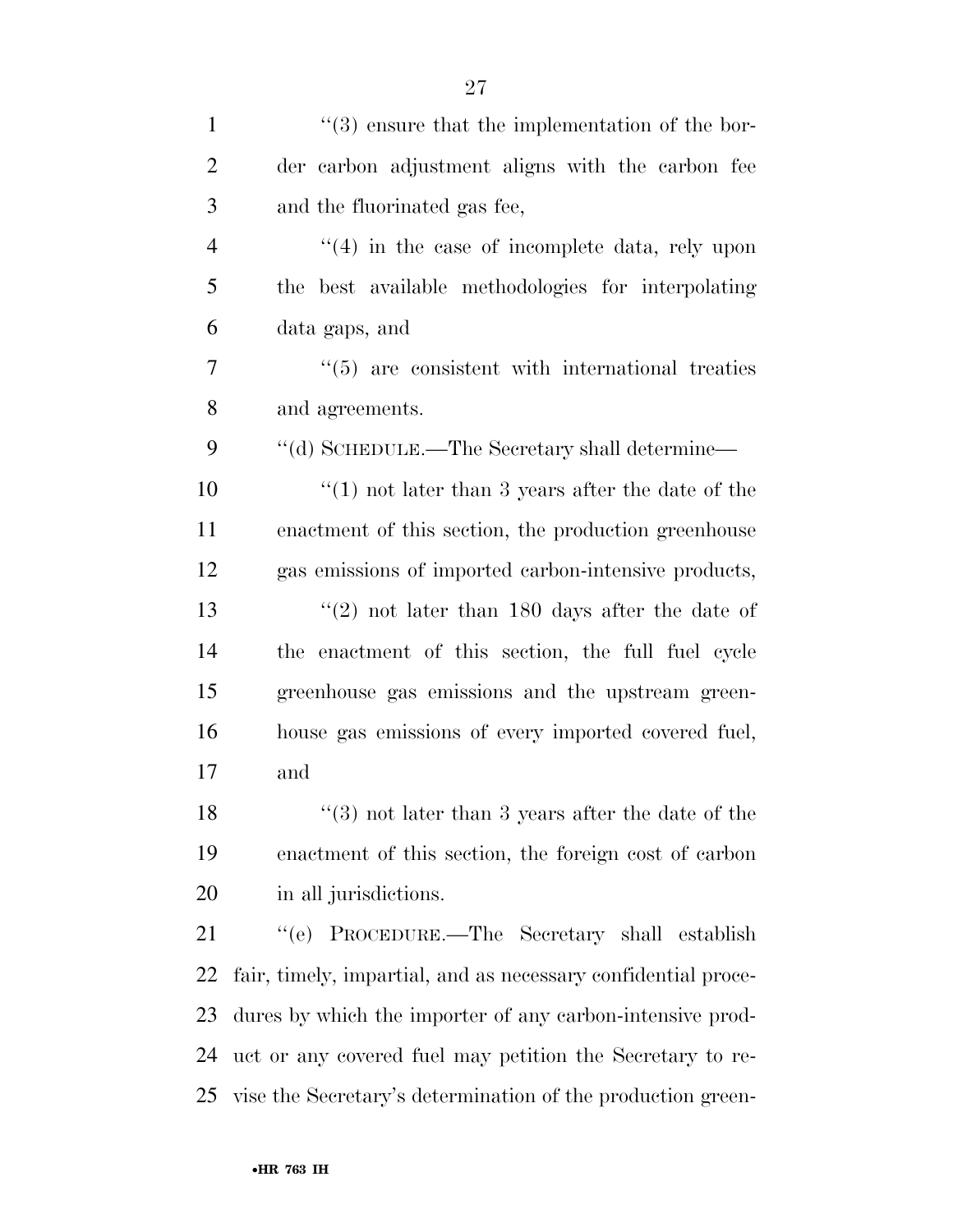house gas emissions, full fuel cycle greenhouse gas emis- sions, or upstream greenhouse gas emissions of that im- porter's imported covered fuel or imported carbon-inten- sive product, or the foreign cost of carbon carried by that importer's imported carbon-intensive product.

 ''(f) SHIPMENTS FROM THE UNITED STATES TO THE TERRITORIES OF THE UNITED STATES.—Notwith- standing any other treaty, law, or policy, shipments of cov- ered fuels or carbon-intensive products from the United States to Guam, the United States Virgin Islands, Samoa, Puerto Rico, and the Northern Mariana Islands shall be eligible for a refund of the carbon fee under section 9908(e).

 ''(g) IMPORTS TO THE TERRITORIES OF THE UNITED STATES.—Notwithstanding any other treaty, law, or pol- icy, imports of covered fuels or carbon-intensive products to Guam, the United States Virgin Islands, Samoa, Puerto Rico, and the Northern Mariana Islands shall not be sub-ject to Section 9908(c) or 9908(d).''

## **''SEC. 9910. ALLOCATION OF CARBON BORDER FEE ADJUST-MENT REVENUES.**

 ''The revenues collected under this chapter may be used to supplement appropriations made available in fiscal years 2020 and thereafter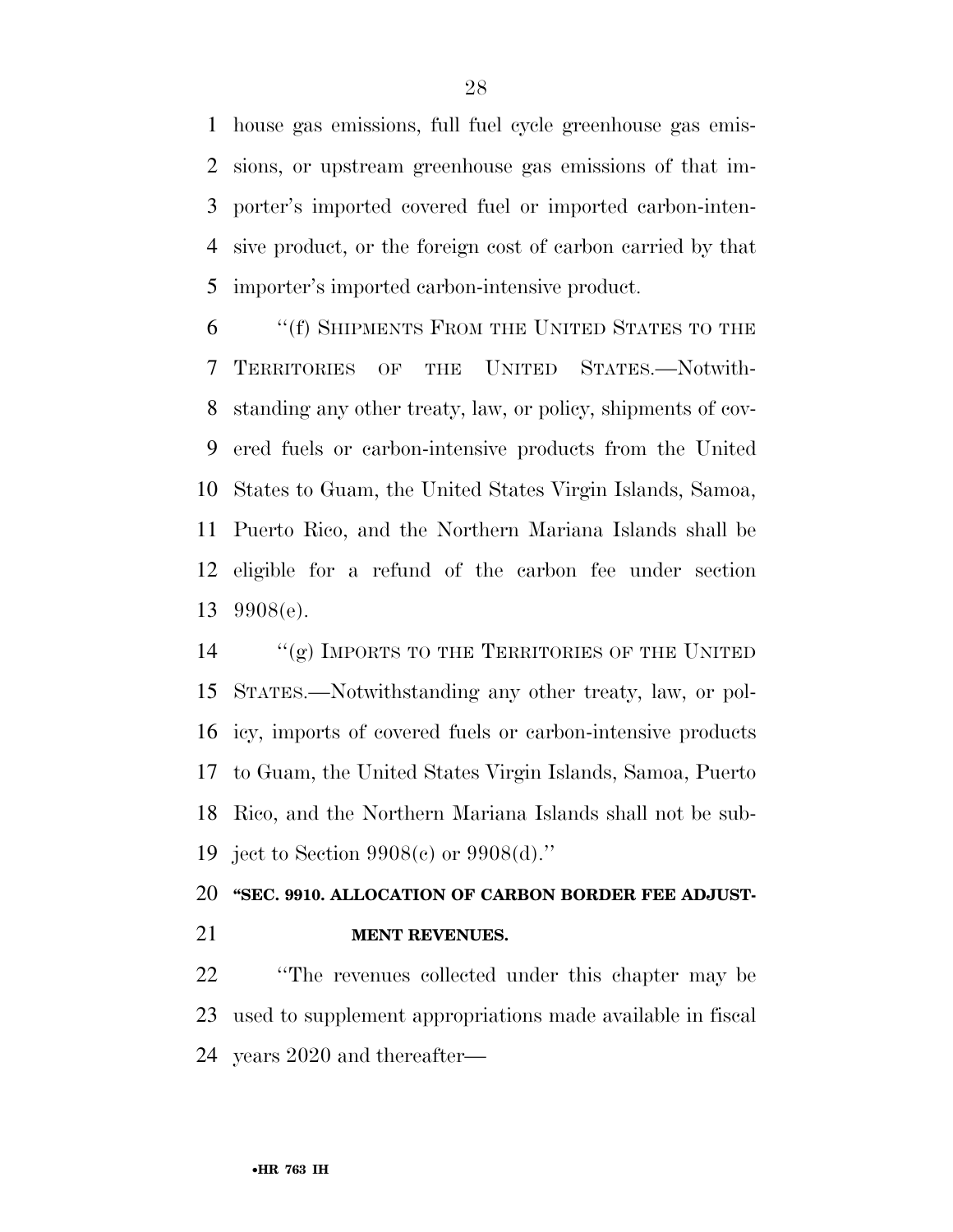1 ''(1) to U.S. Customs and Border Protection, in such amounts as are necessary to administer the carbon border fee adjustment, then

 $\frac{4}{2}$  ''(2) to the Department of Treasury, in such amounts as are necessary to allow refunds under section 9908(e) to exporters of carbon-intensive products and exporters of covered fuels.''.

 (b) COORDINATION WITH CARBON OXIDE SEQUES- TRATION CREDIT.—Section 45Q(f) is amended by adding at the end the following new paragraph:

11 "(8) COORDINATION WITH CARBON CAPTURE AND SEQUESTRATION PAYMENTS.—No credit shall be allowed under this section to a taxpayer which has received any payment under section 9906.''.

 (c) TREATIES AND INTERNATIONAL NEGOTIA-TIONS.—

 (1) CONFORMANCE WITH INTERNATIONAL TREATIES.—In the case that the Appellate Body of the World Trade Organization, or any other authori- tative international treaty interpreter, shall find any portion of the carbon border fee adjustment under chapter 102 of the Internal Revenue Code of 1986 to violate any treaty to which the United States is a party, the Secretary of the Treasury is authorized to alter any aspect of such carbon border fee adjust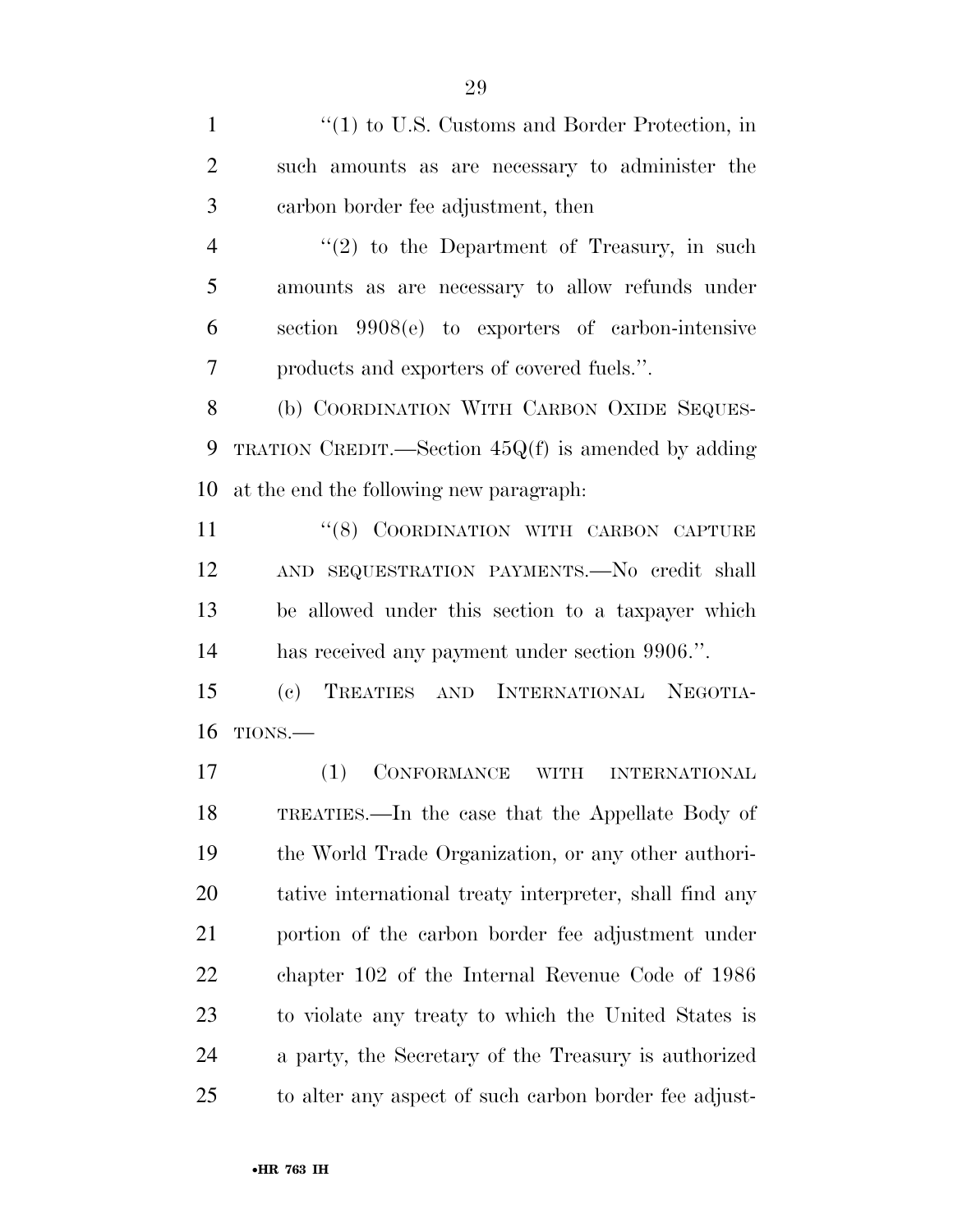ment so as to bring the carbon border fee adjust-ment into conformance with international law.

 (2) INTERNATIONAL NEGOTIATIONS.—The Con- gress finds the international mitigation of green- house gas emissions to be of national importance. Therefore, the Congress encourages the Secretary of State, or the Secretary's designee, to commence and complete negotiations with other nations with the goal of forming treaties, environmental agreements, accords, partnerships or any other instrument that effectively reduces global greenhouse gas emissions to 10 percent of 2016 levels by 2050 and which re- spect the principle of common but differentiated re-sponsibilities and respective capabilities.

15 (3) SUSPENSION OF THE CARBON BORDER FEE ADJUSTMENT.—Any part of the carbon border fee adjustment shall be suspended, in whole or in part,—

 (A) by treaty or other international agree- ment which includes provisions for the suspen- sion of the carbon border fee adjustment, in whole or in part, with any party signatory to the treaty or other international agreement, or (B) by a finding of the Secretary that a ju-risdiction of importation has implemented poli-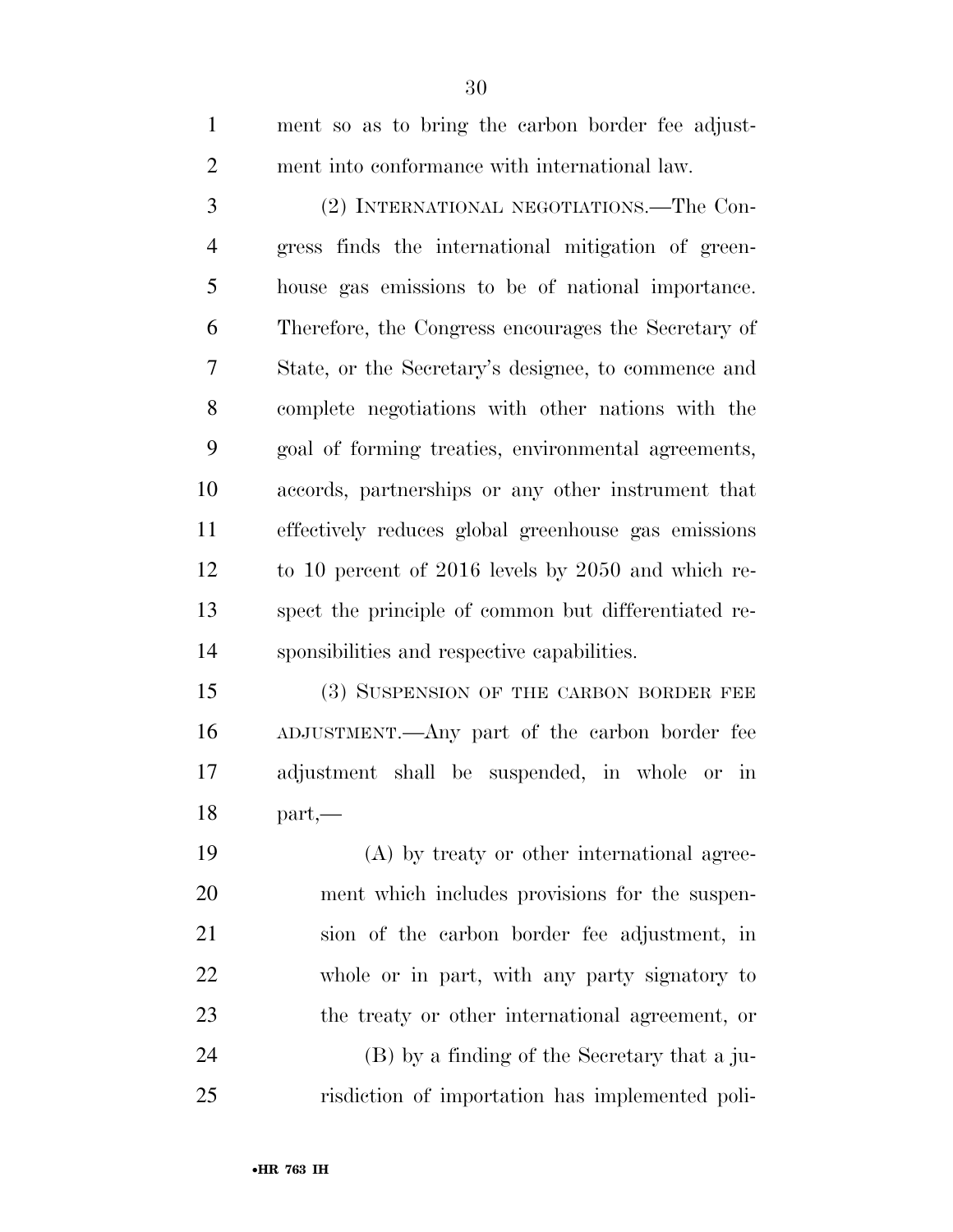| $\mathbf{1}$   | cies which, in the case of high emitting coun-              |
|----------------|-------------------------------------------------------------|
| $\overline{2}$ | tries, reduce greenhouse gas emissions at a rate            |
| 3              | at least equivalent to United States greenhouse             |
| $\overline{4}$ | gas emission reductions, or, in the case of low             |
| 5              | emitting countries, prevent the increase in                 |
| 6              | greenhouse gas emissions.                                   |
| 7              | Any such finding shall be reviewed at least every 3         |
| 8              | years and amended or revoked as required.                   |
| 9              | SEC. 4. ESTABLISHMENT OF THE CARBON DIVIDEND TRUST          |
| 10             | FUND.                                                       |
| 11             | (a) IN GENERAL.—Subchapter A of chapter 98 of the           |
|                |                                                             |
| 12             | Internal Revenue Code of 1986 is amended by adding at       |
|                | the end the following:                                      |
| 13<br>14       | "SEC. 9512. CARBON DIVIDEND TRUST FUND.                     |
|                | "(a) ESTABLISHMENT AND FUNDING.—There is                    |
|                | hereby established in the Treasury of the United States     |
|                | a trust fund to be known as the 'Carbon Dividend Trust      |
| 15<br>16<br>17 | 18 Fund', consisting of such amounts as may be appropriated |
| 19             | to such trust fund as provided for in this section.         |
| 20             | "(b) TRANSFERS TO THE CARBON DIVIDEND TRUST                 |
| 21             | FUND.—There is hereby appropriated to the Carbon Divi-      |
| 22             | dend Trust Fund amounts equal to the fees received into     |
| 23             | the Treasury less any amounts refunded or paid under        |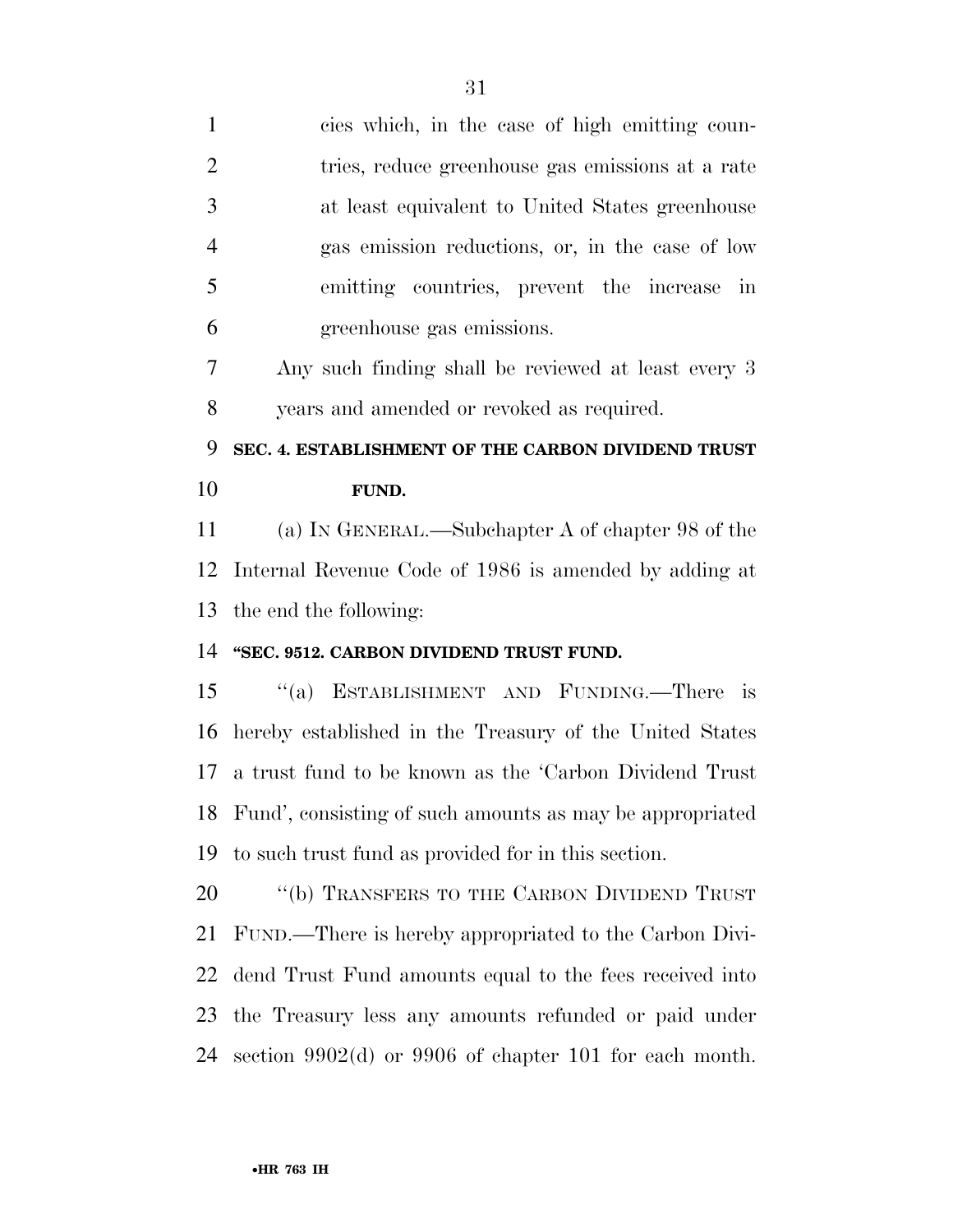| $\mathbf{1}$   | "(c) EXPENDITURES.—Amounts in the trust fund            |
|----------------|---------------------------------------------------------|
| $\overline{2}$ | shall be available for the following purposes:          |
| 3              | "(1) ADMINISTRATIVE EXPENSES.—So much of                |
| $\overline{4}$ | the expenses necessary to administer the Carbon         |
| 5              | Dividend Trust Fund for each year, as does not ex-      |
| 6              | ceed—                                                   |
| $\overline{7}$ | "(A) in the case of the first 5 calendar                |
| 8              | years ending after the date of the enactment of         |
| 9              | this section, the administrative expenses for any       |
| 10             | year may not exceed 8 percent of amounts ap-            |
| 11             | propriated to the Carbon Dividend Trust Fund            |
| 12             | during such year, and                                   |
| 13             | $\lq\lq$ (B) in the case of any calendar year           |
| 14             | thereafter, 2 percent of the 5-year rolling aver-       |
| 15             | age of the amounts appropriated to the Carbon           |
| 16             | Dividend Trust Fund, and                                |
| 17             | $(2)$ OTHER ADMINISTRATIVE EXPENSES.—So                 |
| 18             | much of the expenses as are necessary to administer     |
| 19             | chapter $101$ for any year as does not to exceed $0.60$ |
| 20             | percent of the amounts appropriated to the Carbon       |
| 21             | Dividend Trust Fund for the previous year, and fur-     |
| 22             | ther limited as follows:                                |
| 23             | $\lq\lq$ The Department of the Treasury.                |
|                |                                                         |

24 ''(B) The Social Security Administration.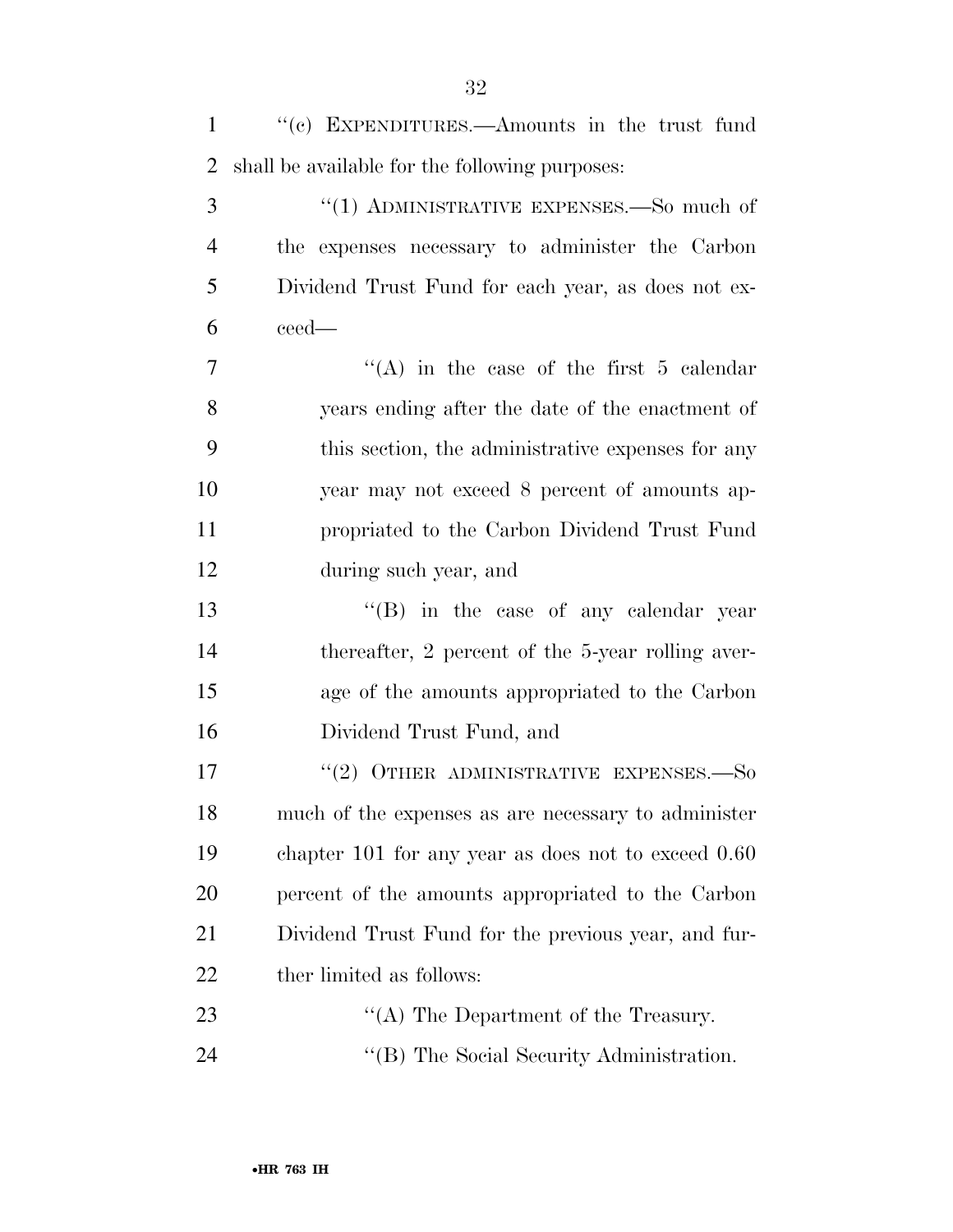| $\mathbf{1}$   | "(C) The Environmental Protection Agen-            |
|----------------|----------------------------------------------------|
| $\overline{2}$ | cy.                                                |
| 3              | "(D) Department of State.                          |
| $\overline{4}$ | $\cdot$ (3) CARBON DIVIDEND PAYMENTS.—             |
| 5              | "(A) IN GENERAL.—From the amounts in               |
| 6              | the Carbon Dividend Trust Fund made avail-         |
| 7              | able under paragraphs $(1)$ and $(2)$ of this sub- |
| 8              | section for any year, the Secretary shall for      |
| 9              | each month beginning more than 270 days after      |
| 10             | the date of the enactment of the Energy Inno-      |
| 11             | vation and Carbon Dividend Act of 2019, make       |
| 12             | carbon dividend payments to each eligible indi-    |
| 13             | vidual.                                            |
| 14             | "(B) PRO-RATA SHARE.—A carbon divi-                |
| 15             | dend payment is one pro-rata share for each        |
| 16             | adult, and half a pro-rata share for each child    |
| 17             | under 19 years old, of amounts available for the   |
| 18             | month in the Carbon Dividend Trust Fund.           |
| 19             | "(C) ELIGIBLE INDIVIDUAL.—The term                 |
| 20             | 'eligible individual' means, with respect to any   |
| 21             | month, any natural living person who has a         |
| 22             | valid Social Security number or taxpayer identi-   |
| 23             | fication number and is a citizen or lawful resi-   |
| 24             | dent of the United States (other than any indi-    |
| 25             | vidual who is a citizen of any possession of the   |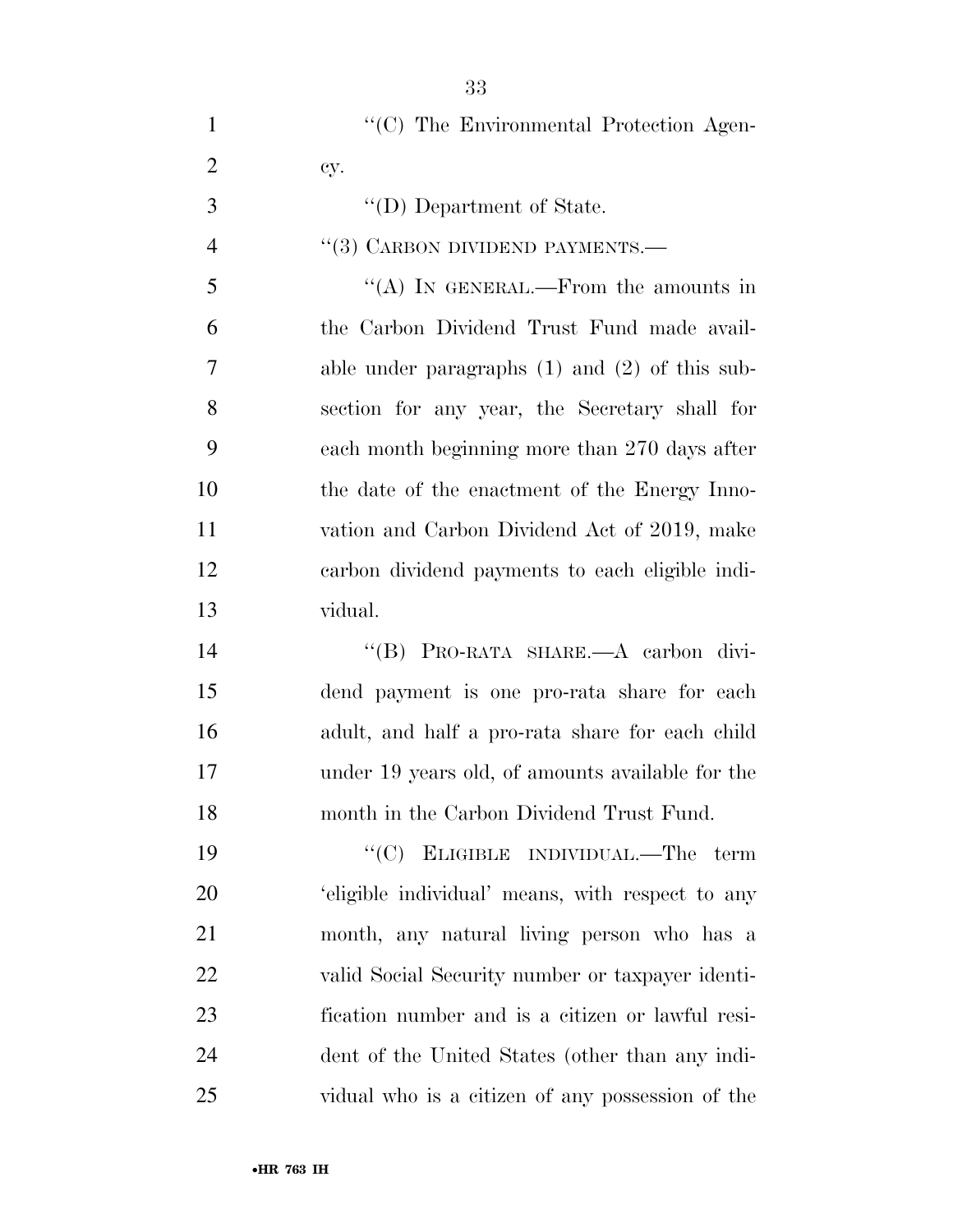United States and whose bona fide residence is outside of the United States). The Secretary is authorized to verify an individual's eligibility to receive a carbon dividend payment.

5 "(D) FEE TREATMENT OF PAYMENTS.— Amounts paid under this subsection shall be in-cludible in gross income.

8 "(E) FEDERAL PROGRAMS AND FEDERAL ASSISTED PROGRAMS.—The carbon dividend amount received by any individual shall not be taken into account as income and shall not be taken into account as resources for purposes of determining the eligibility of such individual or any other individual for benefits or assistance, or the amount or extent of benefits or assist- ance, under any Federal program or under any State or local program financed in whole or in part with Federal funds.

19 "'(F) ADVANCE PAYMENT.—The Secretary shall transfer to the Carbon Dividend Trust Fund such amounts as are necessary for the disbursement of an advanced carbon dividend to all eligible individuals as follows:

24 ''(i) An advanced carbon dividend shall be the same as the anticipated first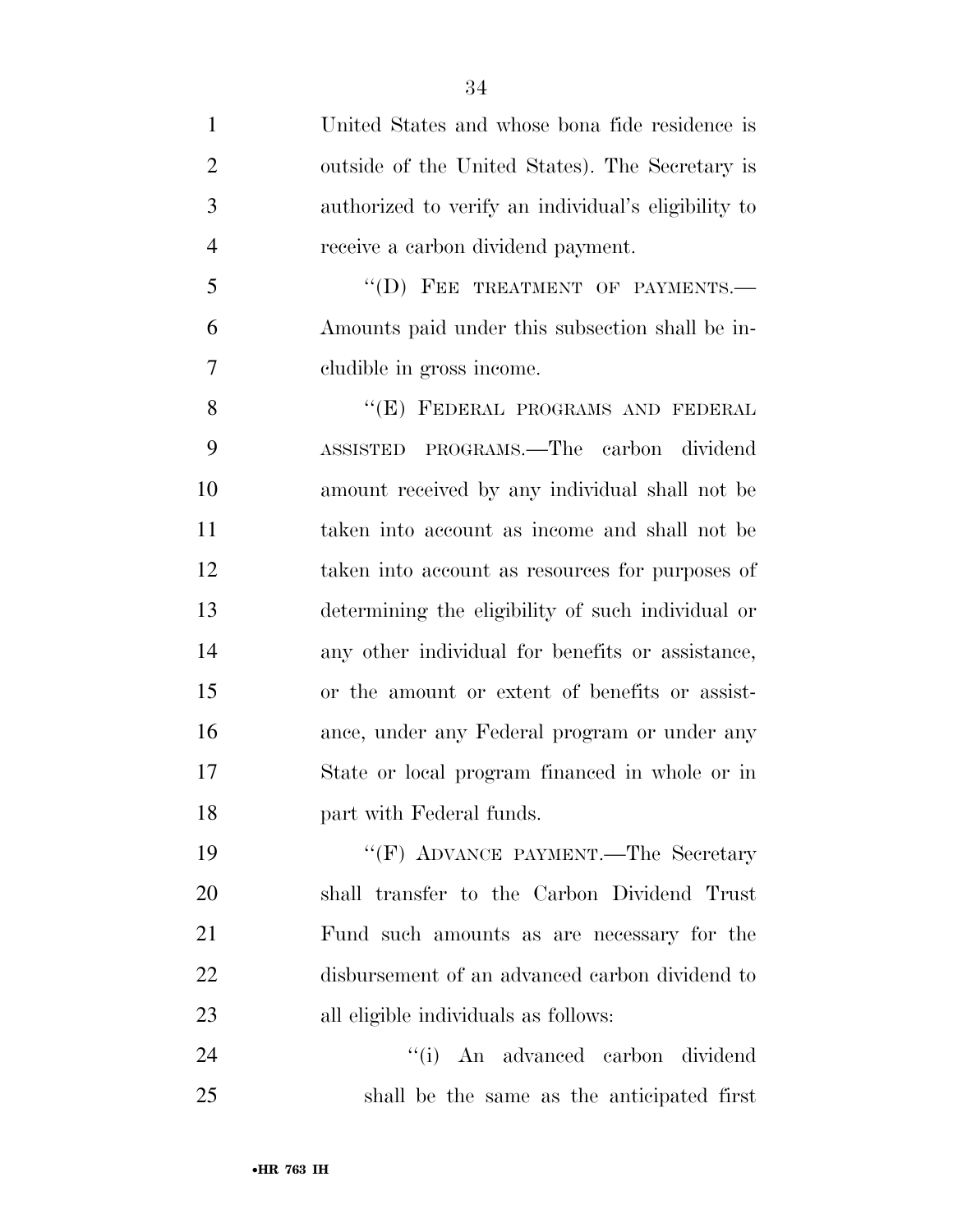| $\mathbf{1}$   | carbon dividend required to be distributed               |
|----------------|----------------------------------------------------------|
| $\overline{2}$ | under subparagraph (A) and shall be dis-                 |
| 3              | tributed the month prior to the first collec-            |
| $\overline{4}$ | tion of the carbon fee.                                  |
| 5              | "(ii) Total amounts disbursed as ad-                     |
| 6              | vanced carbon dividends shall be deducted                |
| 7              | from the carbon dividends on a pro-rata                  |
| 8              | basis over the first 3 years after the dis-              |
| 9              | bursement of the first carbon dividends.                 |
| 10             | "(d) ADMINISTRATIVE AUTHORITY.—The Secretary             |
| 11             | shall promulgate rules, guidance, and regulations useful |
| 12             | and necessary to implement the Carbon Dividend Trust     |
| 13             | Fund.".                                                  |
| 14             | (b) CLERICAL AMENDMENT.—The table of sections            |
| 15             | for subchapter A of chapter 98 of such Code is amended   |
| 16             | by adding at the end the following new item:             |
|                | "Sec. 9512. Carbon Dividend Trust Fund.".                |
|                | 17 SEC. 5. LIMITED DISCLOSURE OF INFORMATION.            |
| 18             | Section 6103(l) of the Internal Revenue Code of 1986     |
| 19             | is amended by adding at the end the following new para-  |
| 20             | graphs:                                                  |
| 21             | "(23) LIMITED DISCLOSURE OF IDENTITY IN-                 |
| 22             | FORMATION RELATING TO CARBON DIVIDEND PAY-               |
| 23             | MENTS.                                                   |
| 24             | "(A) DEPARTMENT OF TREASURY.-Indi-                       |
| 25             | vidual identity information shall, without writ-         |
|                |                                                          |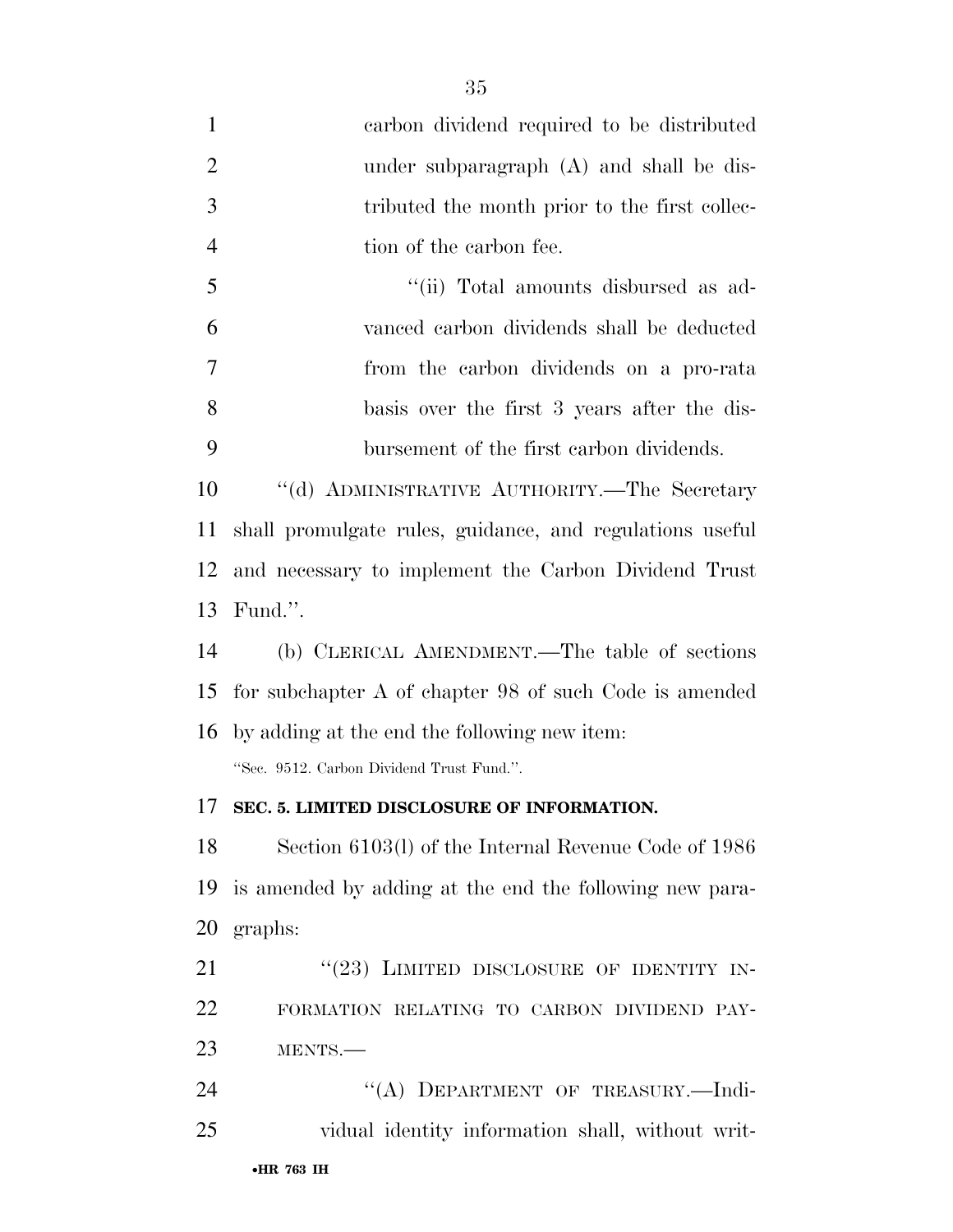| $\mathbf{1}$   | ten request, be open to inspection by or disclo-                               |
|----------------|--------------------------------------------------------------------------------|
| $\overline{2}$ | sure to officers and employees of the Depart-                                  |
| 3              | ment of the Treasury whose official duties re-                                 |
| $\overline{4}$ | quire such inspection or disclosure for purposes                               |
| 5              | of administering section 9512 (relating the Car-                               |
| 6              | bon Dividend Trust Fund).                                                      |
| $\overline{7}$ | "(B) COMMISSIONER OF SOCIAL SECU-                                              |
| 8              | RITY.—The Commissioner of Social Security                                      |
| 9              | shall, on written request, disclose to officers                                |
| 10             | and employees of the Department of the Treas-                                  |
| 11             | ury individual identity information which has                                  |
| 12             | been disclosed to the Social Security Adminis-                                 |
| 13             | tration as is necessary to administer section                                  |
| 14             | 9512.                                                                          |
| 15             | "(C) RESTRICTION ON DISCLOSURE.-In-                                            |
| 16             | formation disclosed under this paragraph shall                                 |
| 17             | be disclosed only for purposes of, and to the ex-                              |
| 18             | tent necessary in, carrying out section 9512.".                                |
| 19             | SEC. 6. NATIONAL ACADEMY OF SCIENCES REVIEW OF CAR-                            |
| 20             | <b>BON</b><br><b>FEE</b><br><b>AND</b><br><b>EMISSIONS</b><br><b>REDUCTION</b> |
| 21             | <b>SCHEDULE.</b>                                                               |
| 22             | (a) IN GENERAL.—Not later than 10 years after the                              |
| 23             | date of the enactment of this Act, the Secretary of Energy                     |
| 24             | shall enter into an agreement with the National Academy                        |
| 25             | of Sciences to prepare a report relating to the carbon fee                     |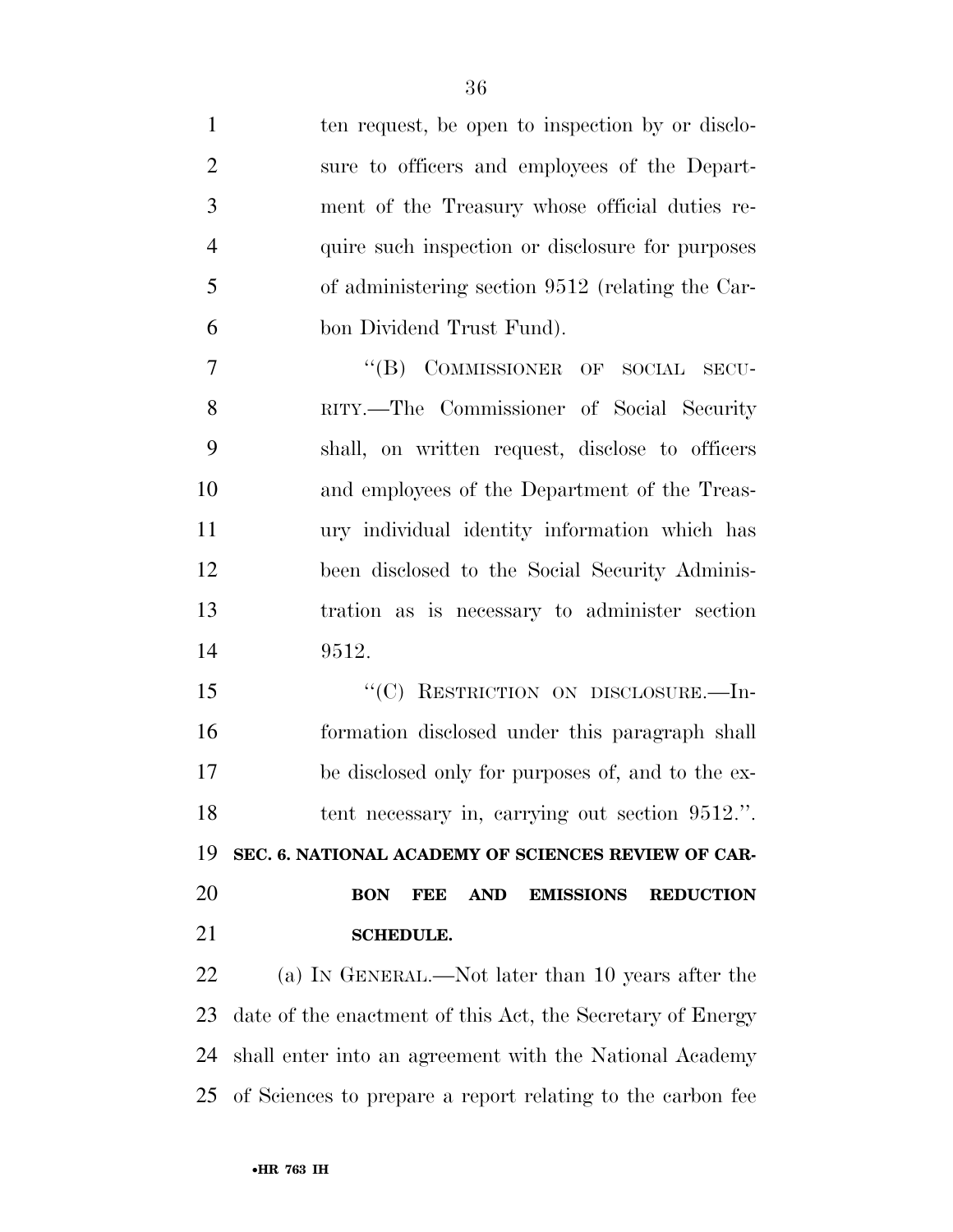imposed by section 9902 of the Internal Revenue Code of 1986 and the emissions reductions schedule established under section 9903 of such Code.

(b) REPORT REQUIREMENTS.—Such report shall—

 (1) assess the efficiency and effectiveness of the carbon fee in achieving the emissions reduction tar-gets set forth in section 9903 of such Code;

 (2) describe and make recommendations on whether the carbon fee rate and annual increases prescribed by section 9902(c) of such Code should be adjusted in order to optimize the efficiency and effectiveness of this Act in achieving the emissions reduction targets set forth in section 9903 of such Code;

 (3) describe the potential of the carbon fee to achieve future emissions targets set forth in section 9903(a) of such Code through the year 2050;

 (4) describe and evaluate the effectiveness of the carbon fee in reducing emissions from key sec- tors of the economy, including sectors of the econ- omy that have decreased their carbon emissions, sec-22 tors of the economy that have increased their carbon emissions, and sectors of the economy in which car-bon emissions have not changed;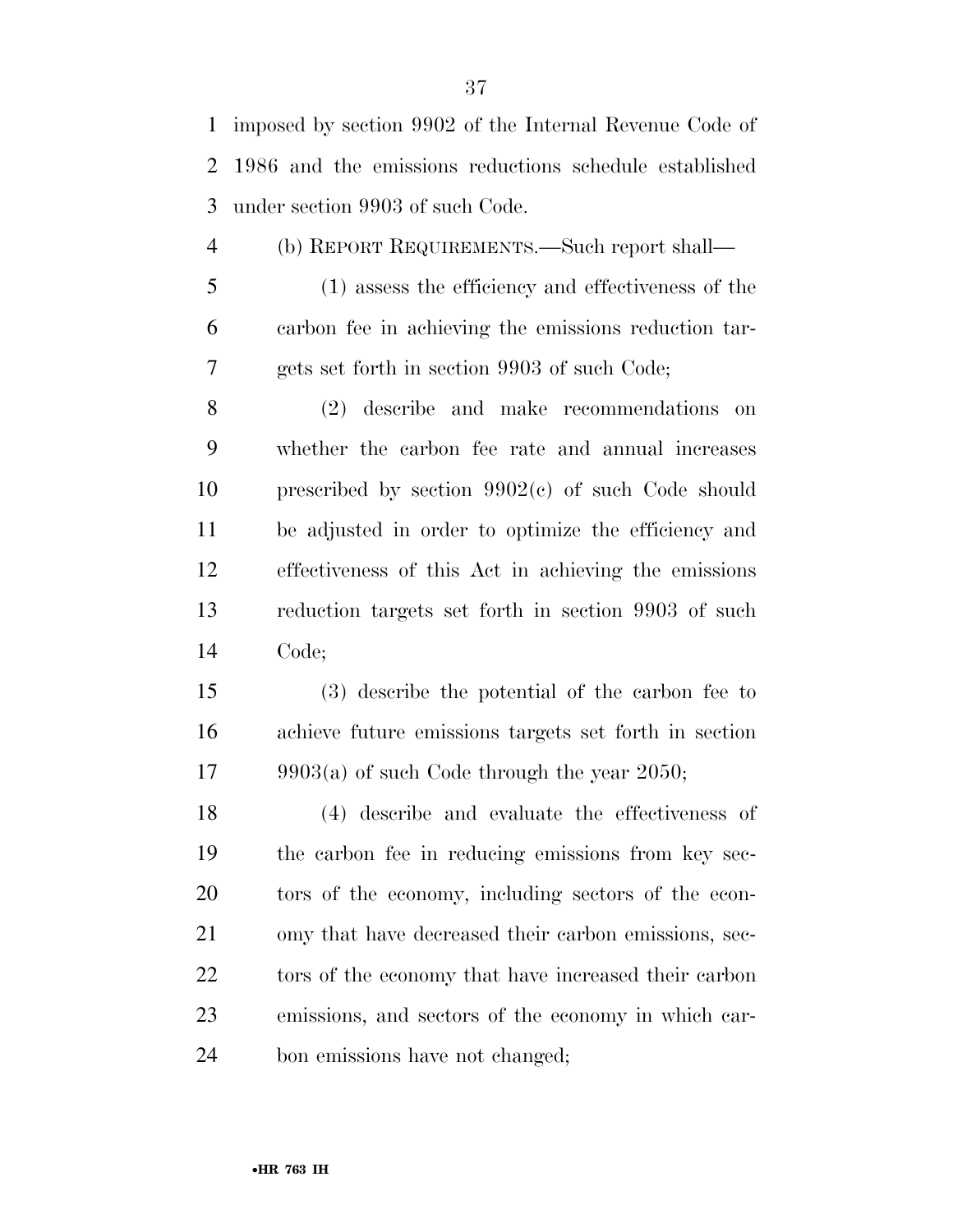| $\mathbf{1}$   | (5) make findings and recommendations to                    |
|----------------|-------------------------------------------------------------|
| $\overline{2}$ | Federal departments and agencies and to Congress            |
| 3              | on actions that could be taken to reduce carbon             |
| $\overline{4}$ | emissions in the sectors of the economy in which            |
| 5              | carbon emissions have not decreased;                        |
| 6              | (6) make findings and recommendations on ad-                |
| 7              | justing regulations enacted under the Clean Air Act         |
| 8              | and other Federal laws that affect economic sectors         |
| 9              | achieving the emissions reduction targets set forth in      |
| 10             | section 9903 of such Code; and                              |
| 11             | (7) provide an assessment of any other factors              |
| 12             | determined to be material to the program's effi-            |
| 13             | ciency and effectiveness in achieving the goals set         |
| 14             | forth in this act.                                          |
| 15             | (c) REPORT MADE PUBLICLY AVAILABLE.—Not later               |
| 16             | than 10 years after the date of the enactment of this Act,  |
| 17             | the Secretary of Energy shall submit to Congress the re-    |
|                | 18 port required under subsection (a). Such report shall be |
| 19             | made electronically available to the public and open to     |
| 20             | public comment for at least 60 days before the final sub-   |
| 21             | mission to Congress.                                        |
| 22             | SEC. 7. IMPACT OF CARBON FEE ON BIOMASS USE AND             |
| 23             | <b>CARBON SINKS.</b>                                        |
| $\gamma_4$     | (a) STILLY OF BIOMASS The Secretary of Energy               |

 (a) STUDY OF BIOMASS.—The Secretary of Energy shall enter into an agreement with the National Academy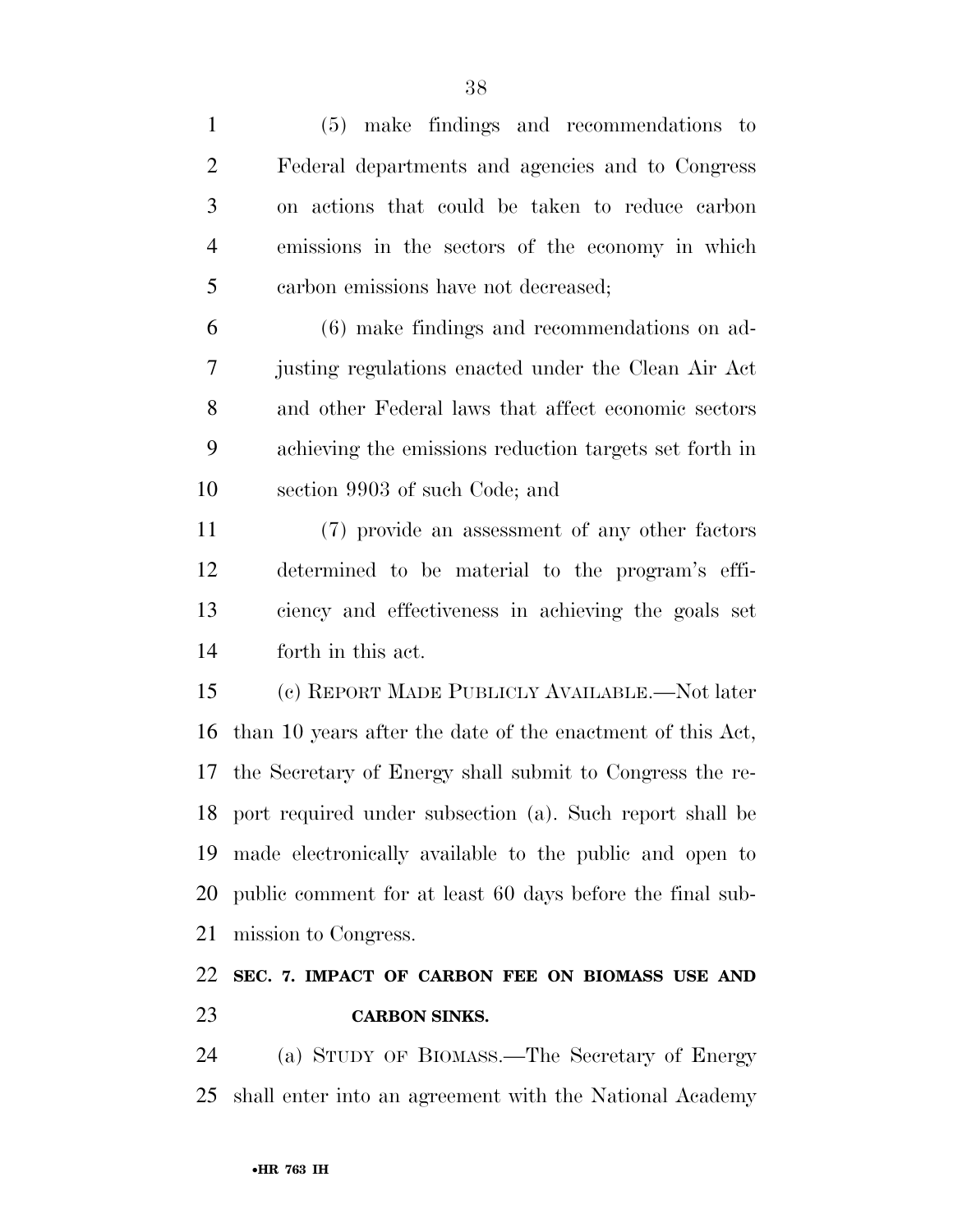of Sciences and the Administrator of the Environmental Protection Agency to conduct a study, make recommenda- tions, and submit a report regarding the impact of the carbon fee on the use of biomass as an energy source and the resulting impacts on carbon sinks and biodiversity.

 (b) STUDY REQUIREMENTS.—The study conducted under subsection (a) by the National Academy of Sciences shall include analysis, documentation, and determinations on—

 (1) the carbon fee and its impact on the use of biomass as an energy source and greenhouse gas emissions from the use of biomass as an energy source;

 (2) the impacts of the use of biomass as an en-ergy source on carbon sinks and biodiversity; and

 (3) the various types of biomass that are being used as an energy source.

 (c) RECOMMENDATIONS.—Based on the findings and conclusions of the study, the National Academy of Sciences shall make recommendations to Federal depart- ments and agencies and to Congress. The recommenda- tions shall include any actions that should be taken to mitigate impacts of the carbon fee on—

 (1) increasing greenhouse gas emissions from the use of biomass as an energy source; and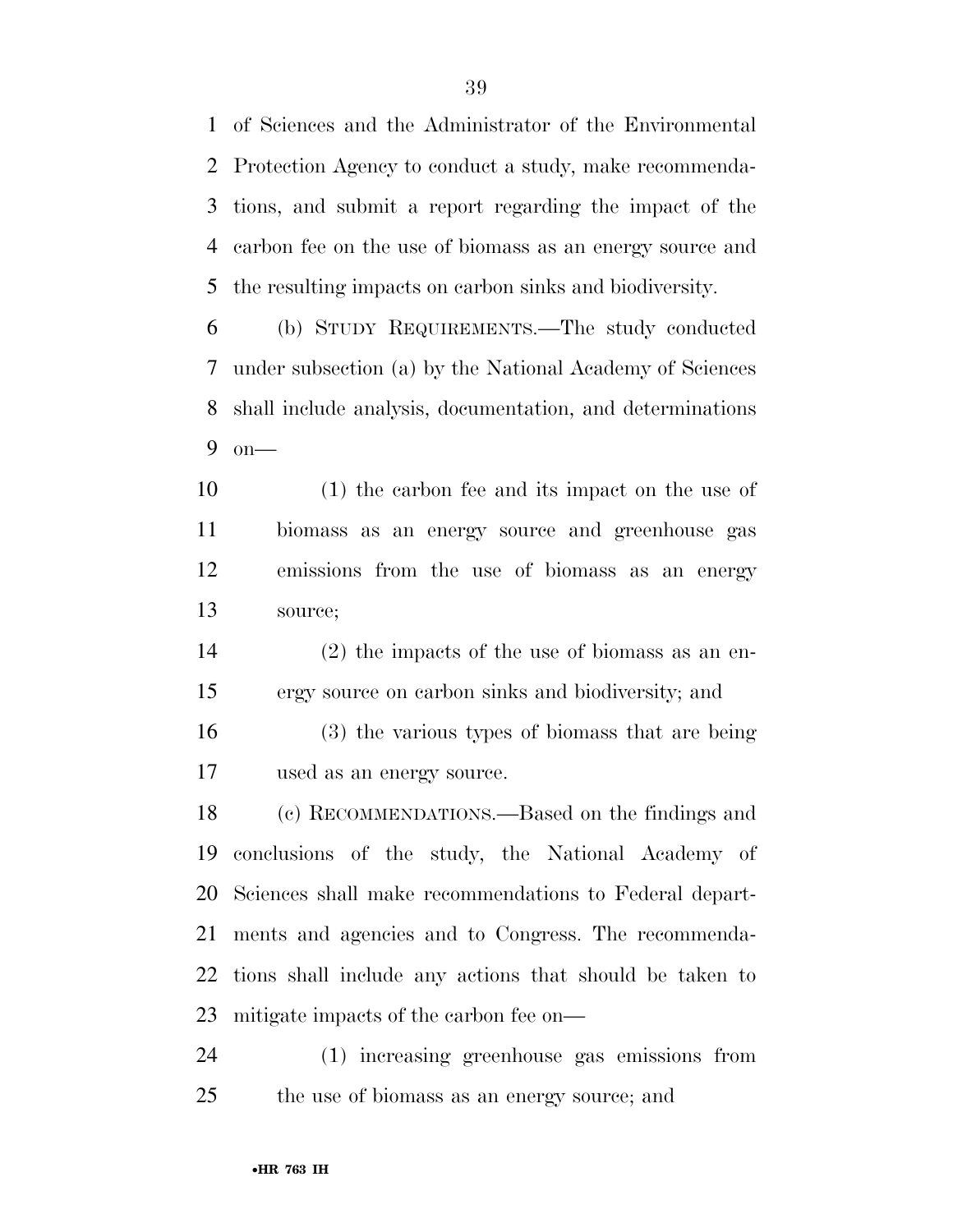(2) degradation of carbon sinks and biodiversity relating to the use of biomass as an energy source. (d) REPORT.—The National Academy of Sciences shall prepare a report that includes any findings and rec- ommendations made pursuant to this section and, not later than 18 months after the date of the enactment of this Act, make such report electronically available to the public.

#### **SEC. 8. AMENDMENTS TO THE CLEAN AIR ACT.**

 (a) IN GENERAL.—Title III of the Clean Air Act (42 U.S.C. 7601) is amended by adding at the end the fol-lowing:

# **''SEC. 330. SUSPENSION OF REGULATION OF FUELS AND EMISSIONS BASED ON GREENHOUSE GAS EF-FECTS.**

 ''(a) FUELS.—Unless specifically authorized in sec- tion 202, 211, 213, or 231 or this section, if a carbon fee is imposed by section 9902 or 9908 of the Internal Revenue Code of 1986 with respect to a covered fuel, the Administrator shall not enforce any rule limiting the emis- sion of greenhouse gases from the combustion of that fuel under this Act (or impose any requirement on any State to limit such emission) on the basis of the emission's greenhouse gas effects.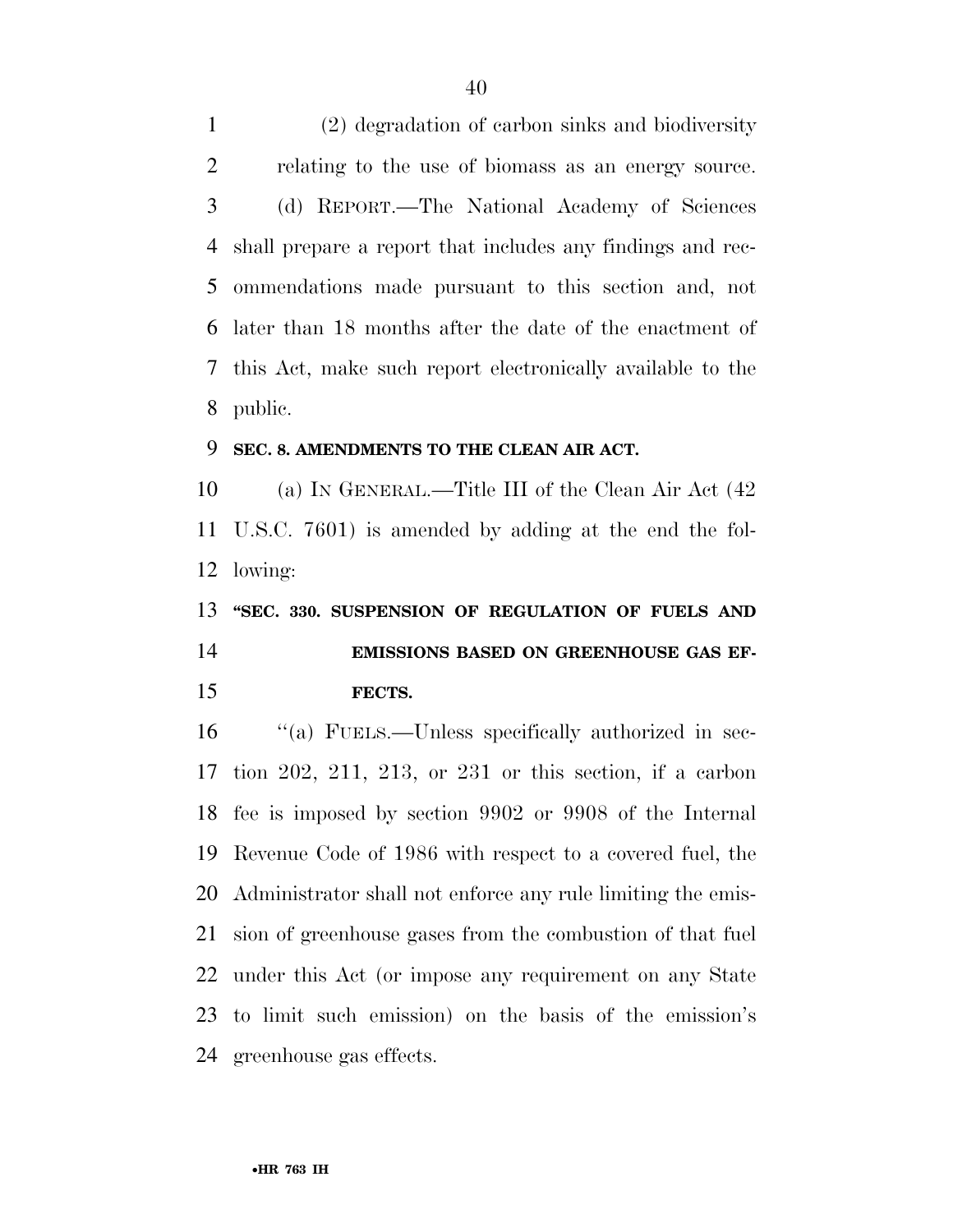''(b) EMISSIONS.—Unless specifically authorized in section 202, 211, 213, or 231 or this section, if a fee is imposed by section 9904 of the Internal Revenue Code of 1986 with respect to a fluorinated greenhouse gas, the Ad- ministrator shall not enforce any rule limiting such gas under this Act (or impose any requirement on any State to limit such gas) on the basis of the greenhouse gas ef-fects of such gas.

 ''(c) AUTHORIZED REGULATION.—Notwithstanding subsections (a) and (b), nothing in this section limits the Administrator's authority pursuant to any other provision of this Act—

13  $\frac{13}{12}$  to limit the emission of any greenhouse gas because of any adverse impact on health or wel-fare other than its greenhouse gas effects;

 $\frac{16}{2}$  <sup>(2)</sup> in limiting emissions as described in para- graph (1), to consider the collateral benefits of lim- iting the emissions because of greenhouse gas ef-fects;

 $(3)$  to limit the emission of black carbon or any other pollutant that is not a greenhouse gas 22 that the Administrator determines by rule has heat-trapping properties; or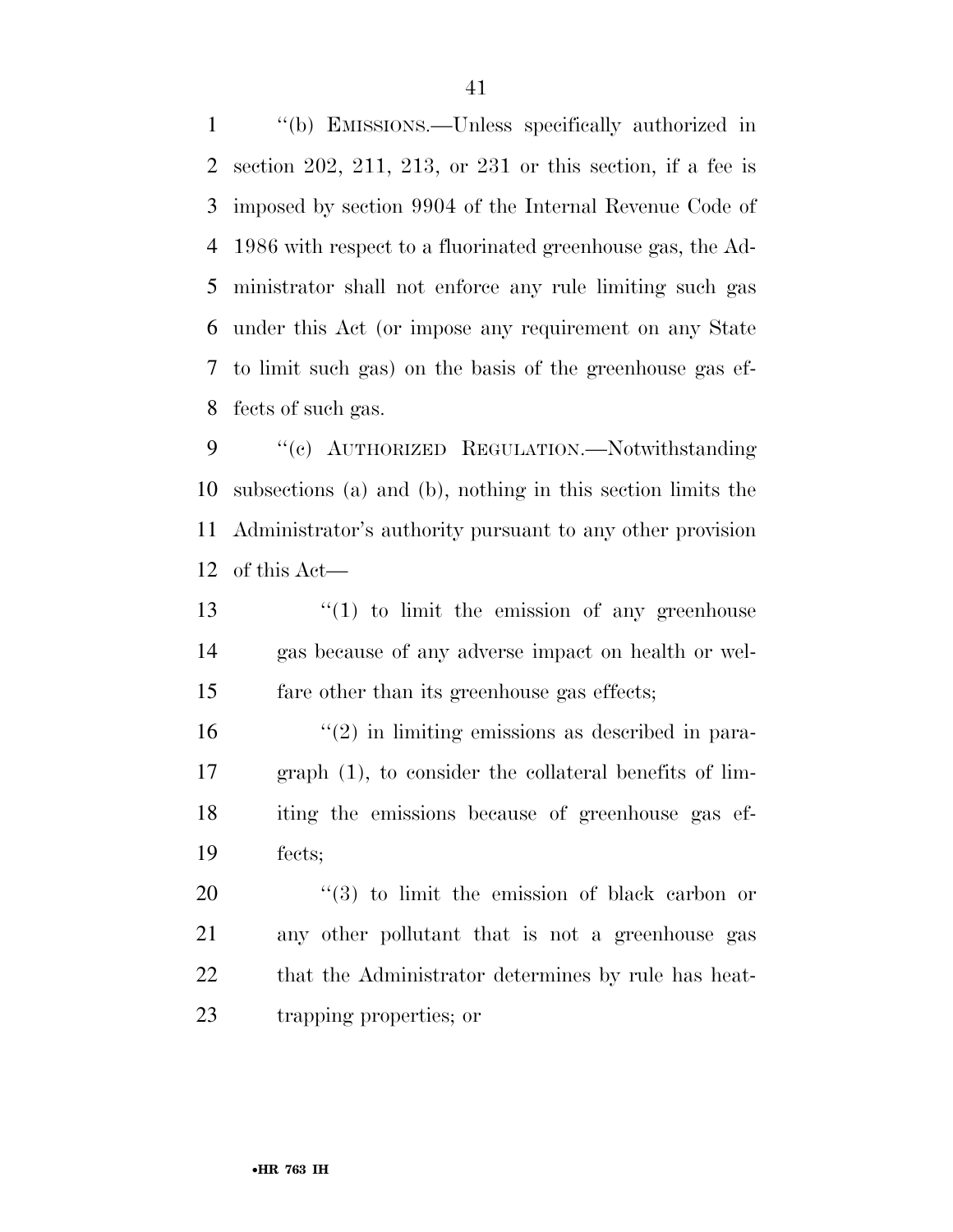| $\mathbf{1}$   | $\cdot$ (4) to take any action with respect to any           |
|----------------|--------------------------------------------------------------|
| $\overline{2}$ | greenhouse gas other than limiting its emission, in-         |
| 3              | cluding—                                                     |
| $\overline{4}$ | $\lq\lq$ monitoring, reporting, and record-                  |
| 5              | keeping requirements;                                        |
| 6              | "(B) conducting or supporting investiga-                     |
| 7              | tions; and                                                   |
| 8              | $\lq\lq$ (C) information collection.                         |
| 9              | "(d) EXCEPTION FOR CERTAIN GREENHOUSE GAS                    |
| 10             | EMISSIONS.—Notwithstanding subsections (a) and (b),          |
| 11             | nothing in this section limits the Administrator's authority |
| 12             | to regulate greenhouse gas emissions from—                   |
| 13             | $\cdot$ (1) sources that—                                    |
| 14             | "(A) are subject to subpart $0000$ or                        |
| 15             | OOOOa of part 60 of title 40, Code of Federal                |
| 16             | Regulations, as in effect or January 1, 2020; or             |
| 17             | "(B) would be subject to such subpart                        |
| 18             | OOOO or subpart OOOOa if such subpart ap-                    |
| 19             | plied regardless of the date on which construc-              |
| 20             | tion, modification, or reconstruction of the                 |
| 21             | source involved commenced; or                                |
| 22             | "(2) POTW Treatment Plants (as defined in                    |
| 23             | section $403.3(r)$ of title 40, Code of Federal Regula-      |
| 24             | tions).                                                      |
| 25             | "(e) SUSPENSION EXPIRATION.—                                 |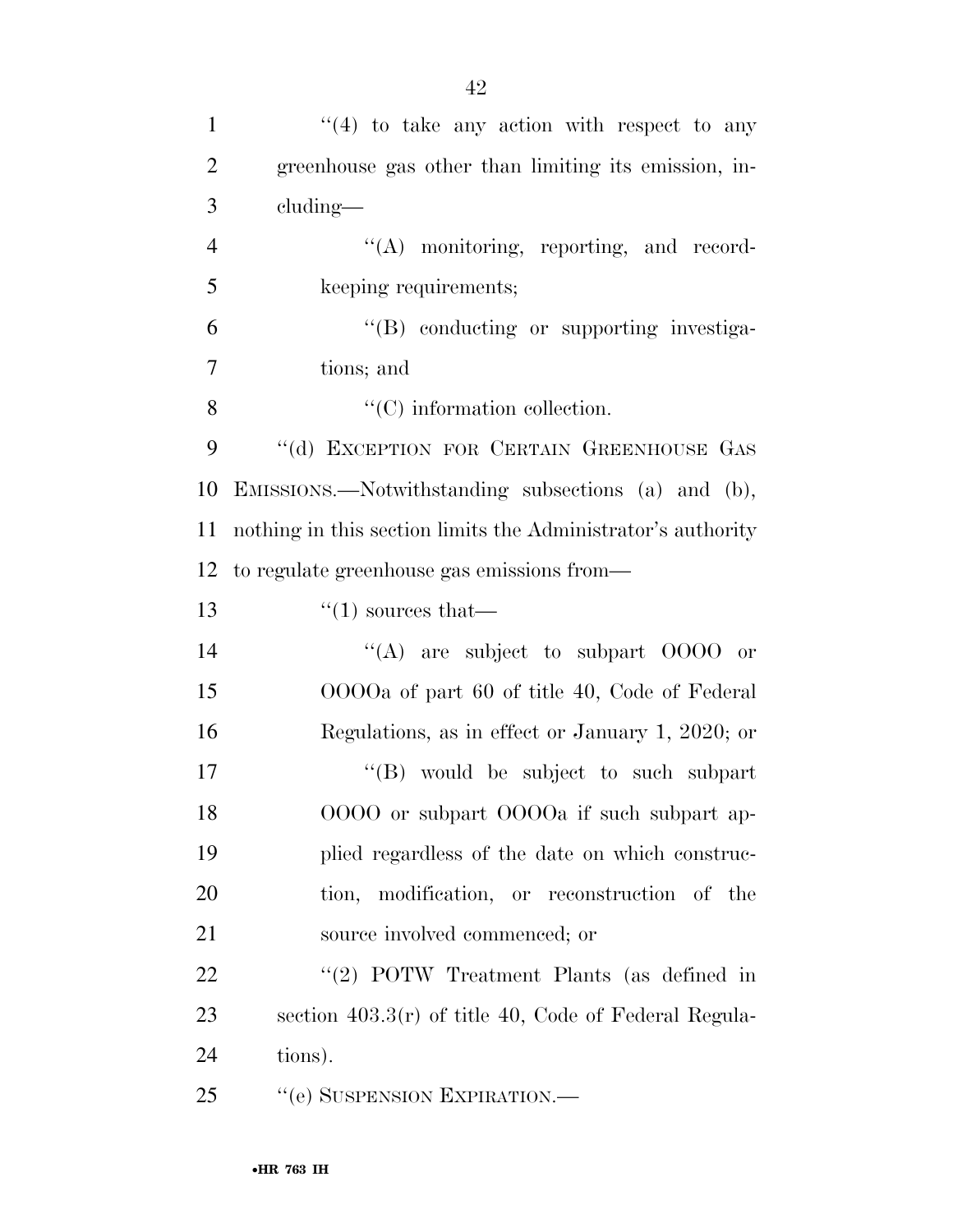1 "(1) DETERMINATION.—The Administrator shall make a determination by March 30, 2030, and no less than once every five years thereafter, based on the determination required by section 9903(b) of the Internal Revenue Code of 1986, as to whether cumulative greenhouse gas emissions from covered fuels subject to taxation under section 9902 of such Code during the period from calendar year 2022 through the calendar year preceding the determina- tion exceed the cumulative emissions for that period that would have occurred if the emission reduction targets in section 9903(a)(2) of such Code were met. 13 "(2) CONSEQUENCE OF CUMULATIVE EMIS- SIONS EXCEEDANCE.—If the Administrator deter- mines under paragraph (1) that cumulative green- house gas emissions from covered fuels subject to tax under section 9902 of the Internal Revenue Code of 1986 exceed the cumulative emissions for the period covered by the determination that would have occurred if the emission reduction targets in 21 section  $9903(a)(2)$  of such Code were met, then the prohibitions in subsection (a) of this section, and in 23 section  $211(c)(5)$  of this Act, shall cease to apply.

24 <sup>''</sup>(f) ASSURING ENVIRONMENTAL INTEGRITY.—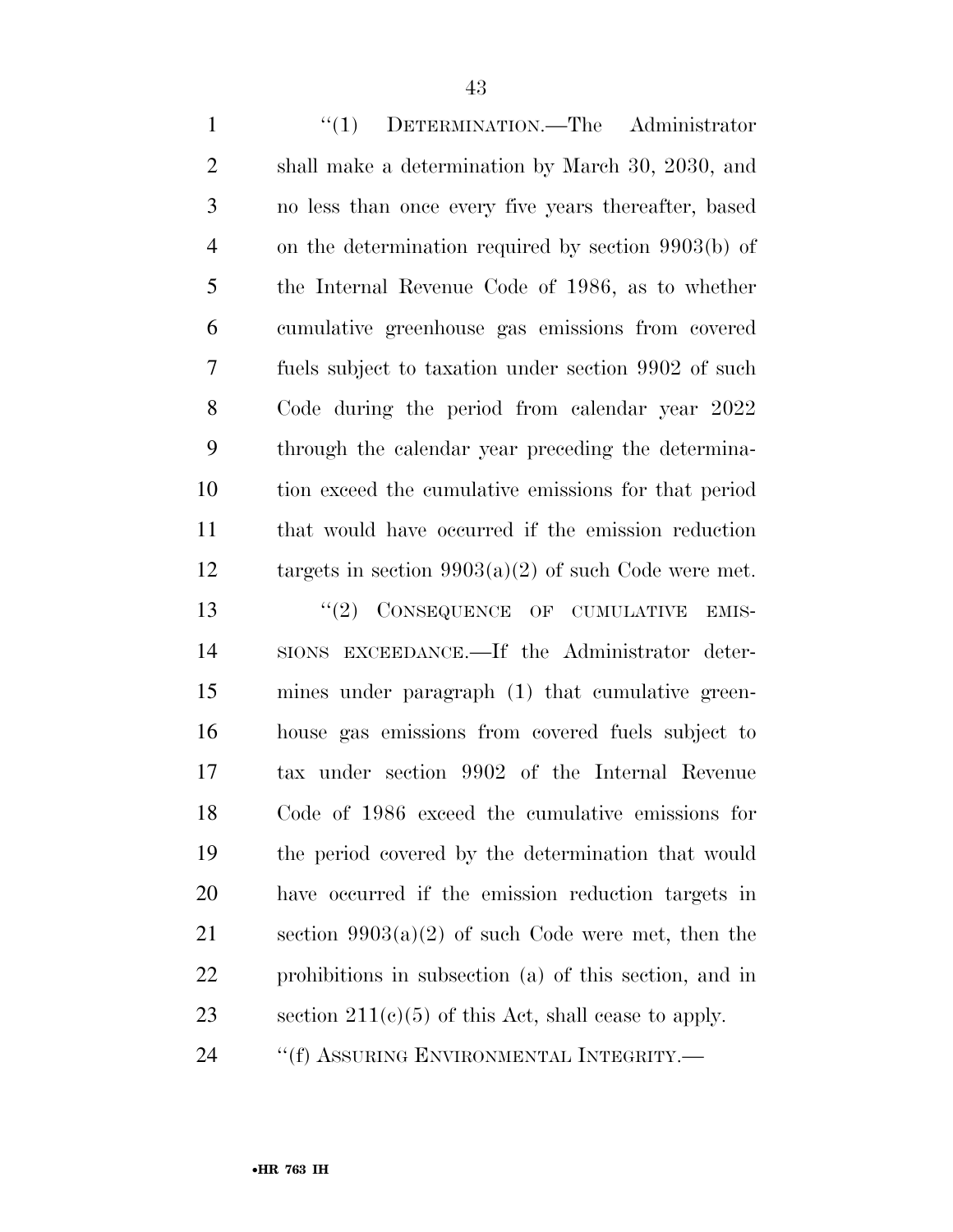| $\mathbf{1}$   | "(1) $\text{AUTHORITY}$ . If the Administrator deter- |
|----------------|-------------------------------------------------------|
| $\overline{2}$ | mines pursuant to subsection $(e)(1)$ of this section |
| 3              | that the emission reduction targets in section 9903   |
| $\overline{4}$ | $(a)(2)$ of the Internal Revenue Code of 1986 are not |
| 5              | $met-$                                                |
| 6              | "(A) subsections (a) and (b) shall cease to           |
| 7              | apply; and                                            |
| 8              | $\lq$ <sup>"</sup> (B) the Administrator shall—       |
| 9              | $\cdot$ (i) issue such regulations as the Ad-         |
| 10             | ministrator deems necessary to bring                  |
| 11             | greenhouse gas emissions from covered                 |
| 12             | fuels subject to taxation under section               |
| 13             | 9902 of the Internal Revenue Code of                  |
| 14             | 1986 to levels that are at or below the               |
| 15             | emission reductions targets in section                |
| 16             | $9903(a)(2)$ of such Code; and                        |
| 17             | "(ii) require in such regulations that                |
| 18             | additional reductions in greenhouse gas               |
| 19             | emissions are achieved to fully compensate            |
| 20             | for any amount by which greenhouse gas                |
| 21             | emissions from covered fuels subject to               |
| 22             | taxation under section 9902 of such Code              |
| 23             | exceeded the targets in section<br>have               |
| 24             | $9903(a)(2)$ of such Code.                            |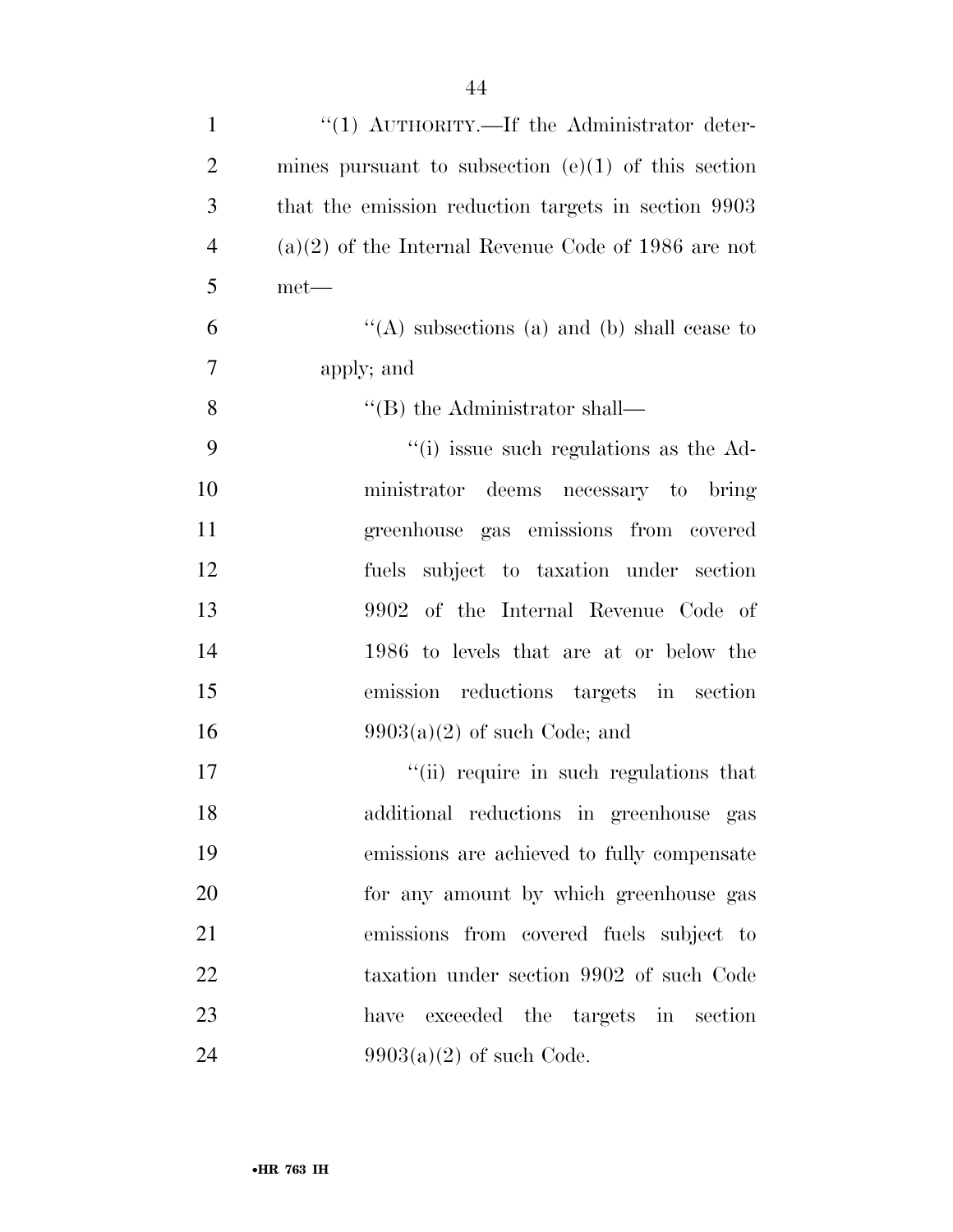1 "(2) DEADLINE FOR FINALIZING REGULA- TIONS.—The Administrator shall finalize any regula- tions required by paragraph (1) not later than two years after the Administrator makes the relevant de-termination pursuant to such paragraph.

6 "(3) ACHIEVEMENT OF ADDITIONAL REDUC- TIONS.—Regulations issued pursuant to paragraph (1) shall ensure that any additional reductions re-9 quired by paragraph  $(1)(B)(ii)$  are fully achieved by no later than eight years after the Administrator makes the determination pursuant to subsection 12 (e)(1) described in paragraph  $(1)$ .

 ''(g) DEFINITIONS.—In this section, the terms 'greenhouse gas' and 'greenhouse gas effects' have the meanings given to those terms in section 9901 of the In-ternal Revenue Code of 1986.''.

 (b) NEW MOTOR VEHICLES AND NEW MOTOR VEHI- CLE ENGINES.—Section 202(b) of the Clean Air Act (42 U.S.C. 7521(b)) is amended—

 (1) by redesignating the second paragraph (3) 21 (as redesignated by section  $230(4)(C)$  of Public Law 101–549 (104 Stat. 2529)) as paragraph (4); and

(2) by adding at the end the following:

24 ''(5) Notwithstanding subsections (a) and (b) of section 330, the Administrator may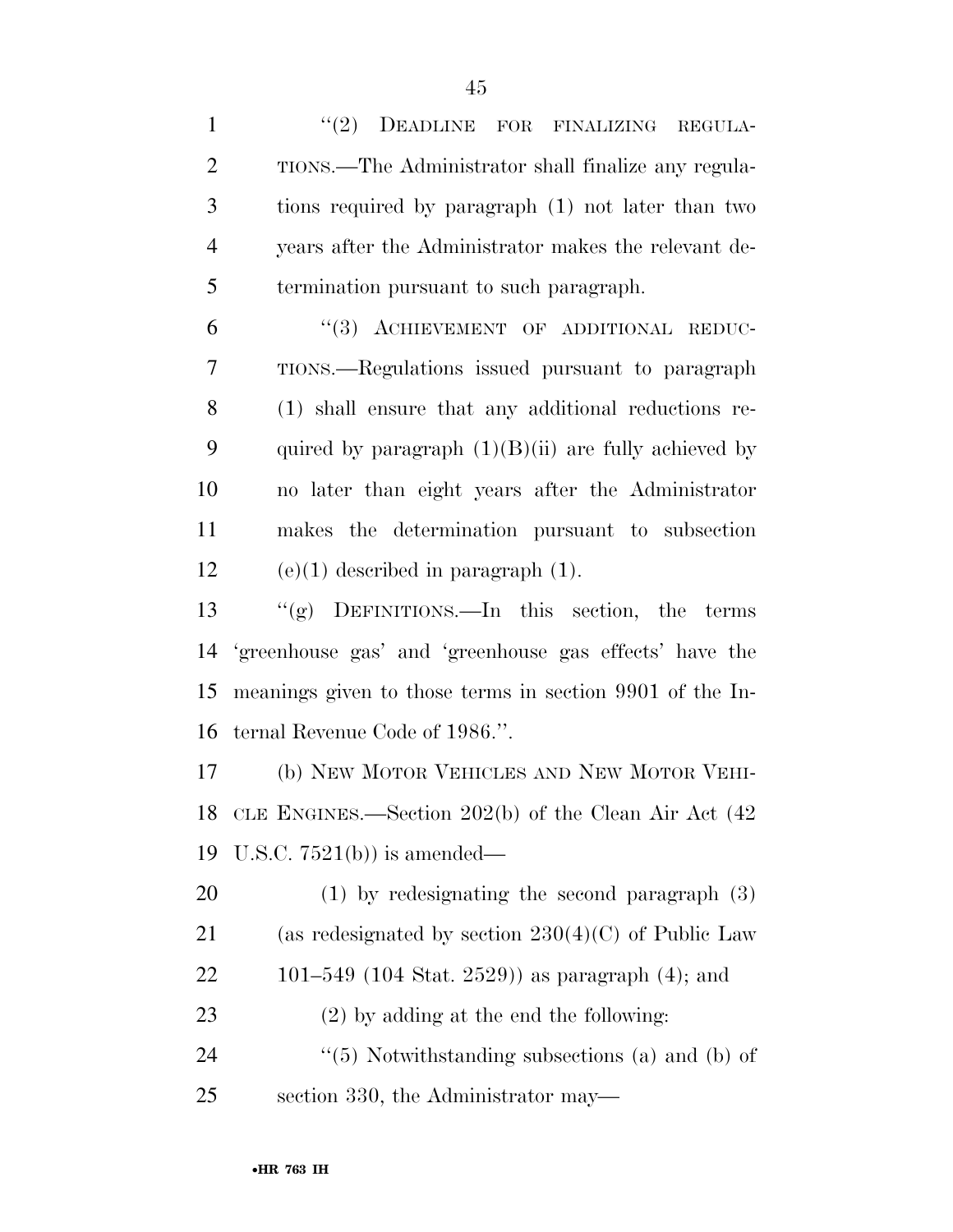1 ''(A) limit the emission of any greenhouse gas (as defined in section 9901 of the Internal Revenue Code of 1986) on the basis of the emission's greenhouse gas effects (as defined in section 9901 of the Internal Revenue Code of 1986) from any class or classes of new motor vehicles or new motor vehicle engines subject to regulation under subsection (a)(1); and

 ''(B) grant a waiver under section 209(b)(1) for standards for the control of greenhouse gas emissions.''.

 (c) FUELS.—Section 211(c) of the Clean Air Act (42 U.S.C. 7545(c)) is amended by adding at the end the fol-lowing new paragraph:

 ''(5) The Administrator shall not, pursuant to this subsection, impose on any manufacturer or processor of fuel any requirement for the purpose of reducing the emis- sion of any greenhouse gas (as defined in section 9901 of the Internal Revenue Code of 1986) produced by com- bustion of the fuel on the basis of the emission's green- house gas effects (as defined in section 9901 of the Inter-nal Revenue Code of 1986).''.

 (d) NONROAD ENGINES AND VEHICLES EMISSIONS STANDARDS.—Section 213 of the Clean Air Act (42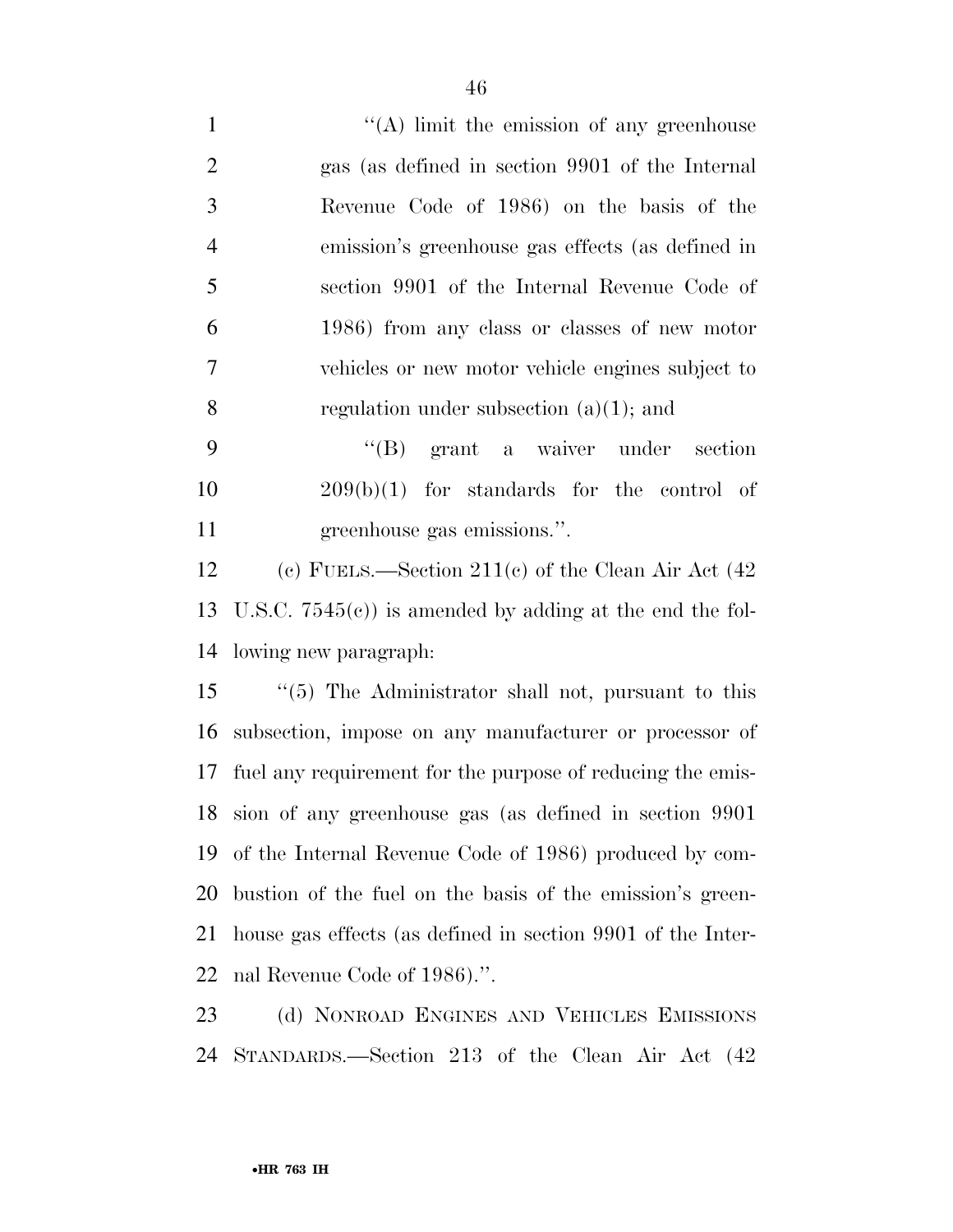U.S.C. 7547) is amended by adding at the end the fol-lowing:

 ''(e) GREENHOUSE GAS EMISSIONS.—Notwith- standing section 330(a), the Administrator may limit the emission of any greenhouse gas (as defined in section 9901 of the Internal Revenue Code of 1986) on the basis of the emission's greenhouse gas effects (as defined in sec- tion 9901 of the Internal Revenue Code of 1986) from any nonroad engines and nonroad vehicles subject to regu-lation under this section.''.

 (e) AIRCRAFT EMISSION STANDARDS.—Section 231 of the Clean Air Act (42 U.S.C. 7571) is amended by add-ing at the end the following new subsection:

 ''(d) Notwithstanding subsections (a) and (b) of sec- tion 330, the Administrator may limit the emission of any greenhouse gas (as defined in section 9901 of the Internal Revenue Code of 1986) on the basis of the emission's greenhouse gas effects (as defined in section 9901 of the Internal Revenue Code of 1986) from any class or classes of aircraft engines, so long as any such limitation is not more stringent than the standards adopted by the Inter-national Civil Aviation Organization.''.

#### **SEC. 9. EFFECTIVE DATE.**

 The amendments made by this Act shall take effect on the date of the enactment of this Act, except the carbon